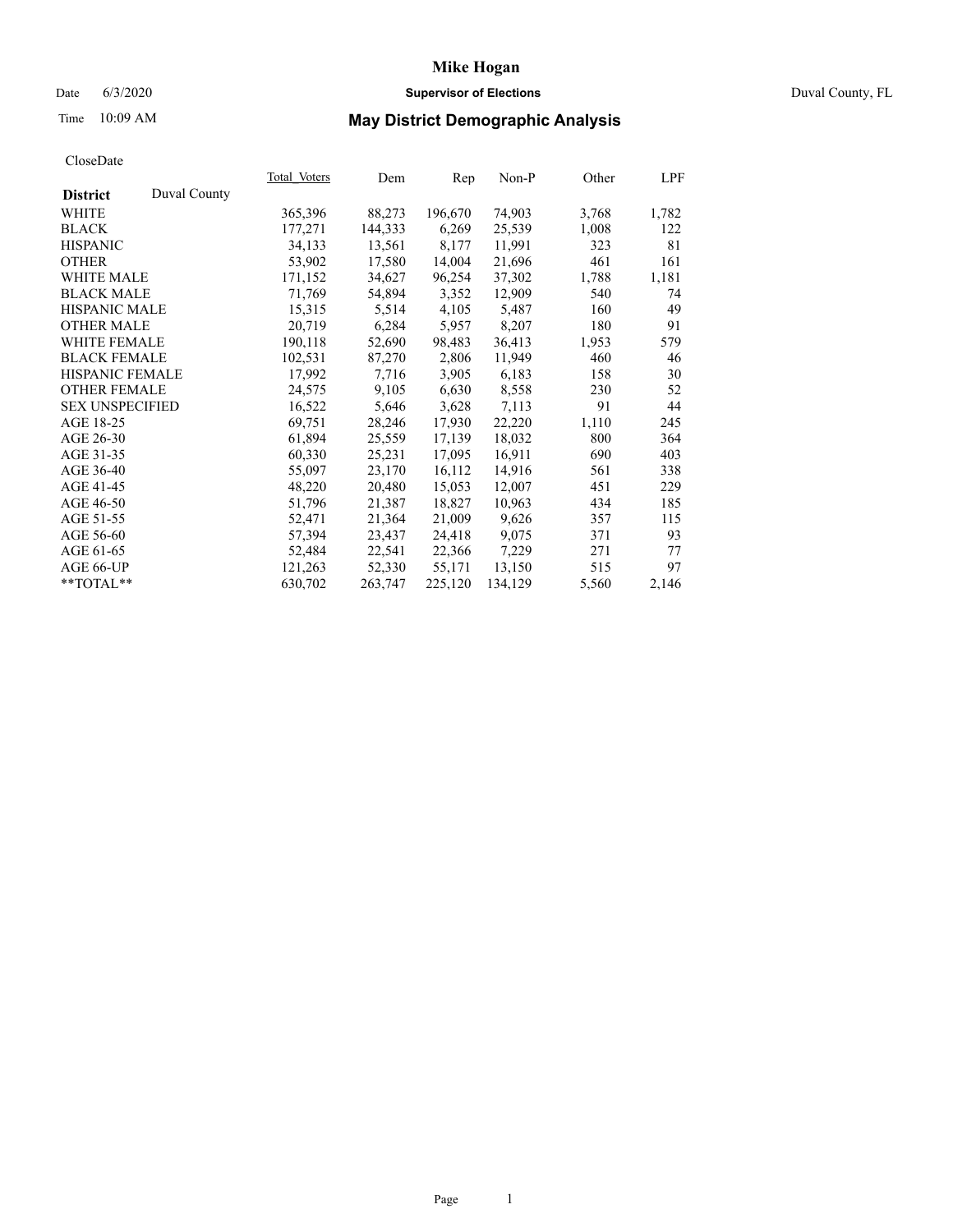#### Date 6/3/2020 **Supervisor of Elections Supervisor of Elections** Duval County, FL

# Time 10:09 AM **May District Demographic Analysis**

|                                            | Total Voters | Dem    | Rep    | $Non-P$ | Other          | LPF                     |
|--------------------------------------------|--------------|--------|--------|---------|----------------|-------------------------|
| City Council District 1<br><b>District</b> |              |        |        |         |                |                         |
| WHITE                                      | 20,882       | 5,237  | 10,892 | 4,469   | 200            | 84                      |
| <b>BLACK</b>                               | 14,074       | 11,061 | 544    | 2,376   | 82             | 11                      |
| <b>HISPANIC</b>                            | 3,121        | 1,302  | 661    | 1,124   | 29             | 5                       |
| <b>OTHER</b>                               | 3,699        | 1,274  | 835    | 1,555   | 23             | 12                      |
| WHITE MALE                                 | 9,692        | 2,035  | 5,282  | 2,231   | 89             | 55                      |
| <b>BLACK MALE</b>                          | 5,593        | 4,107  | 282    | 1,153   | 45             | 6                       |
| <b>HISPANIC MALE</b>                       | 1,347        | 519    | 318    | 493     | 15             | $\mathfrak{2}$          |
| <b>OTHER MALE</b>                          | 1,324        | 422    | 362    | 525     | 7              | 8                       |
| WHITE FEMALE                               | 10,921       | 3,132  | 5,485  | 2,168   | 109            | 27                      |
| <b>BLACK FEMALE</b>                        | 8,177        | 6,742  | 247    | 1,146   | 37             | 5                       |
| <b>HISPANIC FEMALE</b>                     | 1,684        | 746    | 326    | 595     | 14             | 3                       |
| <b>OTHER FEMALE</b>                        | 1,671        | 657    | 374    | 623     | 14             | $\overline{\mathbf{3}}$ |
| <b>SEX UNSPECIFIED</b>                     | 1,365        | 513    | 256    | 589     | $\overline{4}$ | 3                       |
| AGE 18-25                                  | 5,197        | 2,311  | 1,037  | 1,765   | 66             | 18                      |
| AGE 26-30                                  | 4,208        | 1,934  | 859    | 1,349   | 49             | 17                      |
| AGE 31-35                                  | 4,168        | 1,985  | 911    | 1,214   | 41             | 17                      |
| AGE 36-40                                  | 3,572        | 1,650  | 862    | 1,015   | 33             | 12                      |
| AGE 41-45                                  | 3,110        | 1,448  | 816    | 808     | 27             | 11                      |
| AGE 46-50                                  | 3,291        | 1,553  | 975    | 729     | 23             | 11                      |
| AGE 51-55                                  | 3,417        | 1,528  | 1,208  | 643     | 28             | 10                      |
| AGE 56-60                                  | 3,808        | 1,678  | 1,467  | 625     | 30             | 8                       |
| AGE 61-65                                  | 3,411        | 1,540  | 1,322  | 529     | 17             | 3                       |
| AGE 66-UP                                  | 7,594        | 3,247  | 3,475  | 847     | 20             | 5                       |
| **TOTAL**                                  | 41,776       | 18,874 | 12,932 | 9,524   | 334            | 112                     |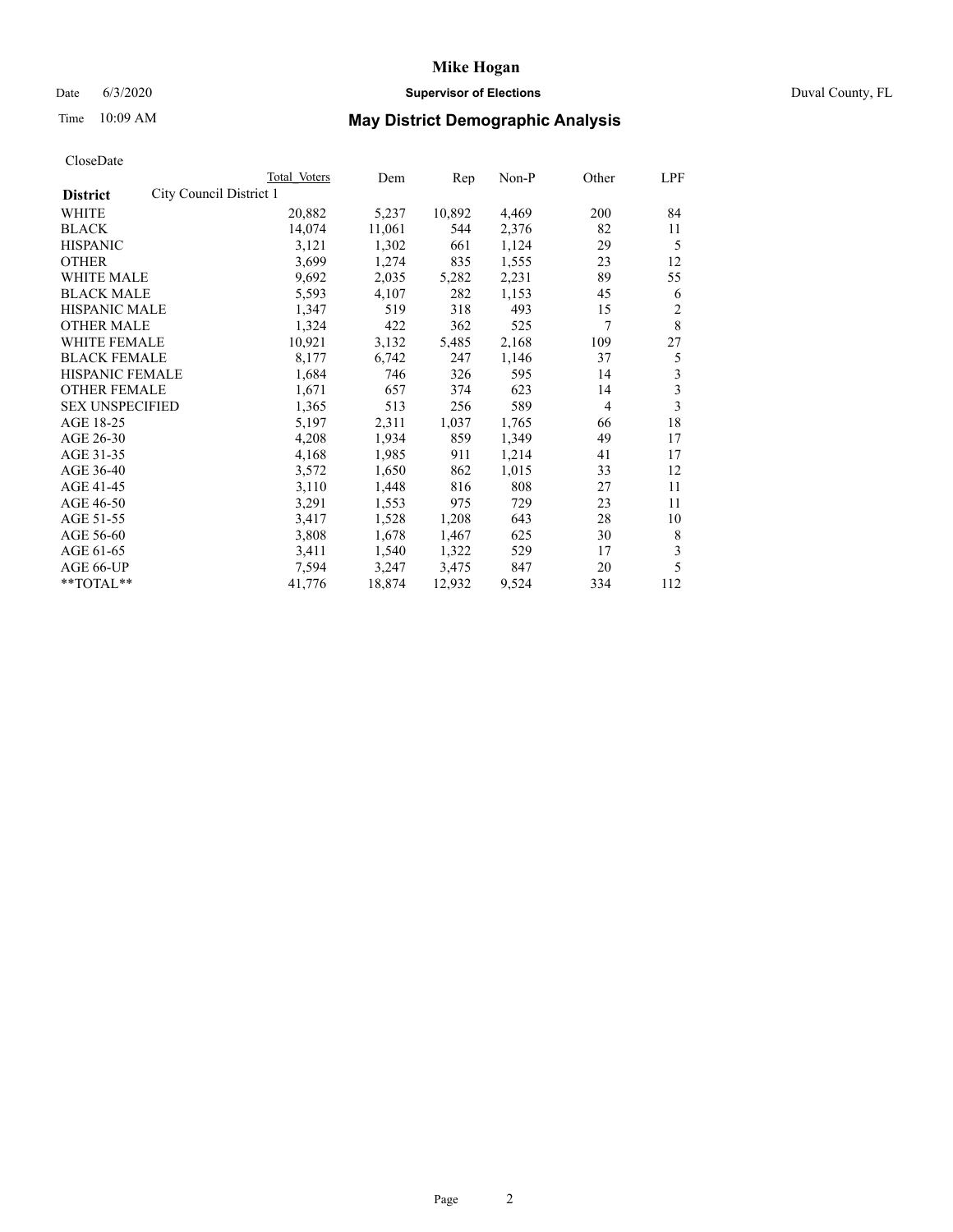## Date 6/3/2020 **Supervisor of Elections** Duval County, FL

# Time 10:09 AM **May District Demographic Analysis**

|                                            | Total Voters | Dem    | Rep    | Non-P  | Other | LPF            |
|--------------------------------------------|--------------|--------|--------|--------|-------|----------------|
| City Council District 2<br><b>District</b> |              |        |        |        |       |                |
| WHITE                                      | 32,898       | 6,356  | 19,886 | 6,230  | 297   | 129            |
| <b>BLACK</b>                               | 8,973        | 6,934  | 421    | 1,541  | 70    | 7              |
| <b>HISPANIC</b>                            | 2,722        | 1,006  | 779    | 920    | 14    | 3              |
| <b>OTHER</b>                               | 4,199        | 1,123  | 1,411  | 1,616  | 34    | 15             |
| WHITE MALE                                 | 15,699       | 2,551  | 9,789  | 3,129  | 149   | 81             |
| <b>BLACK MALE</b>                          | 3,946        | 2,808  | 239    | 854    | 38    | 7              |
| <b>HISPANIC MALE</b>                       | 1,276        | 416    | 403    | 447    | 8     | $\overline{2}$ |
| <b>OTHER MALE</b>                          | 1,688        | 427    | 604    | 634    | 14    | 9              |
| WHITE FEMALE                               | 16,849       | 3,745  | 9,904  | 3,005  | 147   | 48             |
| <b>BLACK FEMALE</b>                        | 4,898        | 4,035  | 181    | 651    | 31    | $\mathbf{0}$   |
| <b>HISPANIC FEMALE</b>                     | 1,383        | 568    | 358    | 450    | 6     | 1              |
| <b>OTHER FEMALE</b>                        | 1,923        | 590    | 657    | 653    | 19    | 4              |
| <b>SEX UNSPECIFIED</b>                     | 1,130        | 279    | 362    | 484    | 3     | $\overline{2}$ |
| AGE 18-25                                  | 5,131        | 1,623  | 1,836  | 1,570  | 86    | 16             |
| AGE 26-30                                  | 4,286        | 1,382  | 1,541  | 1,291  | 51    | 21             |
| AGE 31-35                                  | 4,552        | 1,351  | 1,775  | 1,347  | 53    | 26             |
| AGE 36-40                                  | 4,539        | 1,476  | 1,690  | 1,297  | 41    | 35             |
| AGE 41-45                                  | 4,093        | 1,360  | 1,645  | 1,035  | 33    | 20             |
| AGE 46-50                                  | 4,345        | 1,451  | 1,990  | 863    | 29    | 12             |
| AGE 51-55                                  | 4,476        | 1,405  | 2,262  | 769    | 33    | 7              |
| AGE 56-60                                  | 4,559        | 1,359  | 2,500  | 662    | 32    | 6              |
| AGE 61-65                                  | 4,009        | 1,237  | 2,222  | 527    | 20    | 3              |
| AGE 66-UP                                  | 8,802        | 2,775  | 5,036  | 946    | 37    | 8              |
| **TOTAL**                                  | 48,792       | 15,419 | 22,497 | 10,307 | 415   | 154            |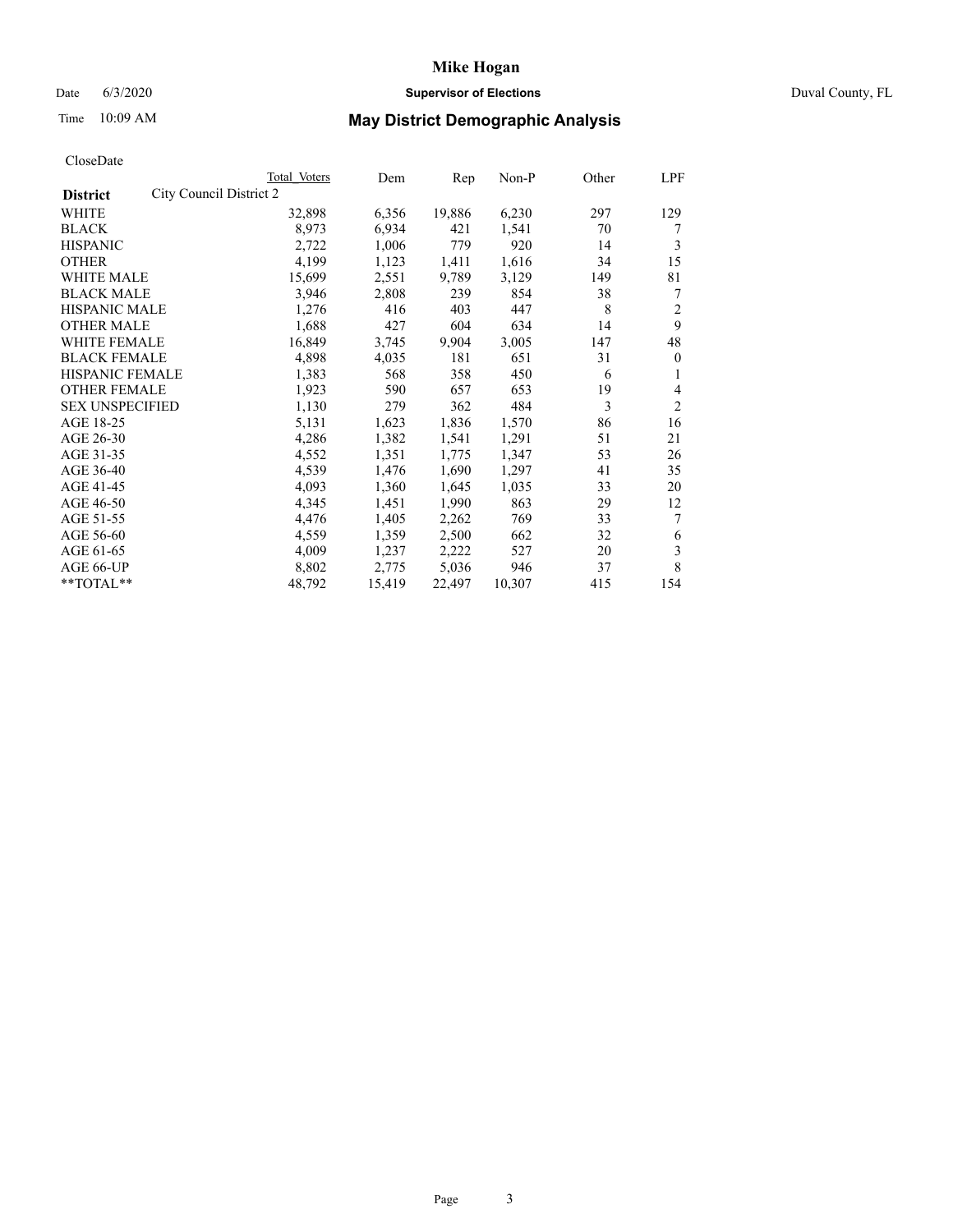#### Date 6/3/2020 **Supervisor of Elections Supervisor of Elections** Duval County, FL

# Time 10:09 AM **May District Demographic Analysis**

| Total Voters            | Dem    | Rep    | $Non-P$ | Other | LPF            |
|-------------------------|--------|--------|---------|-------|----------------|
| City Council District 3 |        |        |         |       |                |
| 34,732                  | 7,506  | 19,103 | 7,603   | 344   | 176            |
| 4,617                   | 3,448  | 247    | 880     | 36    | 6              |
| 3,037                   | 1,079  | 886    | 1,033   | 35    | $\overline{4}$ |
| 6,008                   | 1,642  | 1,933  | 2,375   | 45    | 13             |
| 16,325                  | 2,778  | 9,480  | 3,767   | 170   | 130            |
| 2,147                   | 1,482  | 150    | 489     | 21    | 5              |
| 1,333                   | 409    | 410    | 490     | 22    | $\overline{2}$ |
| 2,445                   | 630    | 816    | 972     | 20    | 7              |
| 17,997                  | 4,636  | 9,435  | 3,713   | 171   | 42             |
| 2,404                   | 1,924  | 92     | 372     | 15    | 1              |
| 1,628                   | 646    | 462    | 507     | 11    | 2              |
| 2,854                   | 864    | 947    | 1,018   | 21    | 4              |
| 1,260                   | 306    | 377    | 562     | 9     | 6              |
| 5,075                   | 1,540  | 1,760  | 1,666   | 87    | 22             |
| 4,516                   | 1,329  | 1,730  | 1,367   | 55    | 35             |
| 4,424                   | 1,307  | 1,618  | 1,412   | 49    | 38             |
| 4,450                   | 1,258  | 1,741  | 1,364   | 56    | 31             |
| 3,875                   | 1,118  | 1,572  | 1,129   | 31    | 25             |
| 4,167                   | 1,120  | 1,964  | 1,022   | 39    | 22             |
| 4,186                   | 1,091  | 2,147  | 907     | 32    | 9              |
| 4,477                   | 1,153  | 2,403  | 885     | 31    | 5              |
| 3,963                   | 1,132  | 2,069  | 729     | 27    | 6              |
| 9,261                   | 2,627  | 5,165  | 1,410   | 53    | 6              |
| 48,394                  | 13,675 | 22,169 | 11,891  | 460   | 199            |
|                         |        |        |         |       |                |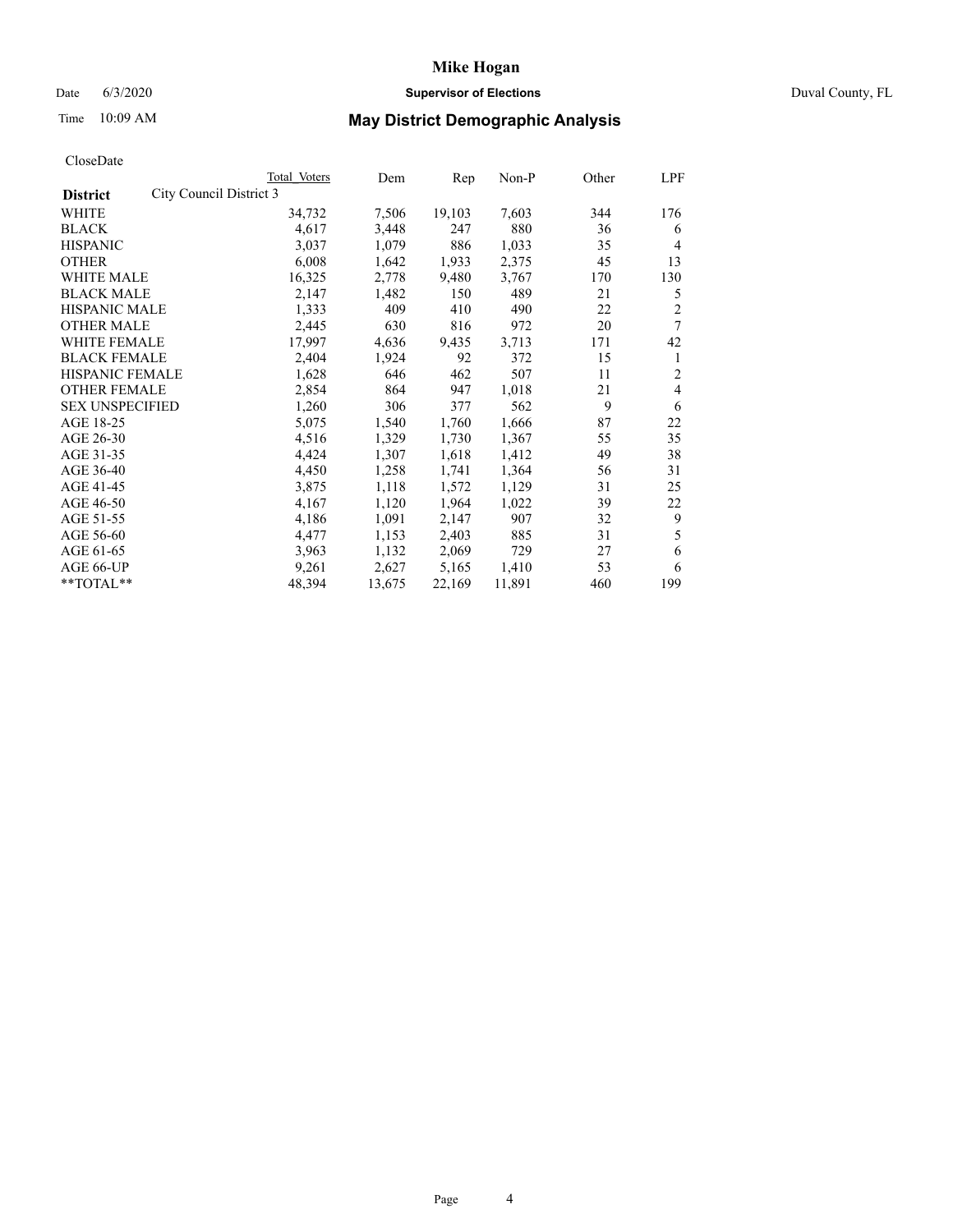#### Date 6/3/2020 **Supervisor of Elections Supervisor of Elections** Duval County, FL

# Time 10:09 AM **May District Demographic Analysis**

|                        |                         | Total Voters | Dem    | Rep    | Non-P  | Other          | LPF            |
|------------------------|-------------------------|--------------|--------|--------|--------|----------------|----------------|
| <b>District</b>        | City Council District 4 |              |        |        |        |                |                |
| WHITE                  |                         | 26,249       | 6,601  | 13,333 | 5,859  | 300            | 156            |
| <b>BLACK</b>           |                         | 7,378        | 5,657  | 323    | 1,332  | 59             | 7              |
| <b>HISPANIC</b>        |                         | 3,710        | 1,536  | 776    | 1,360  | 31             | 7              |
| <b>OTHER</b>           |                         | 5,010        | 1,610  | 1,203  | 2,152  | 31             | 14             |
| WHITE MALE             |                         | 12,286       | 2,614  | 6,528  | 2,892  | 151            | 101            |
| <b>BLACK MALE</b>      |                         | 2,996        | 2,120  | 163    | 677    | 30             | 6              |
| <b>HISPANIC MALE</b>   |                         | 1,610        | 617    | 392    | 585    | 14             | 2              |
| <b>OTHER MALE</b>      |                         | 2,018        | 603    | 519    | 872    | 15             | 9              |
| WHITE FEMALE           |                         | 13,616       | 3,903  | 6,655  | 2,857  | 147            | 54             |
| <b>BLACK FEMALE</b>    |                         | 4,266        | 3,455  | 153    | 628    | 29             | 1              |
| HISPANIC FEMALE        |                         | 2,001        | 883    | 360    | 736    | 17             | 5              |
| <b>OTHER FEMALE</b>    |                         | 2,262        | 834    | 559    | 849    | 16             | 4              |
| <b>SEX UNSPECIFIED</b> |                         | 1,292        | 375    | 306    | 607    | $\overline{2}$ | $\overline{2}$ |
| AGE 18-25              |                         | 4,827        | 1,781  | 1,248  | 1,693  | 86             | 19             |
| AGE 26-30              |                         | 4,857        | 1,754  | 1,396  | 1,605  | 69             | 33             |
| AGE 31-35              |                         | 4,324        | 1,589  | 1,238  | 1,417  | 52             | 28             |
| AGE 36-40              |                         | 3,685        | 1,364  | 1,110  | 1,129  | 55             | 27             |
| AGE 41-45              |                         | 3,081        | 1,141  | 953    | 931    | 33             | 23             |
| AGE 46-50              |                         | 3,275        | 1,169  | 1,228  | 826    | 32             | 20             |
| AGE 51-55              |                         | 3,416        | 1,203  | 1,435  | 753    | 17             | 8              |
| AGE 56-60              |                         | 3,862        | 1,337  | 1,715  | 772    | 27             | 11             |
| AGE 61-65              |                         | 3,398        | 1,192  | 1,593  | 582    | 23             | 8              |
| AGE 66-UP              |                         | 7,622        | 2,874  | 3,719  | 995    | 27             | 7              |
| **TOTAL**              |                         | 42,347       | 15,404 | 15,635 | 10,703 | 421            | 184            |
|                        |                         |              |        |        |        |                |                |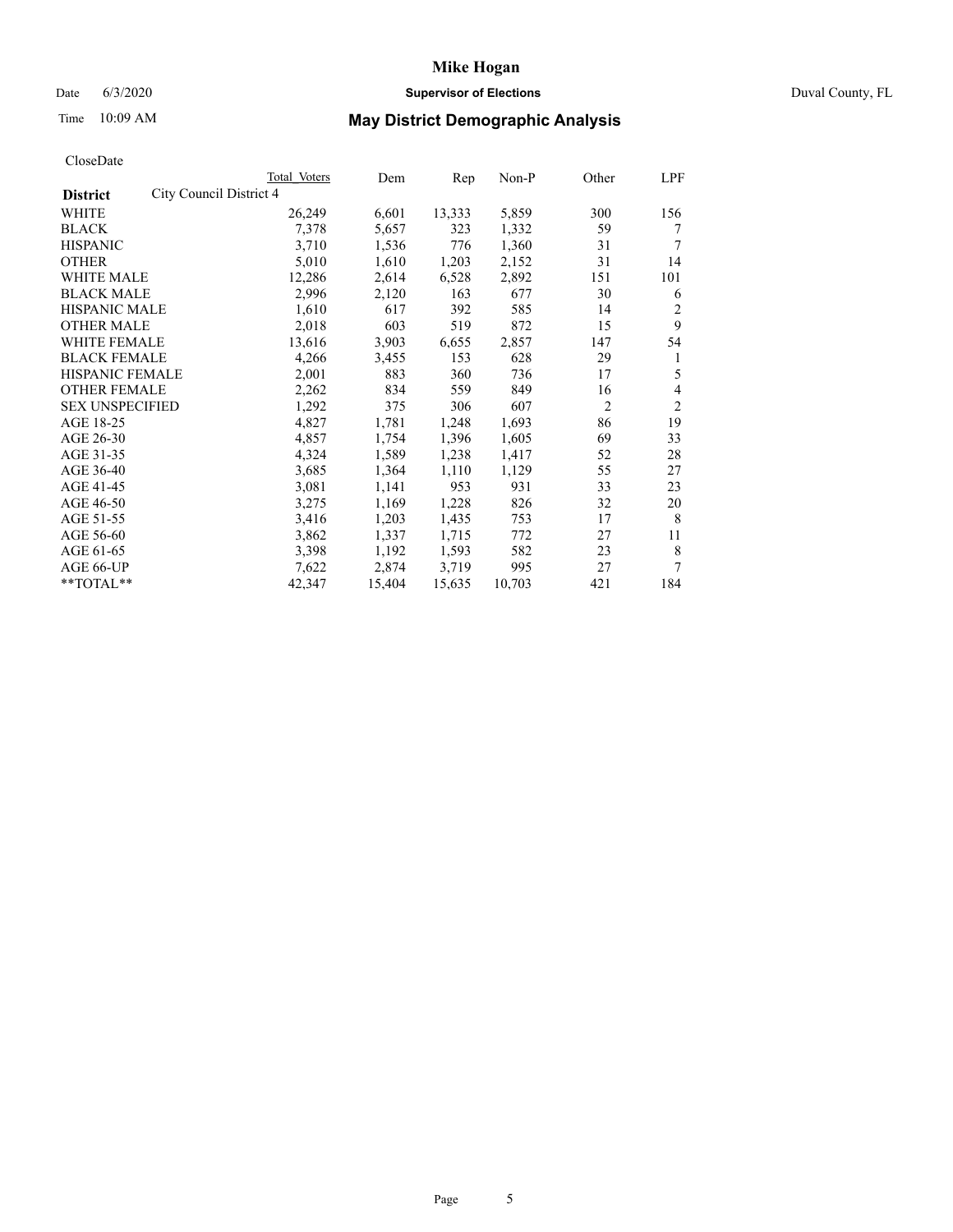## Date 6/3/2020 **Supervisor of Elections** Duval County, FL

# Time 10:09 AM **May District Demographic Analysis**

|                                            | Total Voters | Dem    | Rep    | Non-P | Other | LPF            |
|--------------------------------------------|--------------|--------|--------|-------|-------|----------------|
| City Council District 5<br><b>District</b> |              |        |        |       |       |                |
| WHITE                                      | 27,946       | 8,099  | 14,190 | 5,310 | 214   | 133            |
| <b>BLACK</b>                               | 6,669        | 5,203  | 260    | 1,157 | 40    | 9              |
| <b>HISPANIC</b>                            | 2,547        | 1,053  | 594    | 876   | 16    | 8              |
| <b>OTHER</b>                               | 3,276        | 1,027  | 876    | 1,333 | 34    | 6              |
| WHITE MALE                                 | 12,848       | 3,239  | 6,760  | 2,659 | 99    | 91             |
| <b>BLACK MALE</b>                          | 2,720        | 1,972  | 136    | 587   | 19    | 6              |
| <b>HISPANIC MALE</b>                       | 1,149        | 451    | 302    | 384   | 6     | 6              |
| <b>OTHER MALE</b>                          | 1,280        | 371    | 411    | 483   | 12    | 3              |
| WHITE FEMALE                               | 14,774       | 4,768  | 7,300  | 2,553 | 114   | 39             |
| <b>BLACK FEMALE</b>                        | 3,845        | 3,157  | 121    | 544   | 20    | 3              |
| <b>HISPANIC FEMALE</b>                     | 1,329        | 576    | 277    | 464   | 10    | $\overline{2}$ |
| <b>OTHER FEMALE</b>                        | 1,417        | 517    | 373    | 510   | 15    | $\overline{c}$ |
| <b>SEX UNSPECIFIED</b>                     | 1,075        | 331    | 240    | 491   | 9     | 4              |
| AGE 18-25                                  | 3,828        | 1,476  | 1,083  | 1,195 | 61    | 13             |
| AGE 26-30                                  | 3,820        | 1,421  | 1,123  | 1,194 | 46    | 36             |
| AGE 31-35                                  | 3,908        | 1,566  | 1,221  | 1,060 | 34    | 27             |
| AGE 36-40                                  | 3,349        | 1,261  | 1,065  | 971   | 32    | 20             |
| AGE 41-45                                  | 2,813        | 1,038  | 935    | 794   | 30    | 16             |
| AGE 46-50                                  | 3,102        | 1,133  | 1,211  | 730   | 15    | 13             |
| AGE 51-55                                  | 3,183        | 1,087  | 1,420  | 649   | 17    | 10             |
| AGE 56-60                                  | 3,666        | 1,385  | 1,646  | 599   | 26    | 10             |
| AGE 61-65                                  | 3,643        | 1,449  | 1,684  | 493   | 15    | 2              |
| AGE 66-UP                                  | 9,125        | 3,565  | 4,532  | 991   | 28    | 9              |
| **TOTAL**                                  | 40,438       | 15,382 | 15,920 | 8,676 | 304   | 156            |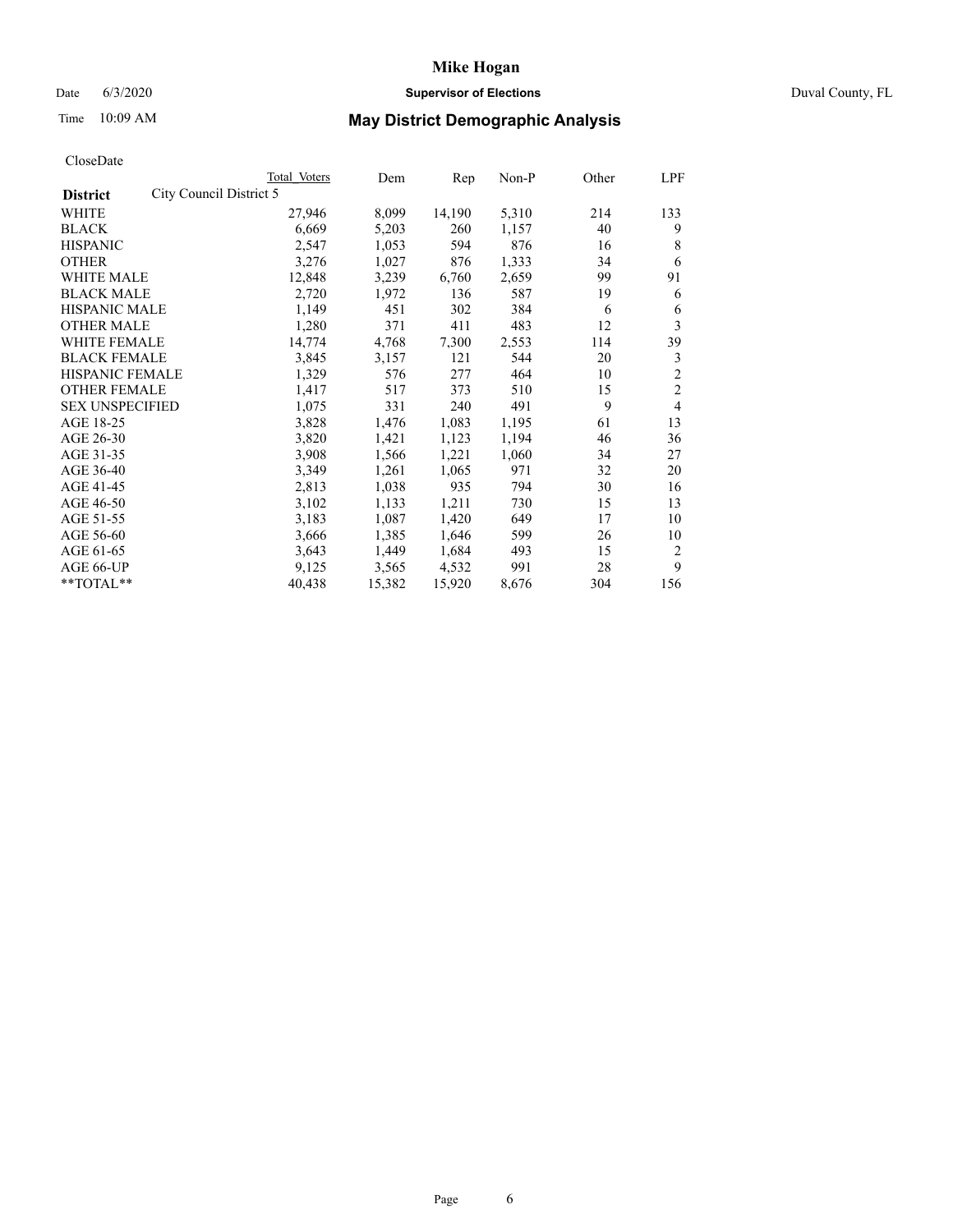## Date 6/3/2020 **Supervisor of Elections** Duval County, FL

# Time 10:09 AM **May District Demographic Analysis**

|                        | Total Voters            | Dem    | Rep    | Non-P  | Other | LPF            |
|------------------------|-------------------------|--------|--------|--------|-------|----------------|
| <b>District</b>        | City Council District 6 |        |        |        |       |                |
| WHITE                  | 41,129                  | 9,072  | 23,929 | 7,592  | 335   | 201            |
| <b>BLACK</b>           | 3,629                   | 2,717  | 207    | 672    | 29    | 4              |
| <b>HISPANIC</b>        | 2,842                   | 971    | 885    | 945    | 35    | 6              |
| <b>OTHER</b>           | 4,245                   | 1,192  | 1,414  | 1,593  | 33    | 13             |
| WHITE MALE             | 19,340                  | 3,519  | 11,661 | 3,878  | 150   | 132            |
| <b>BLACK MALE</b>      | 1,620                   | 1,131  | 124    | 348    | 17    | $\mathbf{0}$   |
| <b>HISPANIC MALE</b>   | 1,288                   | 392    | 448    | 425    | 18    | 5              |
| <b>OTHER MALE</b>      | 1,723                   | 449    | 600    | 655    | 12    | 7              |
| WHITE FEMALE           | 21,430                  | 5,480  | 12,076 | 3,623  | 183   | 68             |
| <b>BLACK FEMALE</b>    | 1,966                   | 1,556  | 80     | 314    | 12    | 4              |
| <b>HISPANIC FEMALE</b> | 1,500                   | 562    | 428    | 492    | 17    | 1              |
| <b>OTHER FEMALE</b>    | 1,968                   | 641    | 671    | 636    | 15    | 5              |
| <b>SEX UNSPECIFIED</b> | 1,010                   | 222    | 347    | 431    | 8     | $\overline{2}$ |
| AGE 18-25              | 5,113                   | 1,335  | 2,137  | 1,546  | 77    | 18             |
| AGE 26-30              | 3,933                   | 1,056  | 1,653  | 1,135  | 59    | 30             |
| AGE 31-35              | 4,358                   | 1,191  | 1,848  | 1,231  | 37    | 51             |
| AGE 36-40              | 4,086                   | 1,072  | 1,781  | 1,139  | 53    | 41             |
| AGE 41-45              | 3,732                   | 983    | 1,663  | 1,028  | 34    | 24             |
| AGE 46-50              | 4,194                   | 1,045  | 2,168  | 926    | 36    | 19             |
| AGE 51-55              | 4,432                   | 1,029  | 2,482  | 879    | 30    | 12             |
| AGE 56-60              | 5,004                   | 1,227  | 2,897  | 853    | 22    | 5              |
| AGE 61-65              | 4,831                   | 1,395  | 2,734  | 667    | 23    | 12             |
| AGE 66-UP              | 12,162                  | 3,619  | 7,072  | 1,398  | 61    | 12             |
| **TOTAL**              | 51,845                  | 13,952 | 26,435 | 10,802 | 432   | 224            |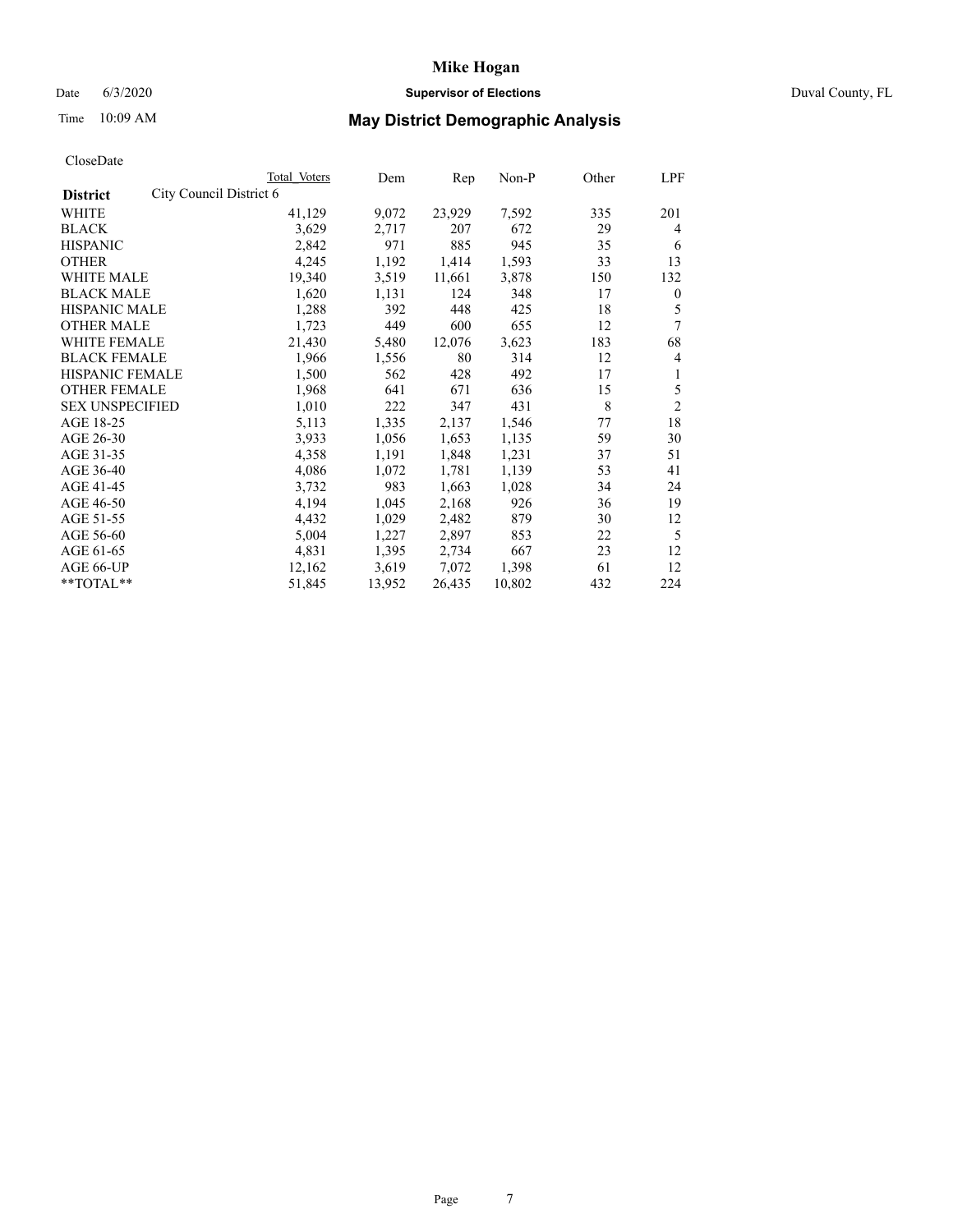#### Date 6/3/2020 **Supervisor of Elections Supervisor of Elections** Duval County, FL

# Time 10:09 AM **May District Demographic Analysis**

|                                            | Total Voters | Dem    | Rep   | Non-P | Other | LPF            |
|--------------------------------------------|--------------|--------|-------|-------|-------|----------------|
| City Council District 7<br><b>District</b> |              |        |       |       |       |                |
| WHITE                                      | 12,641       | 3,531  | 5,930 | 2,917 | 186   | 77             |
| <b>BLACK</b>                               | 25,220       | 21,325 | 774   | 3,003 | 105   | 13             |
| <b>HISPANIC</b>                            | 1,406        | 635    | 245   | 502   | 15    | 9              |
| <b>OTHER</b>                               | 2,840        | 1,283  | 378   | 1,147 | 18    | 14             |
| WHITE MALE                                 | 6,246        | 1,497  | 3,097 | 1,507 | 90    | 55             |
| <b>BLACK MALE</b>                          | 10,280       | 8,278  | 418   | 1,526 | 49    | 9              |
| <b>HISPANIC MALE</b>                       | 644          | 265    | 131   | 235   | 6     | 7              |
| <b>OTHER MALE</b>                          | 1,000        | 443    | 146   | 399   | 5     | 7              |
| WHITE FEMALE                               | 6,234        | 1,988  | 2,770 | 1,359 | 95    | 22             |
| <b>BLACK FEMALE</b>                        | 14,507       | 12,729 | 343   | 1,378 | 54    | 3              |
| <b>HISPANIC FEMALE</b>                     | 730          | 357    | 111   | 251   | 9     | $\overline{2}$ |
| <b>OTHER FEMALE</b>                        | 1,235        | 654    | 182   | 385   | 8     | 6              |
| <b>SEX UNSPECIFIED</b>                     | 1,230        | 563    | 129   | 528   | 8     | $\overline{2}$ |
| AGE 18-25                                  | 4,882        | 2,702  | 590   | 1,518 | 57    | 15             |
| AGE 26-30                                  | 4,142        | 2,436  | 606   | 1,039 | 38    | 23             |
| AGE 31-35                                  | 4,068        | 2,444  | 607   | 947   | 46    | 24             |
| AGE 36-40                                  | 3,870        | 2,419  | 586   | 819   | 34    | 12             |
| AGE 41-45                                  | 3,455        | 2,131  | 592   | 700   | 20    | 12             |
| AGE 46-50                                  | 3,756        | 2,269  | 784   | 670   | 27    | 6              |
| AGE 51-55                                  | 3,625        | 2,335  | 754   | 502   | 27    | 7              |
| AGE 56-60                                  | 3,790        | 2,477  | 796   | 482   | 30    | 5              |
| AGE 61-65                                  | 3,534        | 2,480  | 654   | 376   | 19    | 5              |
| AGE 66-UP                                  | 6,985        | 5,081  | 1,358 | 516   | 26    | 4              |
| $*$ $TOTAL**$                              | 42,107       | 26,774 | 7,327 | 7,569 | 324   | 113            |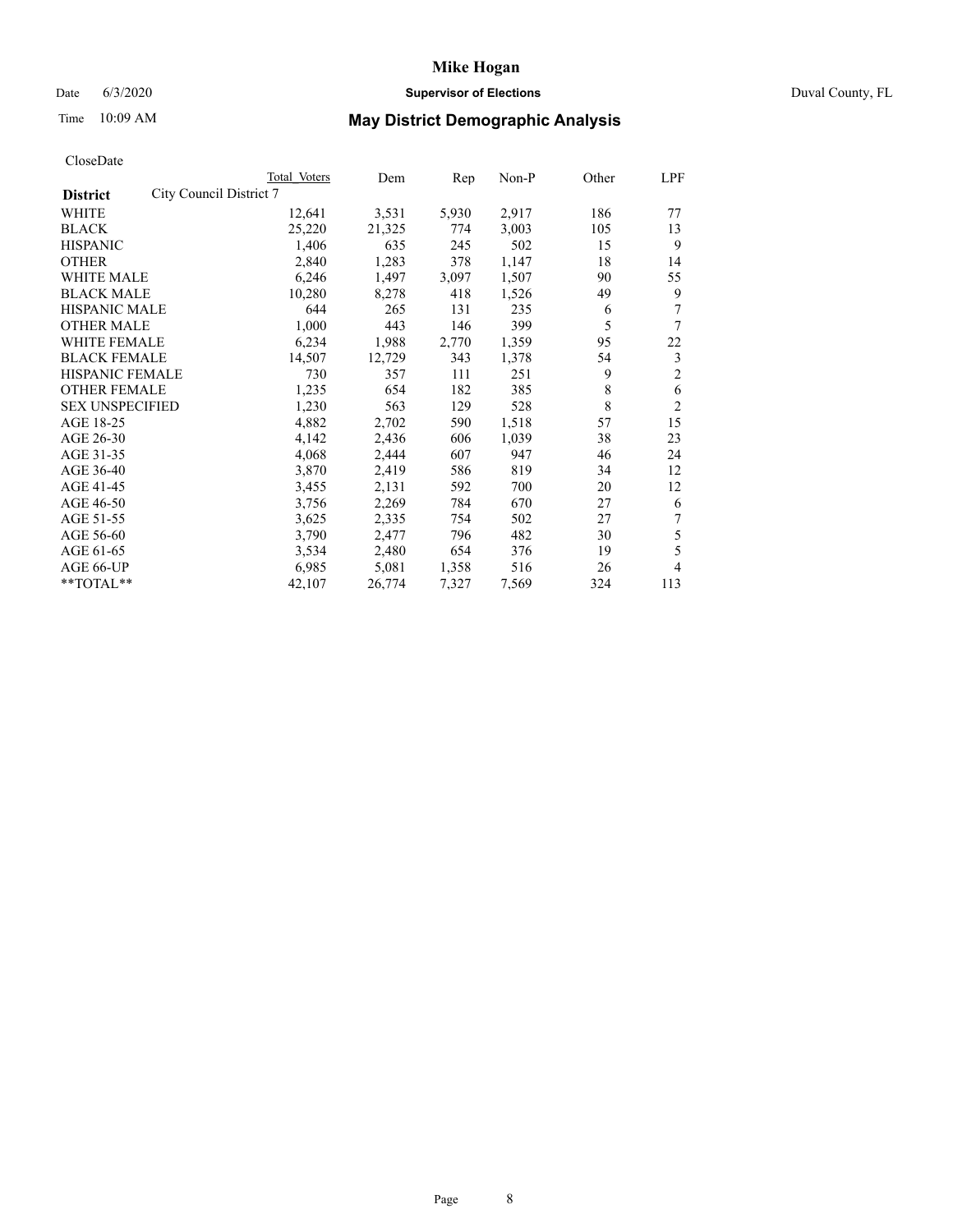#### Date 6/3/2020 **Supervisor of Elections Supervisor of Elections** Duval County, FL

# Time 10:09 AM **May District Demographic Analysis**

|                                                   | Total Voters | Dem    | Rep   | Non-P | Other | LPF            |
|---------------------------------------------------|--------------|--------|-------|-------|-------|----------------|
| <b>City Council District 8</b><br><b>District</b> |              |        |       |       |       |                |
| WHITE                                             | 10,934       | 2,350  | 6,425 | 2,043 | 77    | 39             |
| <b>BLACK</b>                                      | 28,365       | 24,487 | 704   | 3,073 | 89    | 12             |
| <b>HISPANIC</b>                                   | 752          | 315    | 165   | 264   | 7     | 1              |
| <b>OTHER</b>                                      | 2,357        | 1,029  | 285   | 1,030 | 9     | 4              |
| WHITE MALE                                        | 5,099        | 931    | 3,149 | 957   | 35    | 27             |
| <b>BLACK MALE</b>                                 | 11,244       | 9,266  | 374   | 1,540 | 56    | 8              |
| <b>HISPANIC MALE</b>                              | 349          | 133    | 93    | 121   | 1     | 1              |
| <b>OTHER MALE</b>                                 | 786          | 336    | 126   | 319   | 3     | 2              |
| WHITE FEMALE                                      | 5,693        | 1,390  | 3,206 | 1,043 | 42    | 12             |
| <b>BLACK FEMALE</b>                               | 16,673       | 14,878 | 321   | 1,437 | 33    | 4              |
| <b>HISPANIC FEMALE</b>                            | 385          | 177    | 67    | 135   | 6     | $\mathbf{0}$   |
| <b>OTHER FEMALE</b>                               | 933          | 496    | 122   | 310   | 3     | 2              |
| <b>SEX UNSPECIFIED</b>                            | 1,246        | 574    | 121   | 548   | 3     | $\mathbf{0}$   |
| AGE 18-25                                         | 5,214        | 3,027  | 609   | 1,534 | 37    | 7              |
| AGE 26-30                                         | 3,812        | 2,368  | 503   | 912   | 19    | 10             |
| AGE 31-35                                         | 3,728        | 2,361  | 540   | 799   | 20    | 8              |
| AGE 36-40                                         | 3,555        | 2,350  | 527   | 652   | 16    | 10             |
| AGE 41-45                                         | 3,173        | 2,198  | 466   | 482   | 24    | 3              |
| AGE 46-50                                         | 3,475        | 2,347  | 627   | 486   | 11    | 4              |
| AGE 51-55                                         | 3,548        | 2,388  | 732   | 399   | 23    | 6              |
| AGE 56-60                                         | 3,987        | 2,677  | 885   | 410   | 12    | 3              |
| AGE 61-65                                         | 3,795        | 2,652  | 827   | 308   | 6     | $\overline{c}$ |
| AGE 66-UP                                         | 8,120        | 5,812  | 1,863 | 428   | 14    | 3              |
| **TOTAL**                                         | 42,408       | 28,181 | 7,579 | 6,410 | 182   | 56             |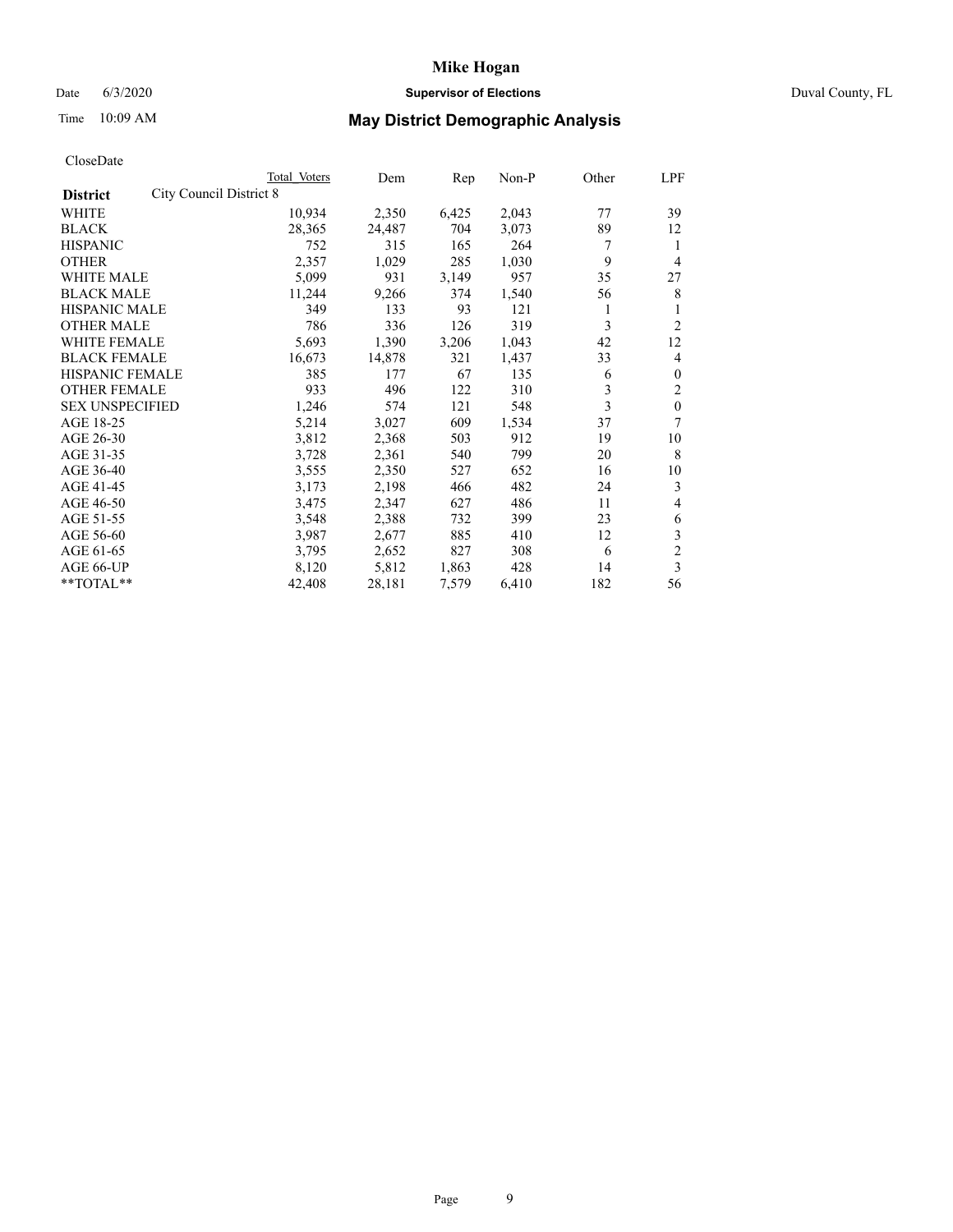#### Date 6/3/2020 **Supervisor of Elections Supervisor of Elections** Duval County, FL

# Time 10:09 AM **May District Demographic Analysis**

|                                            | Total Voters | Dem    | Rep   | Non-P | Other | LPF            |
|--------------------------------------------|--------------|--------|-------|-------|-------|----------------|
| City Council District 9<br><b>District</b> |              |        |       |       |       |                |
| WHITE                                      | 11,625       | 3,486  | 5,167 | 2,736 | 165   | 71             |
| <b>BLACK</b>                               | 21,954       | 18,137 | 698   | 3,003 | 100   | 16             |
| <b>HISPANIC</b>                            | 1,661        | 700    | 257   | 680   | 20    | $\overline{4}$ |
| <b>OTHER</b>                               | 2,998        | 1,167  | 505   | 1,284 | 34    | 8              |
| WHITE MALE                                 | 5,337        | 1,378  | 2,546 | 1,282 | 87    | 44             |
| <b>BLACK MALE</b>                          | 8,444        | 6,619  | 323   | 1,442 | 51    | 9              |
| <b>HISPANIC MALE</b>                       | 716          | 278    | 136   | 289   | 11    | $\overline{2}$ |
| <b>OTHER MALE</b>                          | 1,043        | 391    | 199   | 441   | 10    | $\overline{2}$ |
| <b>WHITE FEMALE</b>                        | 6,132        | 2,057  | 2,570 | 1,403 | 76    | 26             |
| <b>BLACK FEMALE</b>                        | 13,113       | 11,226 | 358   | 1,474 | 48    | 7              |
| HISPANIC FEMALE                            | 892          | 399    | 117   | 368   | 6     | $\overline{2}$ |
| <b>OTHER FEMALE</b>                        | 1,370        | 601    | 256   | 488   | 21    | 4              |
| <b>SEX UNSPECIFIED</b>                     | 1,191        | 541    | 122   | 516   | 9     | 3              |
| AGE 18-25                                  | 4,725        | 2,576  | 498   | 1,566 | 73    | 12             |
| AGE 26-30                                  | 4,348        | 2,553  | 540   | 1,186 | 46    | 23             |
| AGE 31-35                                  | 3,979        | 2,454  | 425   | 1,030 | 53    | 17             |
| AGE 36-40                                  | 3,445        | 2,083  | 476   | 840   | 31    | 15             |
| AGE 41-45                                  | 2,908        | 1,815  | 437   | 619   | 29    | 8              |
| AGE 46-50                                  | 2,977        | 1,858  | 517   | 574   | 21    | 7              |
| AGE 51-55                                  | 3,019        | 1,871  | 606   | 522   | 17    | 3              |
| AGE 56-60                                  | 3,340        | 2,132  | 746   | 436   | 20    | 6              |
| AGE 61-65                                  | 3,040        | 1,938  | 708   | 377   | 13    | 4              |
| AGE 66-UP                                  | 6,457        | 4,210  | 1,674 | 553   | 16    | $\overline{4}$ |
| $*$ $TOTAL**$                              | 38,238       | 23,490 | 6,627 | 7,703 | 319   | 99             |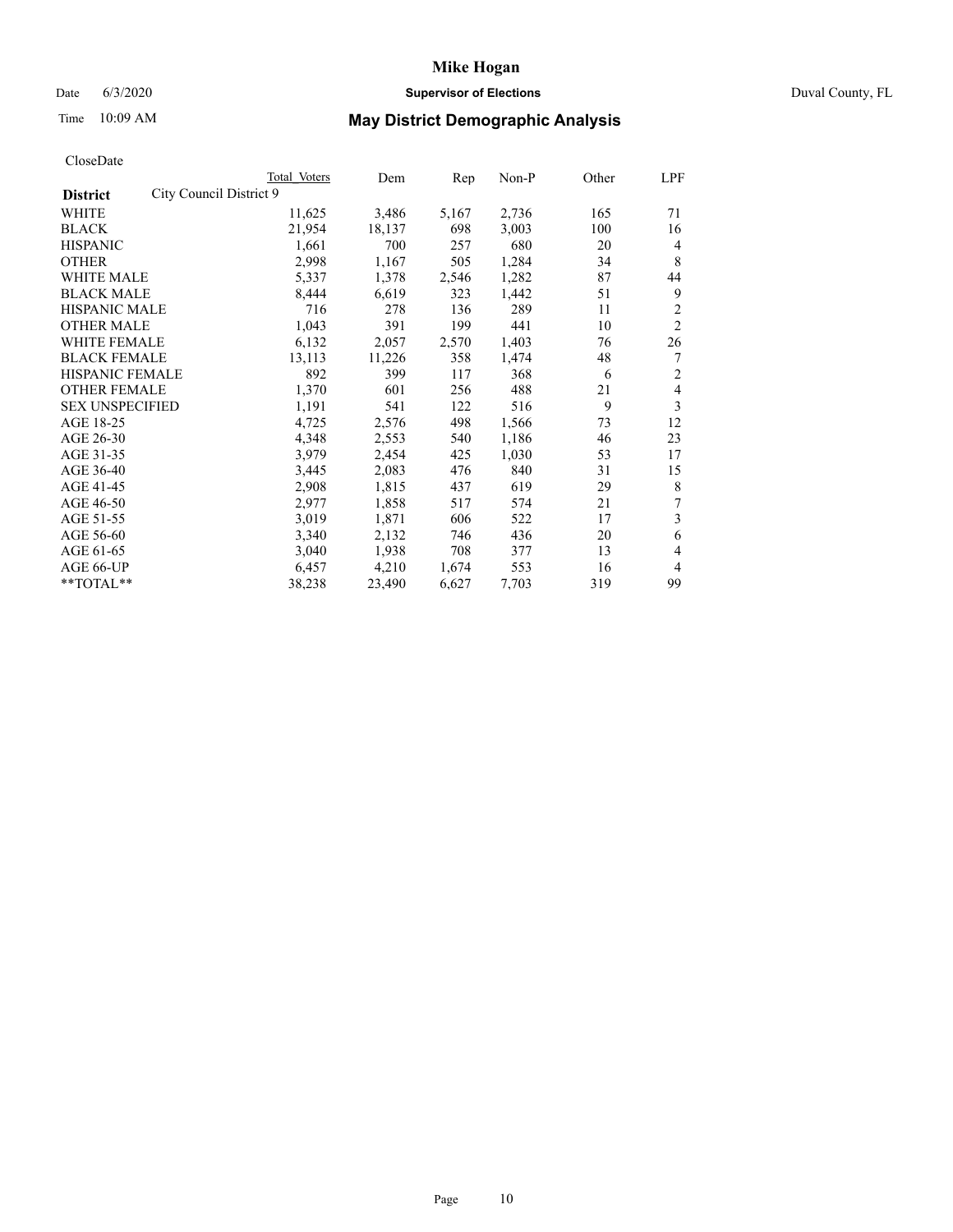#### Date 6/3/2020 **Supervisor of Elections Supervisor of Elections** Duval County, FL

# Time 10:09 AM **May District Demographic Analysis**

|                                             | Total Voters | Dem    | Rep   | Non-P | Other | LPF            |
|---------------------------------------------|--------------|--------|-------|-------|-------|----------------|
| City Council District 10<br><b>District</b> |              |        |       |       |       |                |
| WHITE                                       | 11,905       | 2,906  | 6,232 | 2,575 | 136   | 56             |
| <b>BLACK</b>                                | 25,684       | 21,812 | 714   | 3,027 | 119   | 12             |
| <b>HISPANIC</b>                             | 1,873        | 810    | 348   | 691   | 18    | 6              |
| <b>OTHER</b>                                | 3,211        | 1,207  | 679   | 1,298 | 21    | 6              |
| WHITE MALE                                  | 5,452        | 1,139  | 3,003 | 1,208 | 61    | 41             |
| <b>BLACK MALE</b>                           | 10,057       | 8,119  | 386   | 1,482 | 63    | 7              |
| <b>HISPANIC MALE</b>                        | 850          | 313    | 187   | 336   | 10    | 4              |
| <b>OTHER MALE</b>                           | 1,178        | 416    | 282   | 469   | 7     | $\overline{4}$ |
| WHITE FEMALE                                | 6,308        | 1,732  | 3,168 | 1,320 | 73    | 15             |
| <b>BLACK FEMALE</b>                         | 15,216       | 13,378 | 317   | 1,462 | 54    | 5              |
| <b>HISPANIC FEMALE</b>                      | 977          | 476    | 153   | 338   | 8     | $\overline{2}$ |
| <b>OTHER FEMALE</b>                         | 1,439        | 601    | 331   | 493   | 12    | $\overline{2}$ |
| <b>SEX UNSPECIFIED</b>                      | 1,196        | 561    | 146   | 483   | 6     | $\theta$       |
| AGE 18-25                                   | 4,969        | 2,704  | 585   | 1,603 | 64    | 13             |
| AGE 26-30                                   | 4,076        | 2,343  | 572   | 1,106 | 41    | 14             |
| AGE 31-35                                   | 3,799        | 2,295  | 544   | 902   | 41    | 17             |
| AGE 36-40                                   | 3,488        | 2,192  | 496   | 773   | 20    | 7              |
| AGE 41-45                                   | 3,246        | 2,035  | 553   | 624   | 29    | 5              |
| AGE 46-50                                   | 3,486        | 2,201  | 667   | 584   | 24    | 10             |
| AGE 51-55                                   | 3,402        | 2,186  | 684   | 511   | 17    | 4              |
| AGE 56-60                                   | 3,897        | 2,467  | 886   | 519   | 24    | 1              |
| AGE 61-65                                   | 3,538        | 2,230  | 888   | 405   | 14    | 1              |
| AGE 66-UP                                   | 8,772        | 6,082  | 2,098 | 564   | 20    | 8              |
| $*$ $TOTAL**$                               | 42,673       | 26,735 | 7,973 | 7,591 | 294   | 80             |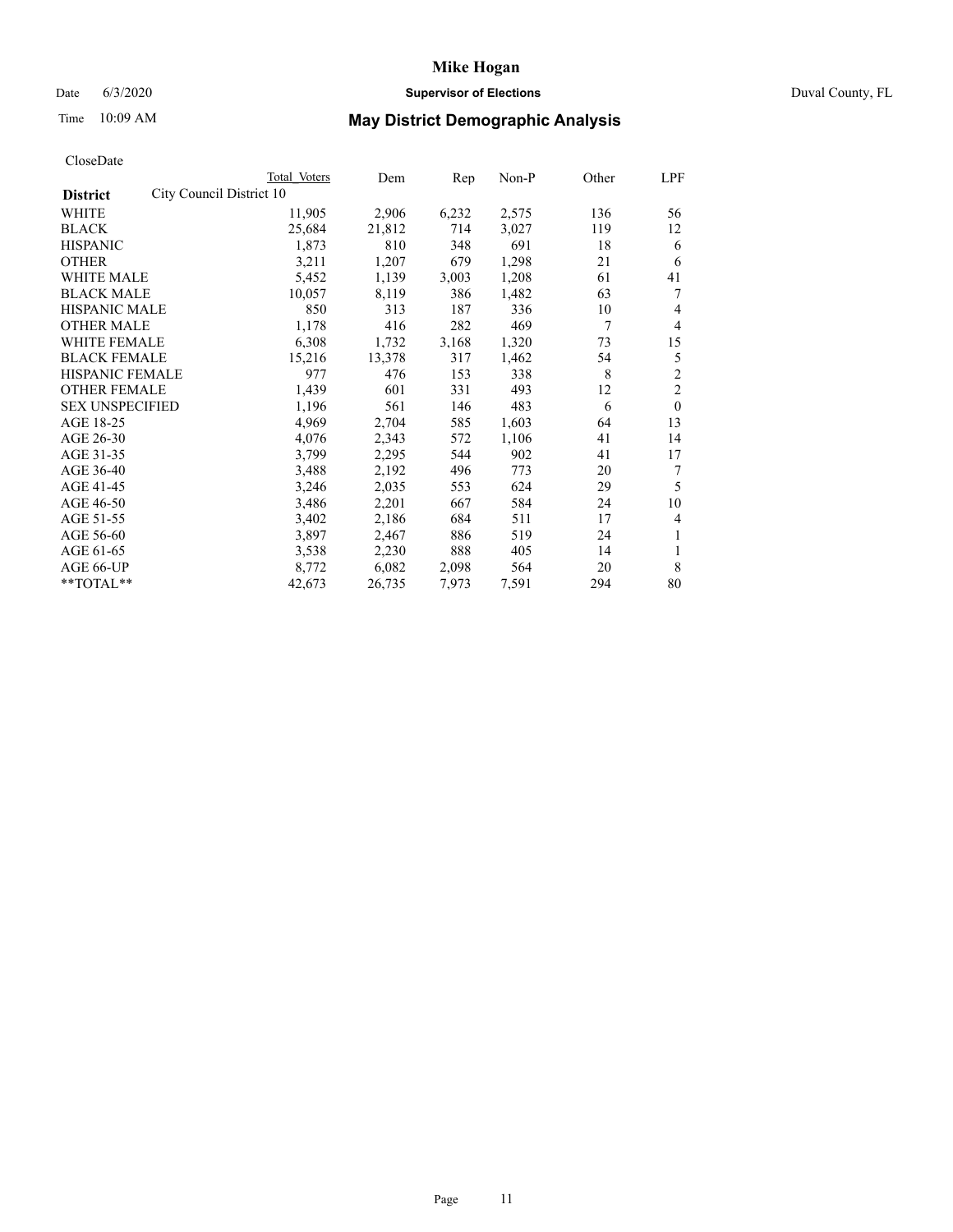## Date 6/3/2020 **Supervisor of Elections** Duval County, FL

# Time 10:09 AM **May District Demographic Analysis**

|                                             | Total Voters | Dem    | Rep    | Non-P  | Other | LPF |
|---------------------------------------------|--------------|--------|--------|--------|-------|-----|
| City Council District 11<br><b>District</b> |              |        |        |        |       |     |
| WHITE                                       | 35,193       | 8,479  | 18,219 | 7,823  | 505   | 167 |
| <b>BLACK</b>                                | 7,867        | 5,779  | 342    | 1,627  | 111   | 8   |
| <b>HISPANIC</b>                             | 3,921        | 1,527  | 959    | 1,387  | 35    | 13  |
| <b>OTHER</b>                                | 6,480        | 2,153  | 1,552  | 2,689  | 69    | 17  |
| WHITE MALE                                  | 16,011       | 3,223  | 8,673  | 3,787  | 220   | 108 |
| <b>BLACK MALE</b>                           | 3,206        | 2,101  | 188    | 858    | 58    | 1   |
| <b>HISPANIC MALE</b>                        | 1,733        | 623    | 435    | 650    | 16    | 9   |
| <b>OTHER MALE</b>                           | 2,651        | 797    | 679    | 1,137  | 26    | 12  |
| <b>WHITE FEMALE</b>                         | 18,773       | 5,158  | 9,382  | 3,897  | 279   | 57  |
| <b>BLACK FEMALE</b>                         | 4,545        | 3,592  | 149    | 745    | 52    | 7   |
| <b>HISPANIC FEMALE</b>                      | 2,103        | 863    | 509    | 709    | 19    | 3   |
| <b>OTHER FEMALE</b>                         | 3,090        | 1,162  | 753    | 1,133  | 38    | 4   |
| <b>SEX UNSPECIFIED</b>                      | 1,349        | 419    | 304    | 610    | 12    | 4   |
| AGE 18-25                                   | 7,102        | 2,610  | 2,147  | 2,154  | 157   | 34  |
| AGE 26-30                                   | 6,639        | 2,411  | 2,081  | 1,977  | 133   | 37  |
| AGE 31-35                                   | 5,511        | 1,911  | 1,737  | 1,737  | 83    | 43  |
| AGE 36-40                                   | 4,636        | 1,634  | 1,468  | 1,454  | 51    | 29  |
| AGE 41-45                                   | 4,143        | 1,472  | 1,422  | 1,177  | 52    | 20  |
| AGE 46-50                                   | 4,435        | 1,381  | 1,779  | 1,195  | 66    | 14  |
| AGE 51-55                                   | 4,101        | 1,279  | 1,818  | 962    | 35    | 7   |
| AGE 56-60                                   | 4,144        | 1,251  | 1,997  | 858    | 35    | 3   |
| AGE 61-65                                   | 3,497        | 1,102  | 1,736  | 617    | 34    | 8   |
| AGE 66-UP                                   | 9,253        | 2,887  | 4,887  | 1,395  | 74    | 10  |
| **TOTAL**                                   | 53,461       | 17,938 | 21,072 | 13,526 | 720   | 205 |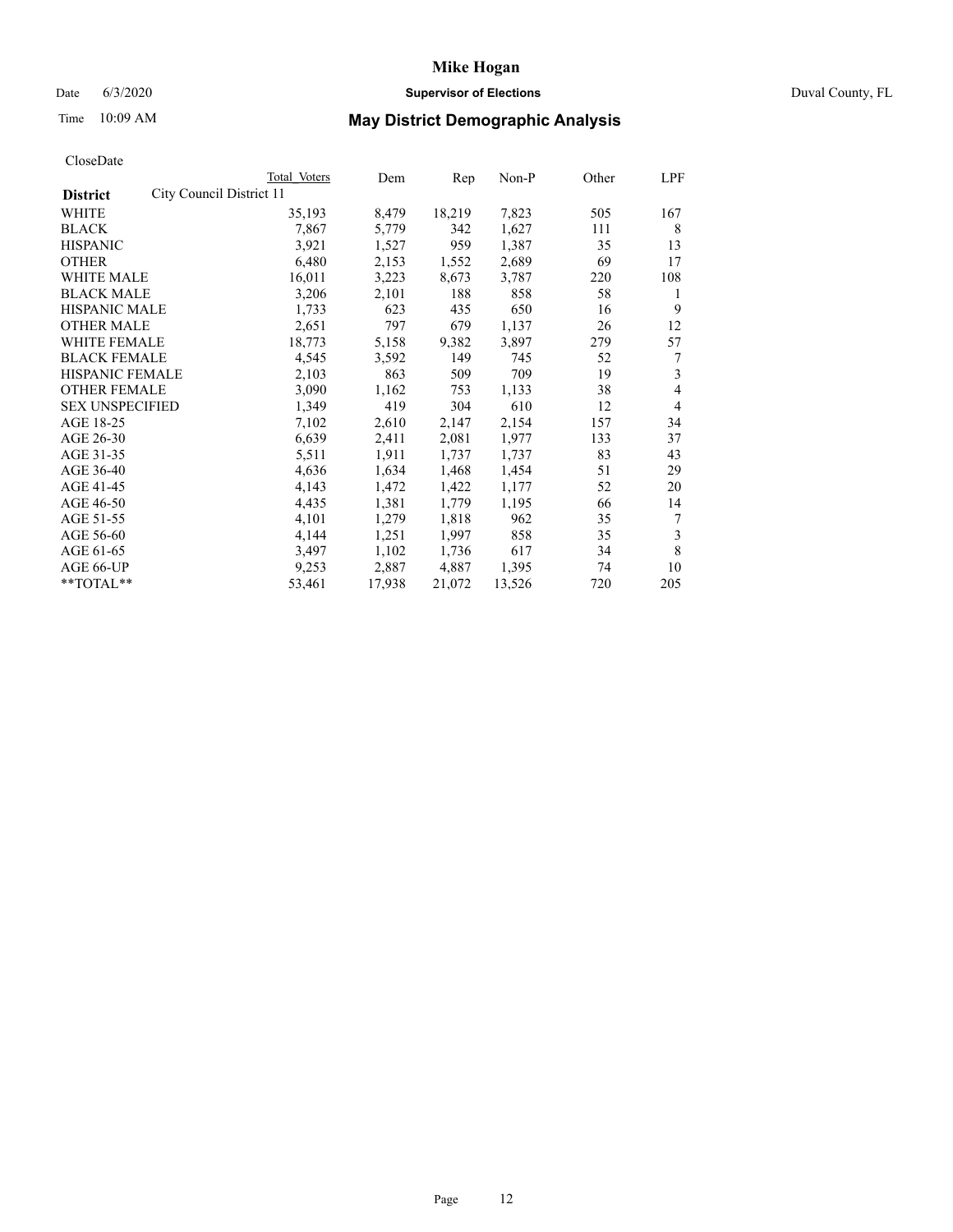#### Date 6/3/2020 **Supervisor of Elections Supervisor of Elections** Duval County, FL

# Time 10:09 AM **May District Demographic Analysis**

|                                             | Total Voters | Dem    | Rep    | $Non-P$ | Other | LPF            |
|---------------------------------------------|--------------|--------|--------|---------|-------|----------------|
| City Council District 12<br><b>District</b> |              |        |        |         |       |                |
| WHITE                                       | 25,286       | 4,525  | 15,846 | 4,590   | 217   | 108            |
| <b>BLACK</b>                                | 13,091       | 10,379 | 545    | 2,070   | 91    | 6              |
| <b>HISPANIC</b>                             | 2,442        | 944    | 573    | 897     | 26    | 2              |
| <b>OTHER</b>                                | 3,333        | 988    | 1,036  | 1,271   | 31    | 7              |
| WHITE MALE                                  | 11,850       | 1,802  | 7,677  | 2,203   | 105   | 63             |
| <b>BLACK MALE</b>                           | 5,441        | 4,059  | 303    | 1,026   | 49    | 4              |
| <b>HISPANIC MALE</b>                        | 1,155        | 419    | 306    | 419     | 11    | $\theta$       |
| <b>OTHER MALE</b>                           | 1,226        | 341    | 422    | 444     | 15    | 4              |
| WHITE FEMALE                                | 13,126       | 2,674  | 7,984  | 2,313   | 111   | 44             |
| <b>BLACK FEMALE</b>                         | 7,412        | 6,156  | 230    | 982     | 42    | 2              |
| HISPANIC FEMALE                             | 1,230        | 497    | 255    | 461     | 15    | 2              |
| <b>OTHER FEMALE</b>                         | 1,561        | 522    | 502    | 524     | 11    | $\overline{c}$ |
| <b>SEX UNSPECIFIED</b>                      | 1,149        | 366    | 321    | 454     | 6     | $\overline{c}$ |
| AGE 18-25                                   | 5,018        | 1,768  | 1,548  | 1,615   | 75    | 12             |
| AGE 26-30                                   | 3,905        | 1,402  | 1,270  | 1,161   | 52    | 20             |
| AGE 31-35                                   | 3,970        | 1,495  | 1,354  | 1,069   | 35    | 17             |
| AGE 36-40                                   | 3,826        | 1,508  | 1,328  | 923     | 45    | 22             |
| AGE 41-45                                   | 3,643        | 1,494  | 1,283  | 831     | 23    | 12             |
| AGE 46-50                                   | 3,964        | 1,609  | 1,584  | 713     | 46    | 12             |
| AGE 51-55                                   | 4,180        | 1,714  | 1,744  | 691     | 22    | 9              |
| AGE 56-60                                   | 4,428        | 1,688  | 2,092  | 622     | 20    | 6              |
| AGE 61-65                                   | 3,695        | 1,420  | 1,792  | 463     | 12    | 8              |
| AGE 66-UP                                   | 7,523        | 2,738  | 4,005  | 740     | 35    | 5              |
| **TOTAL**                                   | 44,152       | 16,836 | 18,000 | 8,828   | 365   | 123            |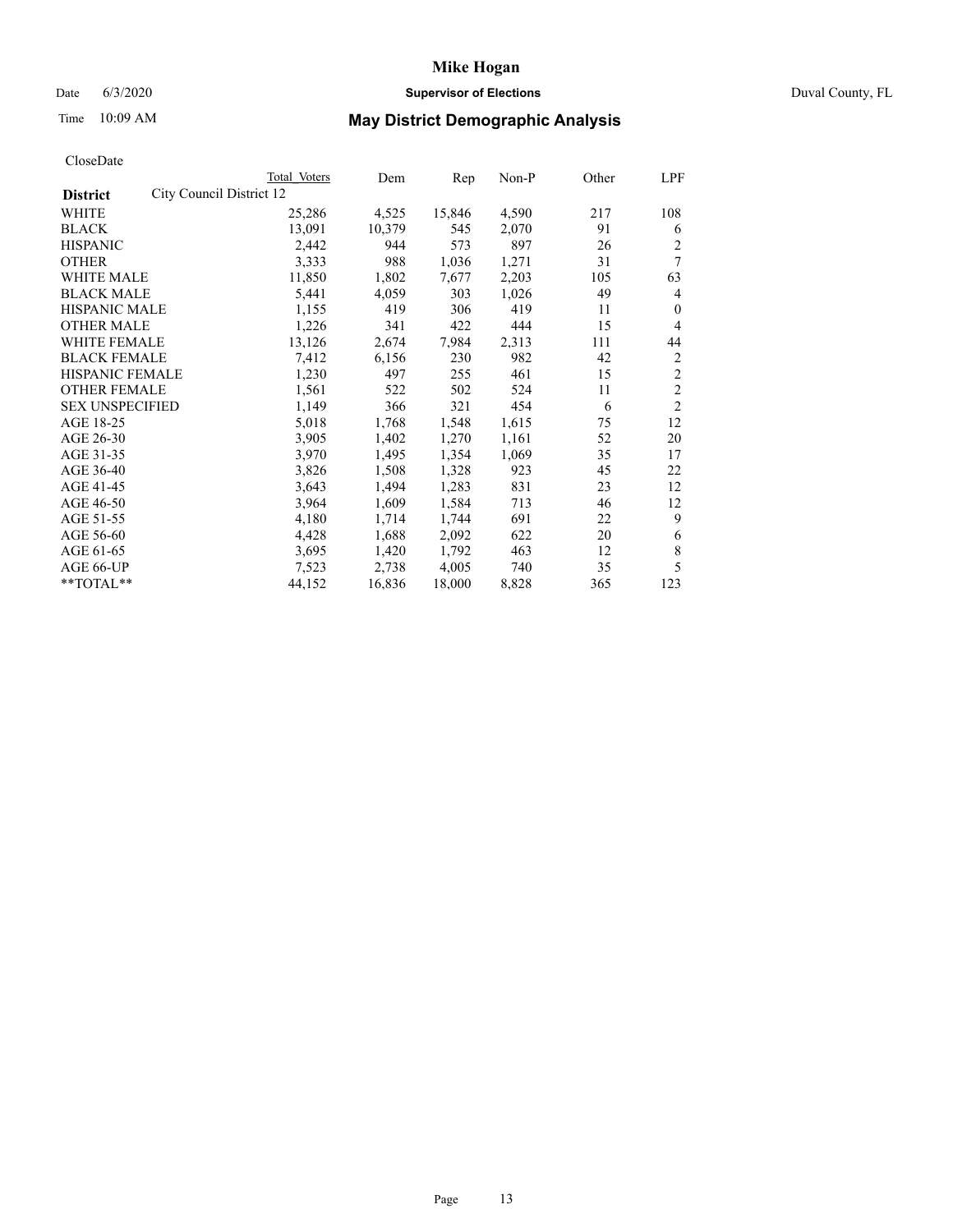## Date 6/3/2020 **Supervisor of Elections** Duval County, FL

# Time 10:09 AM **May District Demographic Analysis**

|                        |                          | Total Voters | Dem    | Rep    | Non-P  | Other | LPF            |
|------------------------|--------------------------|--------------|--------|--------|--------|-------|----------------|
| <b>District</b>        | City Council District 13 |              |        |        |        |       |                |
| WHITE                  |                          | 40,695       | 10,072 | 21,073 | 8,939  | 402   | 209            |
| <b>BLACK</b>           |                          | 2,500        | 1,820  | 152    | 496    | 26    | 6              |
| <b>HISPANIC</b>        |                          | 1,512        | 555    | 462    | 477    | 13    | 5              |
| <b>OTHER</b>           |                          | 2,749        | 771    | 905    | 1,030  | 28    | 15             |
| WHITE MALE             |                          | 19,500       | 3,896  | 10,602 | 4,668  | 194   | 140            |
| <b>BLACK MALE</b>      |                          | 1,111        | 728    | 90     | 276    | 14    | 3              |
| <b>HISPANIC MALE</b>   |                          | 676          | 198    | 238    | 229    | 8     | 3              |
| <b>OTHER MALE</b>      |                          | 981          | 249    | 357    | 357    | 11    | 7              |
| WHITE FEMALE           |                          | 20,798       | 6,086  | 10,282 | 4,155  | 207   | 68             |
| <b>BLACK FEMALE</b>    |                          | 1,345        | 1,059  | 60     | 212    | 12    | $\overline{2}$ |
| HISPANIC FEMALE        |                          | 806          | 344    | 214    | 241    | 5     | $\mathfrak{2}$ |
| <b>OTHER FEMALE</b>    |                          | 1,255        | 404    | 432    | 401    | 13    | 5              |
| <b>SEX UNSPECIFIED</b> |                          | 982          | 254    | 317    | 401    | 5     | 5              |
| AGE 18-25              |                          | 4,399        | 1,175  | 1,682  | 1,424  | 89    | 29             |
| AGE 26-30              |                          | 4,501        | 1,221  | 1,791  | 1,385  | 70    | 34             |
| AGE 31-35              |                          | 4,427        | 1,214  | 1,718  | 1,389  | 63    | 43             |
| AGE 36-40              |                          | 4,245        | 1,121  | 1,715  | 1,337  | 35    | 37             |
| AGE 41-45              |                          | 3,428        | 918    | 1,501  | 954    | 31    | 24             |
| AGE 46-50              |                          | 3,787        | 965    | 1,843  | 919    | 36    | 24             |
| AGE 51-55              |                          | 3,811        | 914    | 2,113  | 740    | 30    | 14             |
| AGE 56-60              |                          | 4,416        | 1,111  | 2,487  | 769    | 35    | 14             |
| AGE 61-65              |                          | 4,223        | 1,279  | 2,250  | 661    | 25    | 8              |
| AGE 66-UP              |                          | 10,219       | 3,300  | 5,492  | 1,364  | 55    | 8              |
| **TOTAL**              |                          | 47,456       | 13,218 | 22,592 | 10,942 | 469   | 235            |
|                        |                          |              |        |        |        |       |                |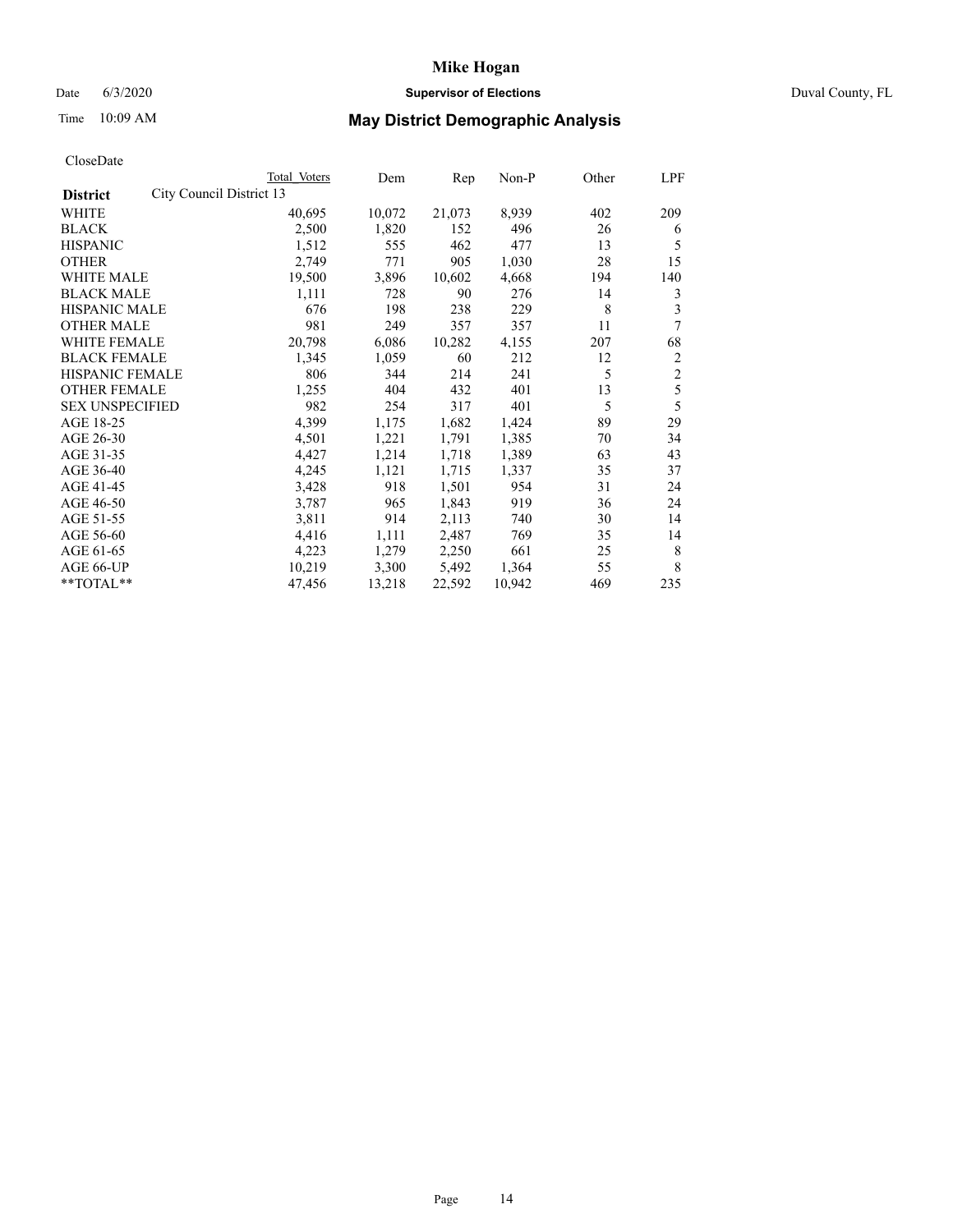## Date 6/3/2020 **Supervisor of Elections** Duval County, FL

# Time 10:09 AM **May District Demographic Analysis**

| Total Voters | Dem                      | Rep    | Non-P | Other | LPF            |
|--------------|--------------------------|--------|-------|-------|----------------|
|              |                          |        |       |       |                |
| 33,281       | 10,053                   | 16,445 | 6,217 | 390   | 176            |
| 7,250        | 5,574                    | 338    | 1,282 | 51    | 5              |
| 2,587        | 1,128                    | 587    | 835   | 29    | 8              |
| 3,497        | 1,114                    | 992    | 1,323 | 51    | 17             |
| 15,467       | 4,025                    | 8,007  | 3,134 | 188   | 113            |
| 2,964        | 2,104                    | 176    | 651   | 30    | 3              |
| 1,189        | 481                      | 306    | 384   | 14    | 4              |
| 1,376        | 409                      | 434    | 500   | 23    | 10             |
| 17,467       | 5,941                    | 8,266  | 3,004 | 199   | 57             |
| 4,164        | 3,383                    | 154    | 604   | 21    | $\overline{2}$ |
| 1,344        | 622                      | 268    | 436   | 15    | 3              |
| 1,597        | 562                      | 471    | 535   | 24    | 5              |
| 1,047        | 342                      | 280    | 409   | 7     | 9              |
| 4,271        | 1,618                    | 1,170  | 1,371 | 95    | 17             |
| 4,851        | 1,949                    | 1,474  | 1,325 | 72    | 31             |
| 5,114        | 2,068                    | 1,559  | 1,357 | 83    | 47             |
| 4,351        | 1,782                    | 1,267  | 1,203 | 59    | 40             |
| 3,520        | 1,329                    | 1,215  | 895   | 55    | 26             |
| 3,542        | 1,286                    | 1,490  | 726   | 29    | 11             |
| 3,675        | 1,334                    | 1,604  | 699   | 29    | 9              |
| 4,016        | 1,495                    | 1,901  | 583   | 27    | 10             |
| 3,907        | 1,495                    | 1,887  | 495   | 23    | 7              |
| 9,368        | 3,513                    | 4,795  | 1,003 | 49    | 8              |
| 46,615       | 17,869                   | 18,362 | 9,657 | 521   | 206            |
|              | City Council District 14 |        |       |       |                |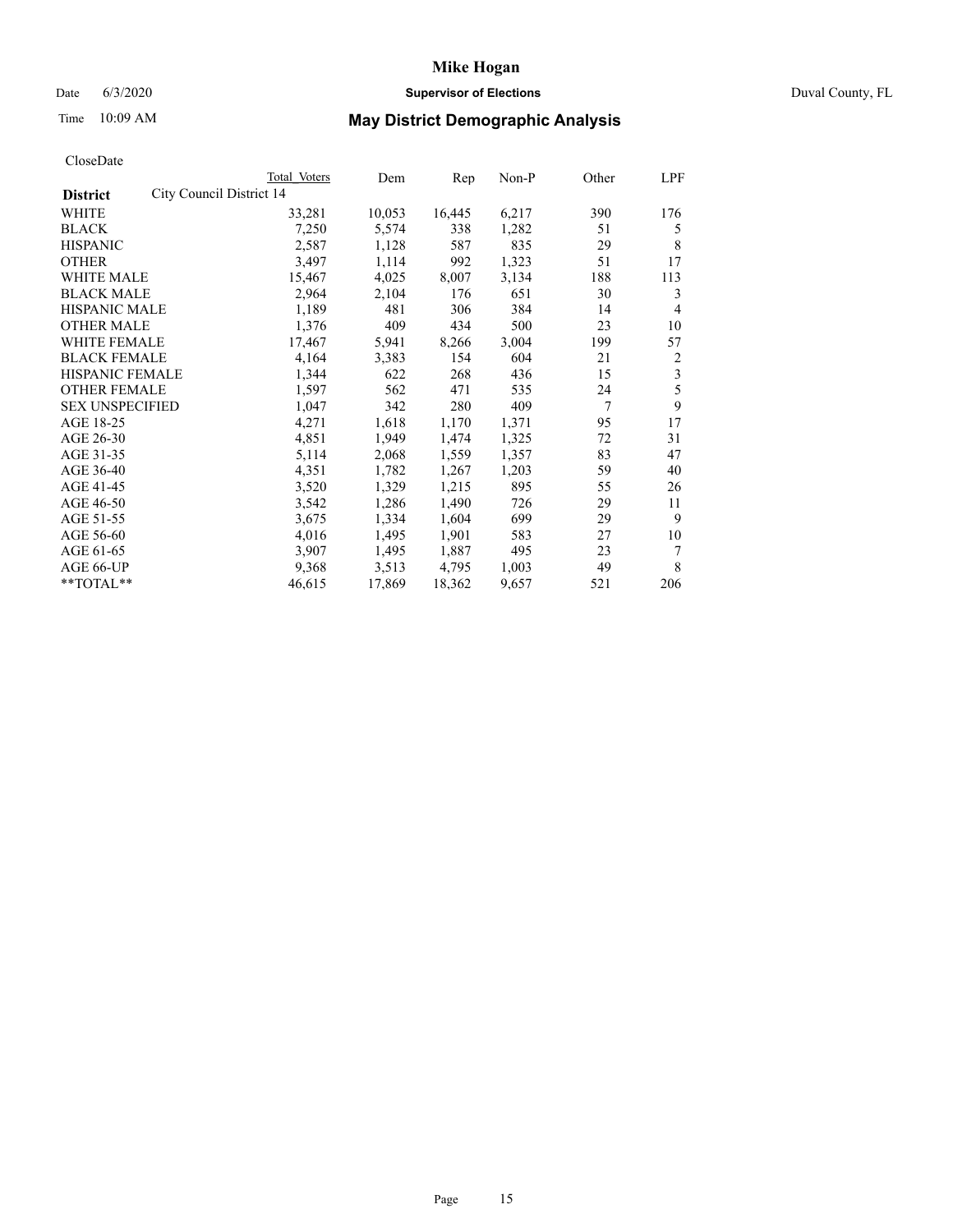# Date 6/3/2020 **Supervisor of Elections** Duval County, FL

# Time 10:09 AM **May District Demographic Analysis**

|                        |               | Total Voters | Dem | <u>Rep</u> | Non-P | Other | LPF      |
|------------------------|---------------|--------------|-----|------------|-------|-------|----------|
| <b>District</b>        | Isle of Palms |              |     |            |       |       |          |
| WHITE                  |               | 944          | 120 | 670        | 149   | 4     |          |
| <b>BLACK</b>           |               | $\Omega$     | 0   | $\theta$   | 0     | 0     | $\Omega$ |
| <b>HISPANIC</b>        |               | 15           | 4   | 5          | 6     | 0     | $\theta$ |
| <b>OTHER</b>           |               | 46           | 5   | 26         | 14    |       | $\Omega$ |
| <b>WHITE MALE</b>      |               | 480          | 46  | 351        | 83    | 0     | $\Omega$ |
| <b>BLACK MALE</b>      |               | $\theta$     | 0   | 0          | 0     |       | $\Omega$ |
| <b>HISPANIC MALE</b>   |               | 5            | 0   | 3          | 2     | 0     | $\Omega$ |
| <b>OTHER MALE</b>      |               | 13           |     | 7          | 5     | 0     | 0        |
| <b>WHITE FEMALE</b>    |               | 460          | 74  | 315        | 66    | 4     |          |
| <b>BLACK FEMALE</b>    |               | $\theta$     | 0   | $\theta$   | 0     | 0     | 0        |
| <b>HISPANIC FEMALE</b> |               | 9            | 4   | 2          |       |       | $\Omega$ |
| <b>OTHER FEMALE</b>    |               | 23           | 4   | 12         | 6     |       | $\Omega$ |
| <b>SEX UNSPECIFIED</b> |               | 15           | 0   | 11         |       |       | $\Omega$ |
| AGE 18-25              |               | 86           | 11  | 56         | 19    |       | $\Omega$ |
| AGE 26-30              |               | 50           | 2   | 36         | 12    | 0     | $\Omega$ |
| AGE 31-35              |               | 58           | 8   | 34         | 16    | 0     | 0        |
| AGE 36-40              |               | 88           | 6   | 56         | 23    | 2     |          |
| AGE 41-45              |               | 112          | 11  | 77         | 23    |       | 0        |
| AGE 46-50              |               | 110          | 14  | 75         | 20    |       | $\Omega$ |
| AGE 51-55              |               | 93           | 12  | 64         | 17    | 0     | $\Omega$ |
| AGE 56-60              |               | 120          | 12  | 91         | 17    |       | $\Omega$ |
| AGE 61-65              |               | 76           | 8   | 61         | 7     |       | $\Omega$ |
| AGE 66-UP              |               | 212          | 45  | 151        | 15    |       | 0        |
| $**TOTAL**$            |               | 1,005        | 129 | 701        | 169   | 5     |          |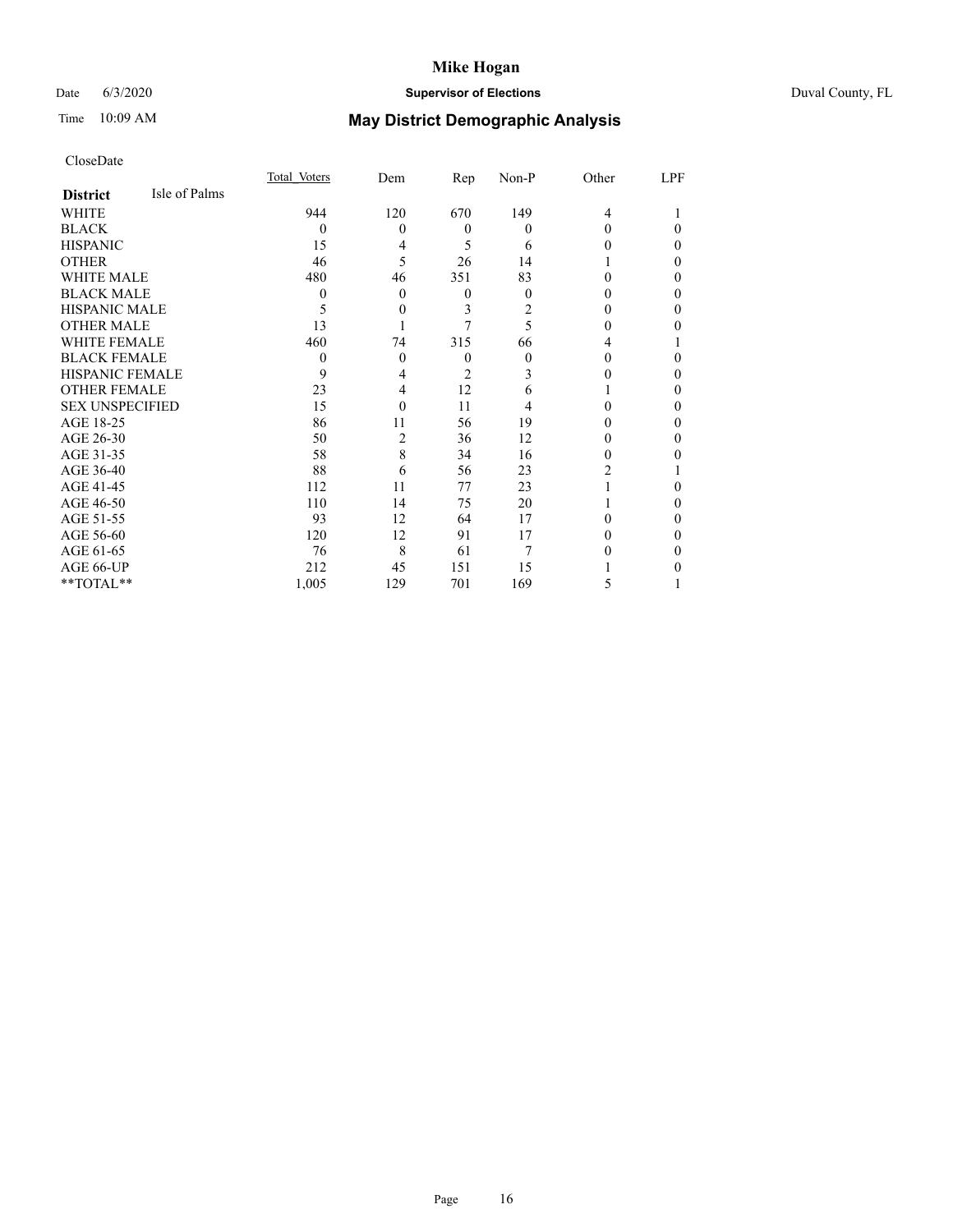#### Date 6/3/2020 **Supervisor of Elections Supervisor of Elections** Duval County, FL

# Time 10:09 AM **May District Demographic Analysis**

|                                           | Total Voters | Dem   | Rep   | $Non-P$ | Other          | <u>LPF</u>       |
|-------------------------------------------|--------------|-------|-------|---------|----------------|------------------|
| <b>Bartram Springs</b><br><b>District</b> |              |       |       |         |                |                  |
| WHITE                                     | 2,034        | 409   | 1,120 | 472     | 19             | 14               |
| <b>BLACK</b>                              | 508          | 377   | 33    | 95      | 3              | $\theta$         |
| <b>HISPANIC</b>                           | 248          | 98    | 64    | 85      | $\theta$       |                  |
| <b>OTHER</b>                              | 446          | 157   | 116   | 168     | 5              | $\theta$         |
| <b>WHITE MALE</b>                         | 949          | 139   | 561   | 231     | 9              | 9                |
| <b>BLACK MALE</b>                         | 225          | 148   | 23    | 51      | 3              | $\boldsymbol{0}$ |
| <b>HISPANIC MALE</b>                      | 120          | 39    | 31    | 49      | $\theta$       |                  |
| <b>OTHER MALE</b>                         | 186          | 61    | 55    | 68      | $\overline{2}$ | $\theta$         |
| WHITE FEMALE                              | 1,064        | 266   | 549   | 234     | 10             | 5                |
| <b>BLACK FEMALE</b>                       | 280          | 226   | 10    | 44      | $\theta$       | 0                |
| <b>HISPANIC FEMALE</b>                    | 124          | 57    | 32    | 35      | $\overline{0}$ | $\mathbf{0}$     |
| <b>OTHER FEMALE</b>                       | 211          | 81    | 54    | 73      | 3              | 0                |
| <b>SEX UNSPECIFIED</b>                    | 77           | 24    | 18    | 35      | $\mathbf{0}$   | 0                |
| AGE 18-25                                 | 349          | 123   | 113   | 111     | 1              |                  |
| AGE 26-30                                 | 225          | 67    | 85    | 67      | 5              |                  |
| AGE 31-35                                 | 339          | 104   | 114   | 115     | 3              | 3                |
| AGE 36-40                                 | 391          | 106   | 164   | 116     | 3              | $\overline{2}$   |
| AGE 41-45                                 | 429          | 123   | 169   | 124     | 7              | 6                |
| AGE 46-50                                 | 392          | 126   | 162   | 99      | 4              |                  |
| AGE 51-55                                 | 297          | 91    | 152   | 53      | $\theta$       |                  |
| AGE 56-60                                 | 268          | 101   | 124   | 42      | 1              | $\theta$         |
| AGE 61-65                                 | 180          | 71    | 83    | 25      |                | $\Omega$         |
| AGE 66-UP                                 | 366          | 129   | 167   | 68      | $\overline{2}$ | 0                |
| **TOTAL**                                 | 3,236        | 1,041 | 1,333 | 820     | 27             | 15               |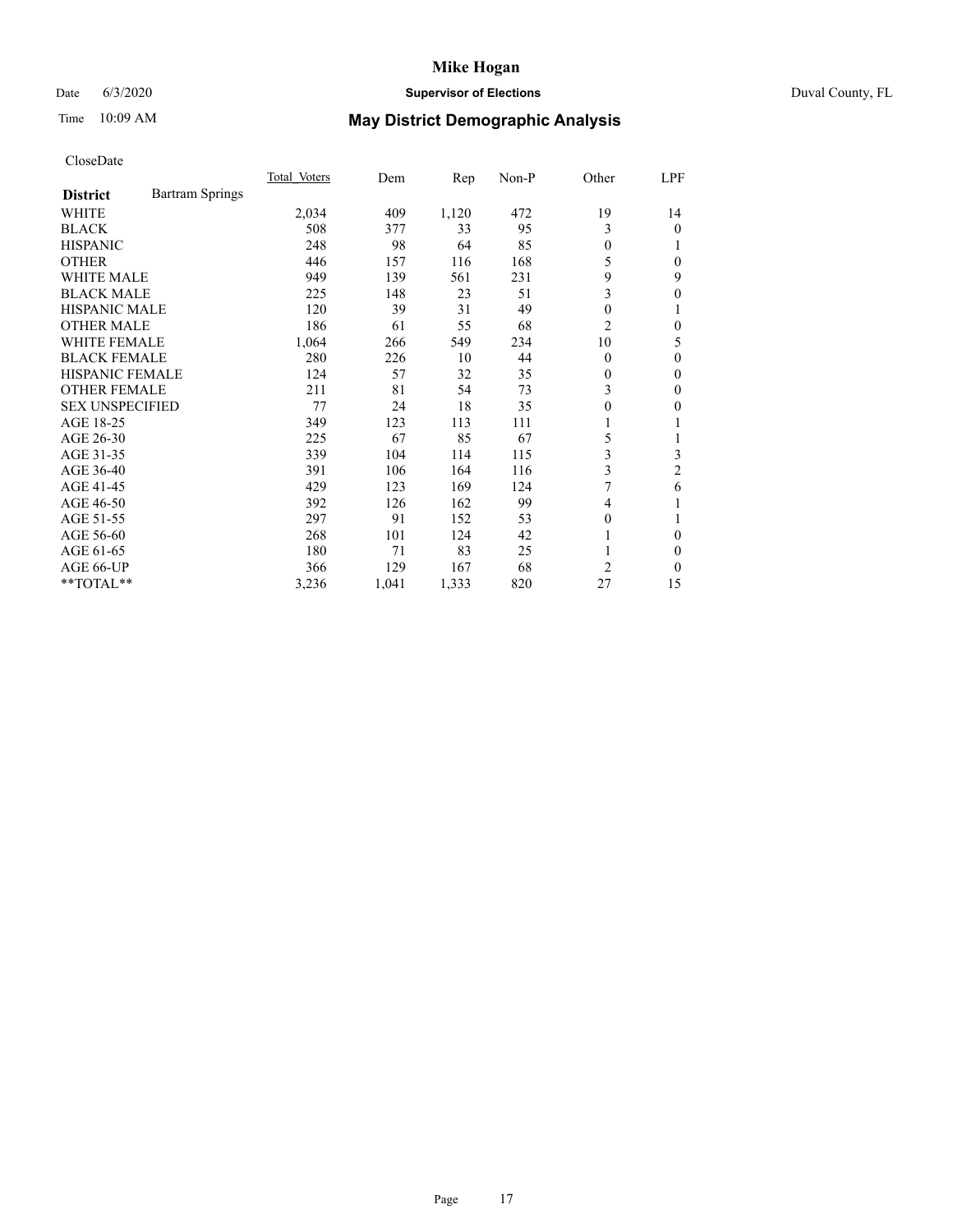## Date 6/3/2020 **Supervisor of Elections** Duval County, FL

# Time 10:09 AM **May District Demographic Analysis**

|                        |                 | Total Voters | Dem | Rep            | Non-P | Other        | LPF          |
|------------------------|-----------------|--------------|-----|----------------|-------|--------------|--------------|
| <b>District</b>        | Wynnfield Lakes |              |     |                |       |              |              |
| WHITE                  |                 | 490          | 112 | 255            | 112   | 6            | 5            |
| <b>BLACK</b>           |                 | 131          | 97  | 5              | 28    |              | $\Omega$     |
| <b>HISPANIC</b>        |                 | 86           | 24  | 32             | 28    | 2            | $\Omega$     |
| <b>OTHER</b>           |                 | 248          | 70  | 69             | 109   | $\theta$     | 0            |
| WHITE MALE             |                 | 216          | 41  | 109            | 59    | 3            | 4            |
| <b>BLACK MALE</b>      |                 | 66           | 47  | $\overline{4}$ | 14    |              | $\theta$     |
| <b>HISPANIC MALE</b>   |                 | 40           | 6   | 17             | 15    | 2            | $\theta$     |
| <b>OTHER MALE</b>      |                 | 110          | 32  | 28             | 50    | 0            | 0            |
| WHITE FEMALE           |                 | 269          | 71  | 142            | 52    | 3            |              |
| <b>BLACK FEMALE</b>    |                 | 63           | 48  | 1              | 14    | $\theta$     | $\Omega$     |
| <b>HISPANIC FEMALE</b> |                 | 43           | 17  | 13             | 13    | 0            | $\Omega$     |
| <b>OTHER FEMALE</b>    |                 | 113          | 31  | 39             | 43    | $\theta$     | $\Omega$     |
| <b>SEX UNSPECIFIED</b> |                 | 35           | 10  | 8              | 17    | $\theta$     | $\Omega$     |
| AGE 18-25              |                 | 118          | 37  | 37             | 42    | 2            | 0            |
| AGE 26-30              |                 | 91           | 28  | 32             | 30    |              | $\mathbf{0}$ |
| AGE 31-35              |                 | 124          | 42  | 43             | 35    |              | 3            |
| AGE 36-40              |                 | 120          | 24  | 46             | 46    | 3            |              |
| AGE 41-45              |                 | 111          | 29  | 48             | 34    | 0            | $\Omega$     |
| AGE 46-50              |                 | 104          | 36  | 43             | 24    |              | $\Omega$     |
| AGE 51-55              |                 | 66           | 31  | 22             | 12    | $\theta$     |              |
| AGE 56-60              |                 | 60           | 18  | 25             | 16    |              | 0            |
| AGE 61-65              |                 | 55           | 18  | 19             | 18    | 0            | $\theta$     |
| AGE 66-UP              |                 | 106          | 40  | 46             | 20    | $\mathbf{0}$ | $\Omega$     |
| **TOTAL**              |                 | 955          | 303 | 361            | 277   | 9            | 5            |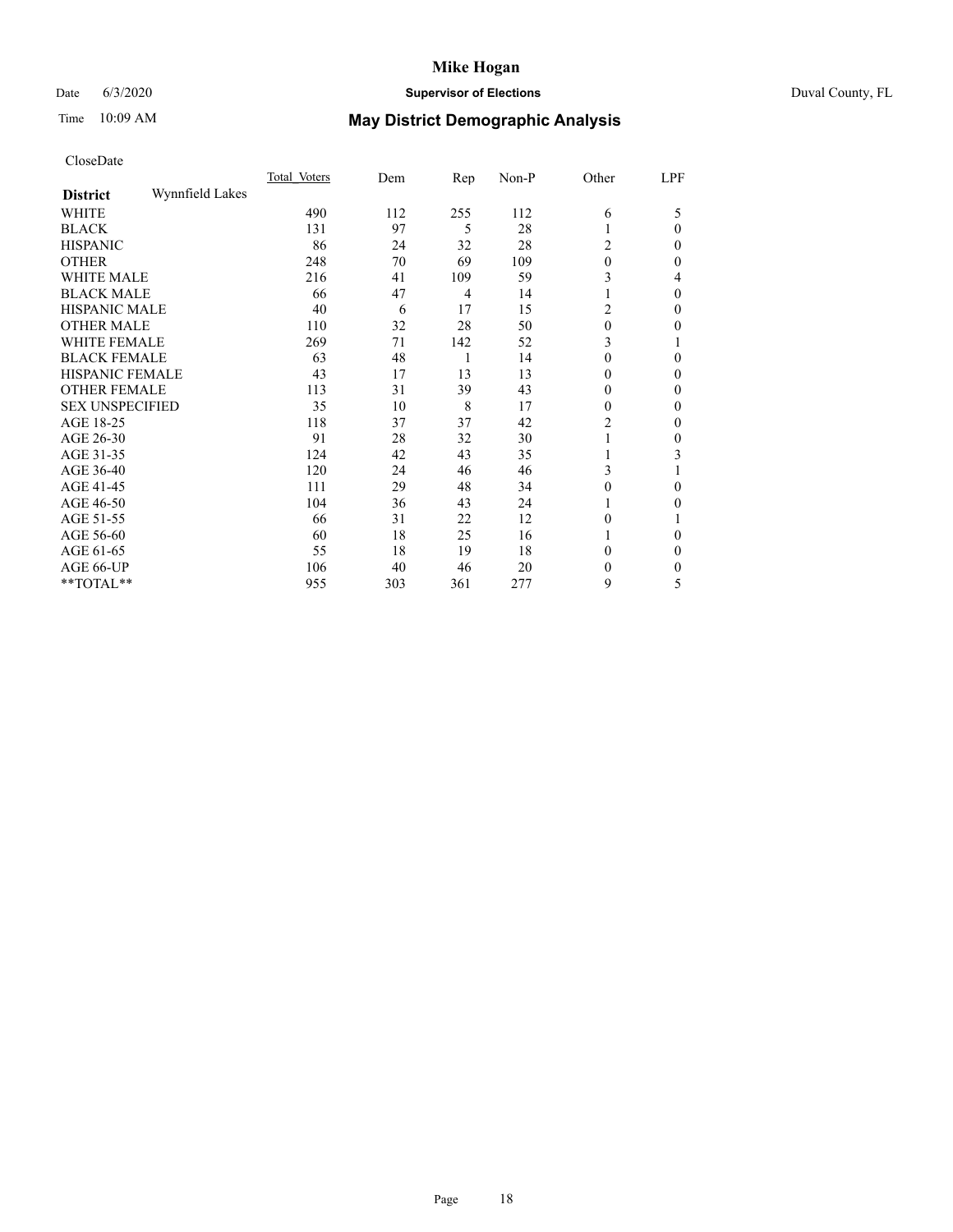## Date 6/3/2020 **Supervisor of Elections** Duval County, FL

# Time 10:09 AM **May District Demographic Analysis**

|                        |                  | Total Voters | Dem | Rep      | Non-P | Other | LPF |
|------------------------|------------------|--------------|-----|----------|-------|-------|-----|
| <b>District</b>        | Harbour Waterway |              |     |          |       |       |     |
| WHITE                  |                  | 255          | 47  | 176      | 30    |       |     |
| <b>BLACK</b>           |                  | 4            | 4   | $\theta$ | 0     | 0     | 0   |
| <b>HISPANIC</b>        |                  | 8            | 0   | 6        | 2     | 0     | 0   |
| <b>OTHER</b>           |                  | 15           | 5   | 6        | 4     |       |     |
| WHITE MALE             |                  | 123          | 15  | 91       | 15    |       |     |
| <b>BLACK MALE</b>      |                  | 2            | 2   | 0        | 0     | 0     |     |
| <b>HISPANIC MALE</b>   |                  |              | 0   |          |       |       |     |
| <b>OTHER MALE</b>      |                  |              | 4   | 2        |       |       | 0   |
| <b>WHITE FEMALE</b>    |                  | 131          | 31  | 85       | 15    |       |     |
| <b>BLACK FEMALE</b>    |                  | 2            | 2   | $\theta$ | 0     | 0     | 0   |
| <b>HISPANIC FEMALE</b> |                  |              | 0   | 5        | 2     |       |     |
| <b>OTHER FEMALE</b>    |                  | 6            | 0   |          | 3     |       |     |
| <b>SEX UNSPECIFIED</b> |                  | 3            | 2   |          |       |       |     |
| AGE 18-25              |                  | 23           | 3   | 14       | 6     |       |     |
| AGE 26-30              |                  | 14           | 6   | 6        | 2     |       | 0   |
| AGE 31-35              |                  | 9            | 2   | 4        | 3     |       |     |
| AGE 36-40              |                  | 18           | 4   | 10       | 3     |       |     |
| AGE 41-45              |                  | 15           | 6   | 7        | 2     |       |     |
| AGE 46-50              |                  | 25           | 4   | 16       | 5     |       | 0   |
| AGE 51-55              |                  | 28           | 8   | 18       | 2     |       |     |
| AGE 56-60              |                  | 38           | 5   | 29       |       |       |     |
| AGE 61-65              |                  | 34           | 7   | 23       | 3     |       |     |
| AGE 66-UP              |                  | 78           | 11  | 61       | 6     |       |     |
| **TOTAL**              |                  | 282          | 56  | 188      | 36    |       |     |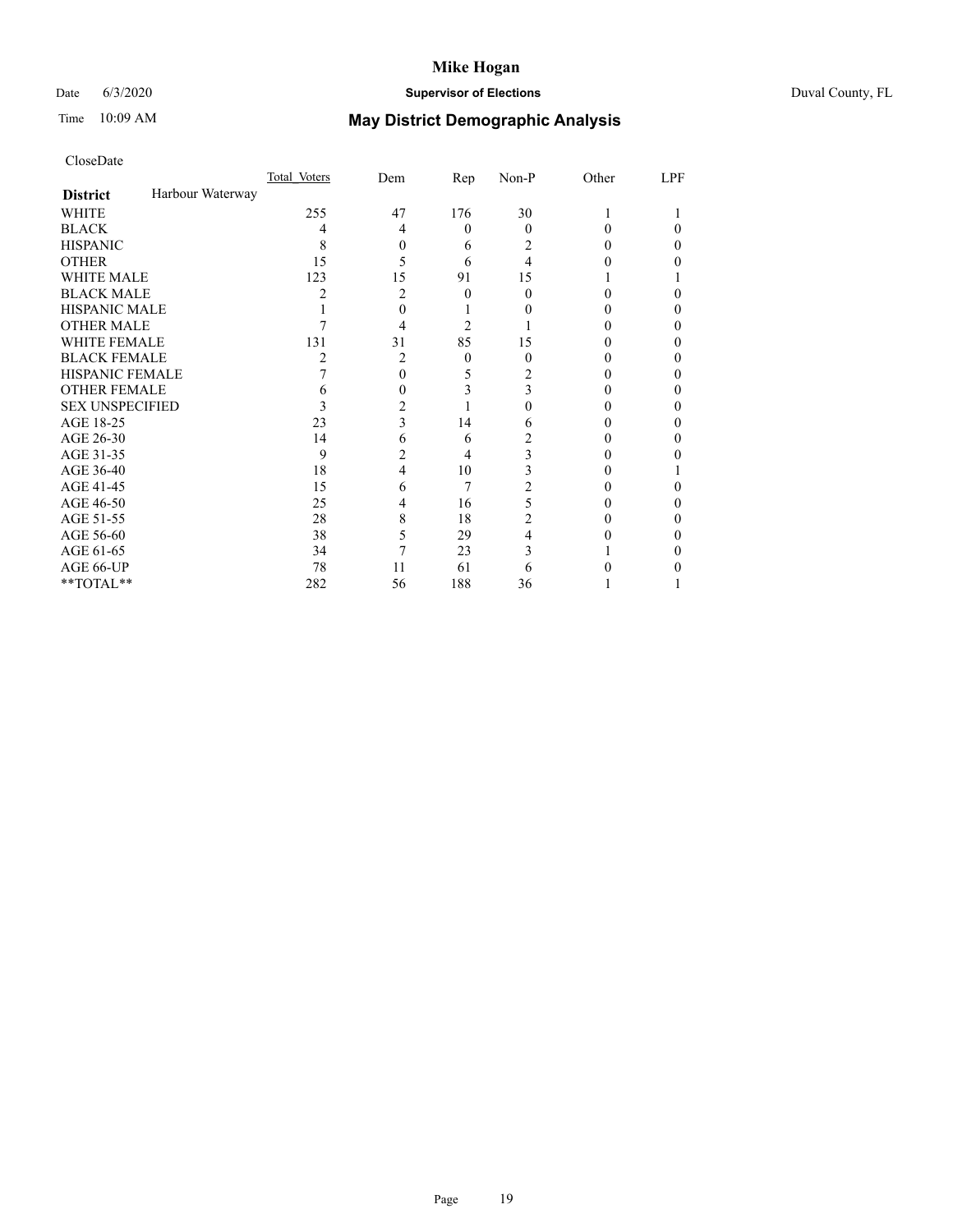## Date 6/3/2020 **Supervisor of Elections** Duval County, FL

# Time 10:09 AM **May District Demographic Analysis**

|                        |               | Total Voters | Dem | Rep            | Non-P | Other          | LPF |
|------------------------|---------------|--------------|-----|----------------|-------|----------------|-----|
| <b>District</b>        | Principle One |              |     |                |       |                |     |
| WHITE                  |               | 269          | 51  | 125            | 86    | 6              |     |
| <b>BLACK</b>           |               | 83           | 53  | 3              | 27    | 0              | 0   |
| <b>HISPANIC</b>        |               | 48           | 18  | 15             | 15    | 0              | 0   |
| <b>OTHER</b>           |               | 59           | 18  | 9              | 32    | $_{0}$         | 0   |
| <b>WHITE MALE</b>      |               | 136          | 21  | 59             | 52    | 4              | 0   |
| <b>BLACK MALE</b>      |               | 36           | 17  | 2              | 17    | 0              | 0   |
| <b>HISPANIC MALE</b>   |               | 18           | 6   | 5              | 7     | $_{0}$         | 0   |
| <b>OTHER MALE</b>      |               | 30           | 11  | 7              | 12    | 0              | 0   |
| <b>WHITE FEMALE</b>    |               | 130          | 30  | 66             | 31    | 2              |     |
| <b>BLACK FEMALE</b>    |               | 46           | 35  | 1              | 10    | 0              | 0   |
| HISPANIC FEMALE        |               | 29           | 12  | 9              | 8     | 0              | 0   |
| <b>OTHER FEMALE</b>    |               | 24           | 7   | $\overline{2}$ | 15    | 0              | 0   |
| <b>SEX UNSPECIFIED</b> |               | 10           |     | 1              | 8     | 0              | 0   |
| AGE 18-25              |               | 53           | 17  | 14             | 20    | $\overline{c}$ | 0   |
| AGE 26-30              |               | 75           | 23  | 23             | 27    |                |     |
| AGE 31-35              |               | 68           | 23  | 18             | 26    |                | 0   |
| AGE 36-40              |               | 35           | 9   | 12             | 14    | 0              | 0   |
| AGE 41-45              |               | 37           | 12  | 15             | 10    | 0              | 0   |
| AGE 46-50              |               | 30           | 12  | 8              | 10    | 0              | 0   |
| AGE 51-55              |               | 31           | 11  | 3              | 16    |                | 0   |
| AGE 56-60              |               | 33           | 11  | 11             | 11    | 0              | 0   |
| AGE 61-65              |               | 35           | 10  | 18             | 7     | $_{0}$         | 0   |
| AGE 66-UP              |               | 62           | 12  | 30             | 19    |                | 0   |
| **TOTAL**              |               | 459          | 140 | 152            | 160   | 6              |     |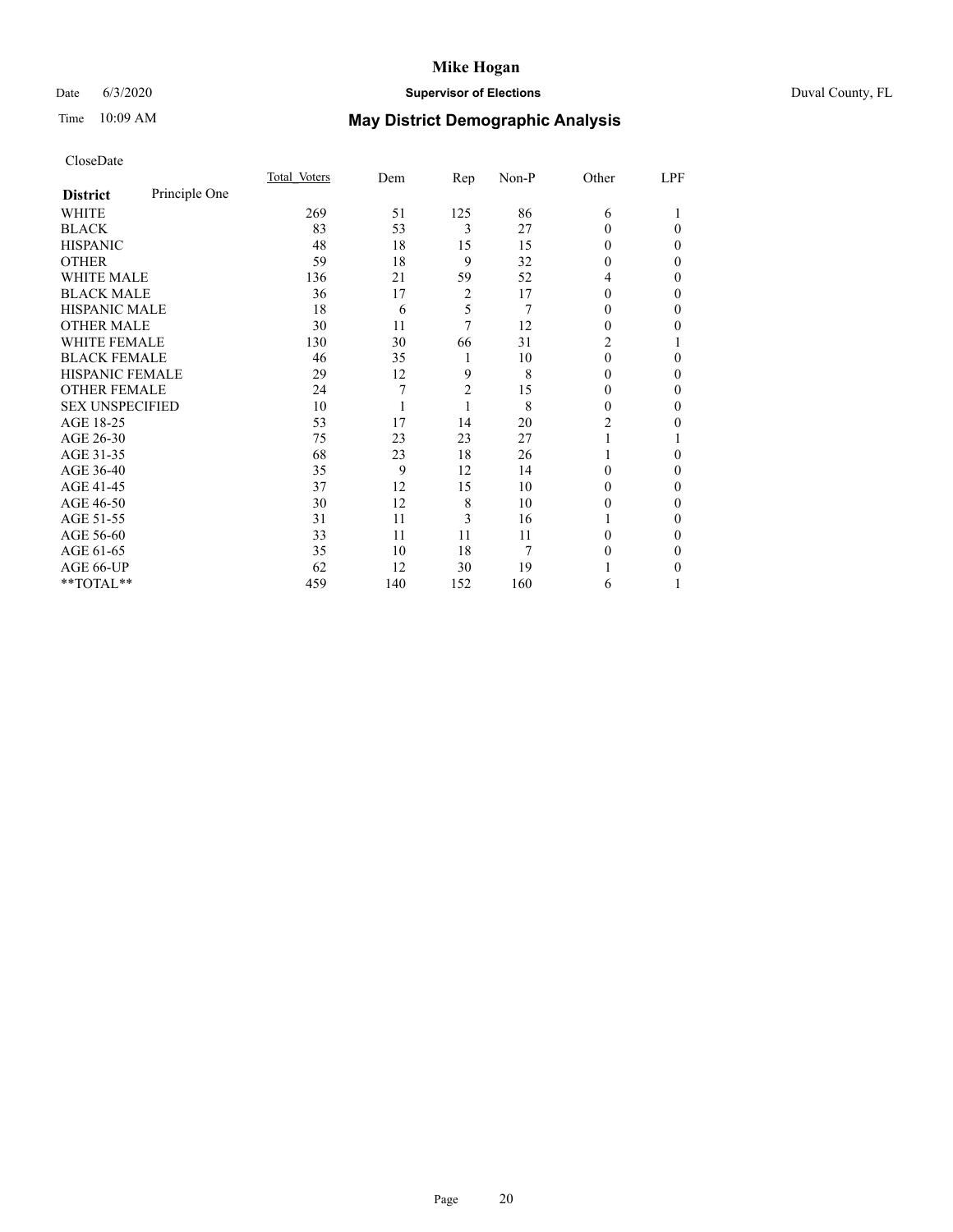# Date 6/3/2020 **Supervisor of Elections** Duval County, FL

# Time 10:09 AM **May District Demographic Analysis**

|                        |          | Total Voters | Dem            | Rep            | Non-P | Other          | LPF            |
|------------------------|----------|--------------|----------------|----------------|-------|----------------|----------------|
| <b>District</b>        | Tolomato |              |                |                |       |                |                |
| WHITE                  |          | 1,565        | 355            | 903            | 276   | 26             | 5              |
| <b>BLACK</b>           |          | 80           | 51             | 10             | 17    | 2              | $\theta$       |
| <b>HISPANIC</b>        |          | 86           | 32             | 34             | 20    | $\theta$       | $\theta$       |
| <b>OTHER</b>           |          | 93           | 29             | 29             | 34    | $\Omega$       |                |
| WHITE MALE             |          | 746          | 139            | 456            | 136   | 13             | $\overline{c}$ |
| <b>BLACK MALE</b>      |          | 43           | 26             | 6              | 9     | $\overline{c}$ | $\mathbf{0}$   |
| HISPANIC MALE          |          | 40           | 15             | 16             | 9     | $\theta$       | $\Omega$       |
| <b>OTHER MALE</b>      |          | 36           | 14             | 7              | 14    | $\theta$       |                |
| WHITE FEMALE           |          | 810          | 215            | 441            | 138   | 13             | 3              |
| <b>BLACK FEMALE</b>    |          | 37           | 25             | $\overline{4}$ | 8     | $\theta$       | $\theta$       |
| <b>HISPANIC FEMALE</b> |          | 45           | 17             | 18             | 10    | 0              | $\theta$       |
| <b>OTHER FEMALE</b>    |          | 47           | 14             | 19             | 14    | $\Omega$       | $\theta$       |
| <b>SEX UNSPECIFIED</b> |          | 20           | $\overline{2}$ | 9              | 9     | $\Omega$       | 0              |
| AGE 18-25              |          | 119          | 43             | 44             | 29    | $\overline{c}$ |                |
| AGE 26-30              |          | 79           | 16             | 39             | 23    | $\mathbf{0}$   |                |
| AGE 31-35              |          | 130          | 36             | 60             | 32    | 0              | 2              |
| AGE 36-40              |          | 129          | 36             | 57             | 35    |                | $\theta$       |
| AGE 41-45              |          | 108          | 25             | 51             | 31    |                | $\theta$       |
| AGE 46-50              |          | 113          | 36             | 46             | 24    | 7              | $\theta$       |
| AGE 51-55              |          | 165          | 32             | 88             | 41    | $\overline{c}$ | 2              |
| AGE 56-60              |          | 203          | 46             | 124            | 30    | 3              | $\theta$       |
| AGE 61-65              |          | 200          | 49             | 121            | 29    |                | $\theta$       |
| AGE 66-UP              |          | 578          | 148            | 346            | 73    | 11             | $\Omega$       |
| **TOTAL**              |          | 1,824        | 467            | 976            | 347   | 28             | 6              |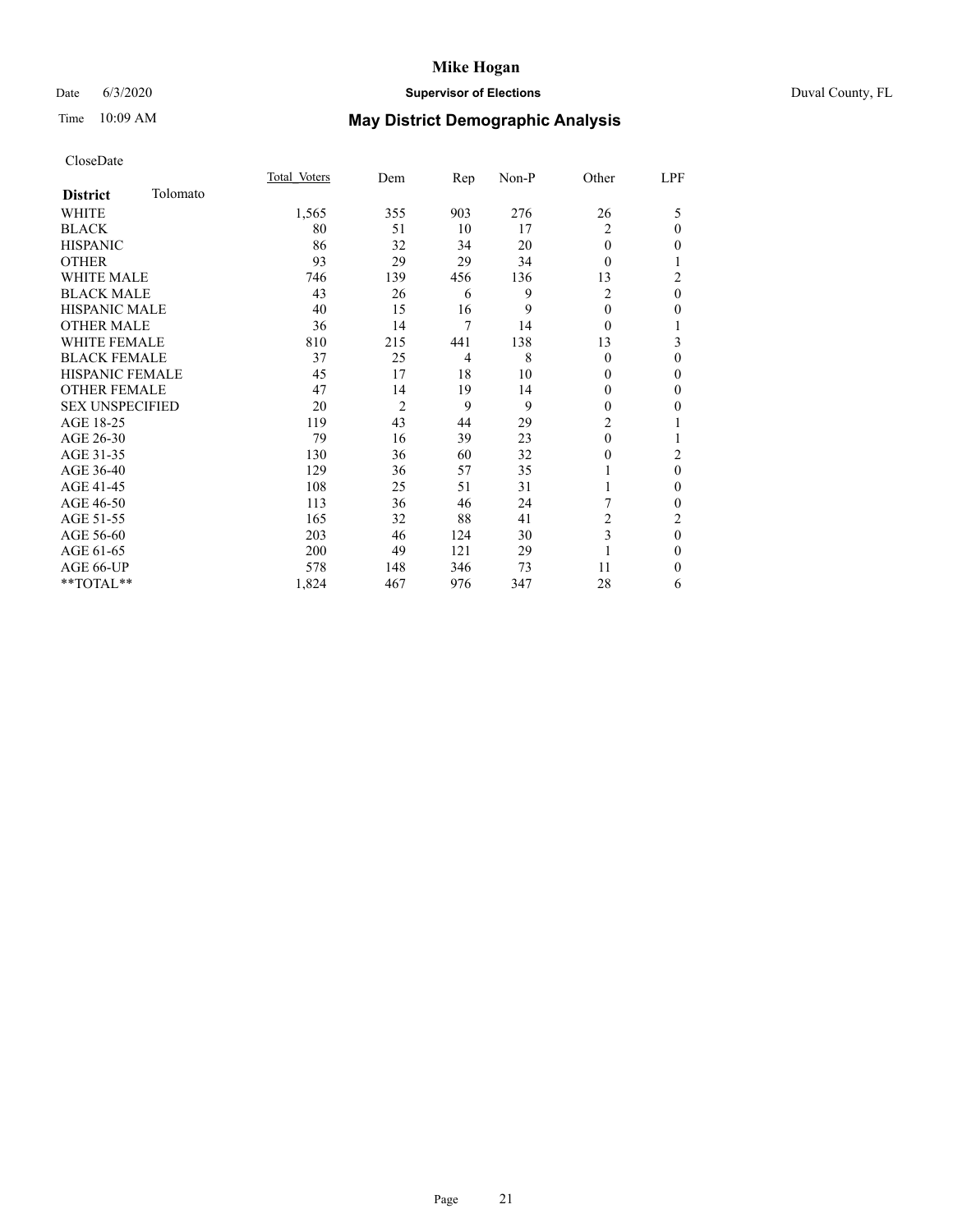## Date 6/3/2020 **Supervisor of Elections** Duval County, FL

# Time 10:09 AM **May District Demographic Analysis**

|                        |             | Total Voters | Dem | Rep            | Non-P | Other          | LPF    |
|------------------------|-------------|--------------|-----|----------------|-------|----------------|--------|
| <b>District</b>        | Bainebridge |              |     |                |       |                |        |
| WHITE                  |             | 294          | 48  | 141            | 100   | $\overline{4}$ |        |
| <b>BLACK</b>           |             | 424          | 343 | 8              | 70    | 3              | 0      |
| <b>HISPANIC</b>        |             | 44           | 17  | 9              | 18    | 0              | 0      |
| <b>OTHER</b>           |             | 56           | 25  | 10             | 20    | 0              |        |
| <b>WHITE MALE</b>      |             | 139          | 17  | 74             | 45    | 2              |        |
| <b>BLACK MALE</b>      |             | 174          | 137 | 4              | 31    | $\overline{c}$ | 0      |
| <b>HISPANIC MALE</b>   |             | 16           | 7   | 4              | 5     | $\theta$       | 0      |
| <b>OTHER MALE</b>      |             | 17           | 9   | $\overline{2}$ | 5     | $\theta$       |        |
| <b>WHITE FEMALE</b>    |             | 151          | 31  | 64             | 54    | 2              | 0      |
| <b>BLACK FEMALE</b>    |             | 245          | 203 | 4              | 37    | 1              | 0      |
| <b>HISPANIC FEMALE</b> |             | 27           | 10  | 5              | 12    | 0              | 0      |
| <b>OTHER FEMALE</b>    |             | 24           | 11  | 6              | 7     | $\theta$       | 0      |
| <b>SEX UNSPECIFIED</b> |             | 25           | 8   | 5              | 12    | 0              | 0      |
| AGE 18-25              |             | 82           | 46  | 8              | 27    |                | 0      |
| AGE 26-30              |             | 94           | 30  | 25             | 38    |                | 0      |
| AGE 31-35              |             | 110          | 47  | 25             | 36    | 0              | 2      |
| AGE 36-40              |             | 127          | 66  | 25             | 35    |                | 0      |
| AGE 41-45              |             | 98           | 59  | 16             | 22    |                | 0      |
| AGE 46-50              |             | 74           | 47  | 17             | 10    | $\Omega$       | 0      |
| AGE 51-55              |             | 80           | 45  | 14             | 20    |                | 0      |
| AGE 56-60              |             | 51           | 31  | 11             | 9     | 0              | 0      |
| AGE 61-65              |             | 41           | 25  | 12             | 4     | $\theta$       | $_{0}$ |
| AGE 66-UP              |             | 61           | 37  | 15             | 7     | 2              | 0      |
| **TOTAL**              |             | 818          | 433 | 168            | 208   | 7              | 2      |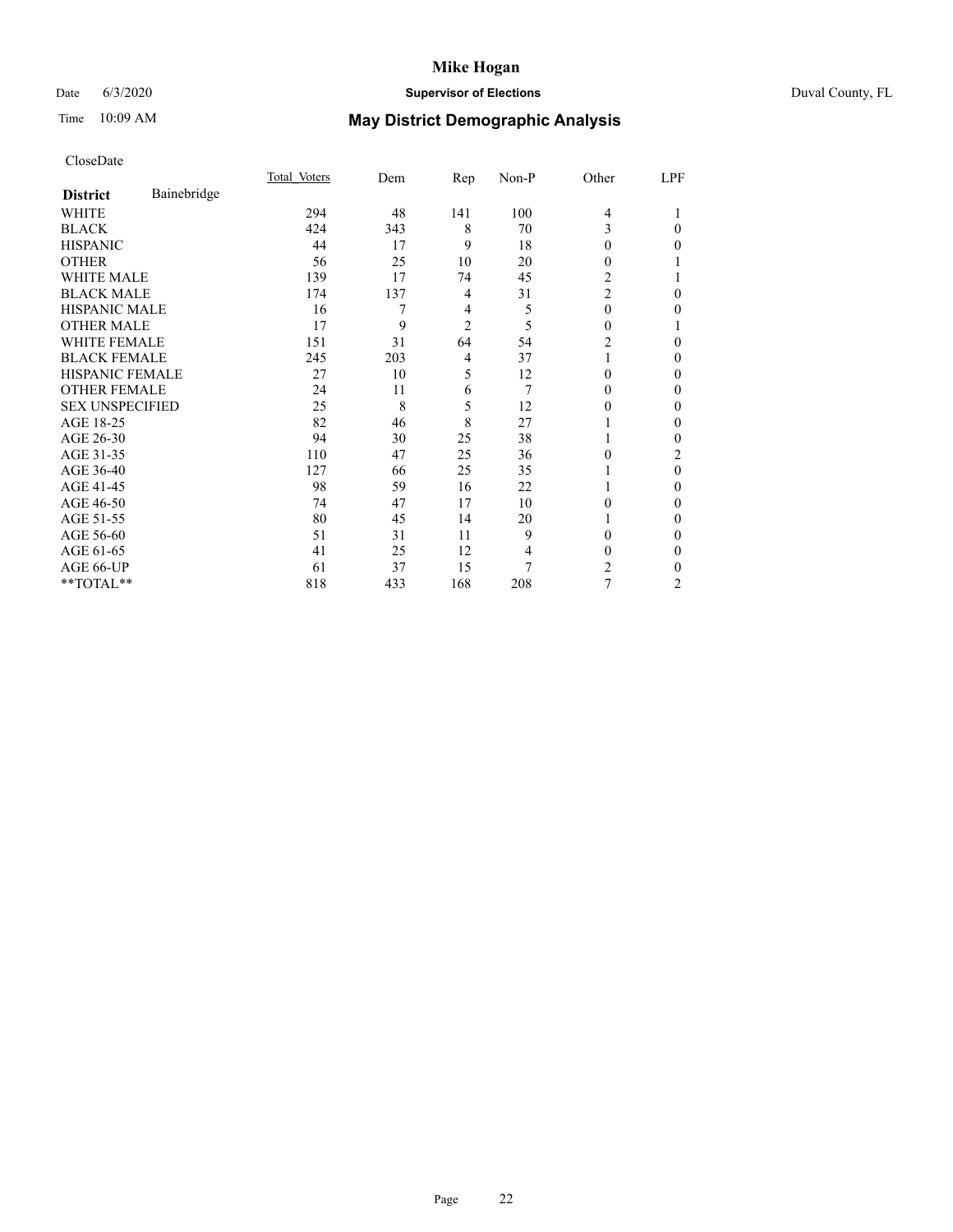## Date 6/3/2020 **Supervisor of Elections** Duval County, FL

# Time 10:09 AM **May District Demographic Analysis**

|                        |                          | Total Voters | Dem     | Rep     | Non-P  | Other | LPF   |
|------------------------|--------------------------|--------------|---------|---------|--------|-------|-------|
| <b>District</b>        | Congressional District 4 |              |         |         |        |       |       |
| WHITE                  |                          | 268,304      | 63,737  | 146,913 | 53,677 | 2,656 | 1,321 |
| <b>BLACK</b>           |                          | 40,598       | 30,727  | 1,948   | 7,512  | 368   | 43    |
| <b>HISPANIC</b>        |                          | 19,793       | 7,453   | 5,397   | 6,709  | 187   | 47    |
| <b>OTHER</b>           |                          | 31,976       | 9,442   | 9,494   | 12,652 | 284   | 104   |
| WHITE MALE             |                          | 125,925      | 24,955  | 71,793  | 27,040 | 1,264 | 873   |
| <b>BLACK MALE</b>      |                          | 17,542       | 12,220  | 1,107   | 3,989  | 201   | 25    |
| <b>HISPANIC MALE</b>   |                          | 8,936        | 3,044   | 2,656   | 3,112  | 93    | 31    |
| <b>OTHER MALE</b>      |                          | 12,772       | 3,506   | 4,033   | 5,058  | 114   | 61    |
| <b>WHITE FEMALE</b>    |                          | 139,520      | 38,148  | 73,752  | 25,812 | 1,375 | 433   |
| <b>BLACK FEMALE</b>    |                          | 22,468       | 18,098  | 815     | 3,373  | 165   | 17    |
| <b>HISPANIC FEMALE</b> |                          | 10,417       | 4,244   | 2,642   | 3,424  | 92    | 15    |
| <b>OTHER FEMALE</b>    |                          | 14,688       | 4,955   | 4,475   | 5,089  | 140   | 29    |
| <b>SEX UNSPECIFIED</b> |                          | 8,400        | 2,189   | 2,479   | 3,650  | 51    | 31    |
| AGE 18-25              |                          | 37,584       | 11,810  | 13,238  | 11,682 | 683   | 171   |
| AGE 26-30              |                          | 34,633       | 10,963  | 12,583  | 10,316 | 525   | 246   |
| AGE 31-35              |                          | 34,286       | 10,828  | 12,601  | 10,142 | 417   | 298   |
| AGE 36-40              |                          | 31,457       | 9,814   | 11,867  | 9,183  | 353   | 240   |
| AGE 41-45              |                          | 27,210       | 8,528   | 10,839  | 7,411  | 260   | 172   |
| AGE 46-50              |                          | 29,668       | 8,802   | 13,632  | 6,831  | 270   | 133   |
| AGE 51-55              |                          | 30,020       | 8,540   | 15,263  | 5,922  | 218   | 77    |
| AGE 56-60              |                          | 32,508       | 9,242   | 17,345  | 5,632  | 231   | 58    |
| AGE 61-65              |                          | 30,068       | 9,339   | 15,975  | 4,524  | 175   | 55    |
| AGE 66-UP              |                          | 73,236       | 23,492  | 40,409  | 8,907  | 363   | 65    |
| $*$ $TOTAL**$          |                          | 360,671      | 111,359 | 163,752 | 80,550 | 3,495 | 1,515 |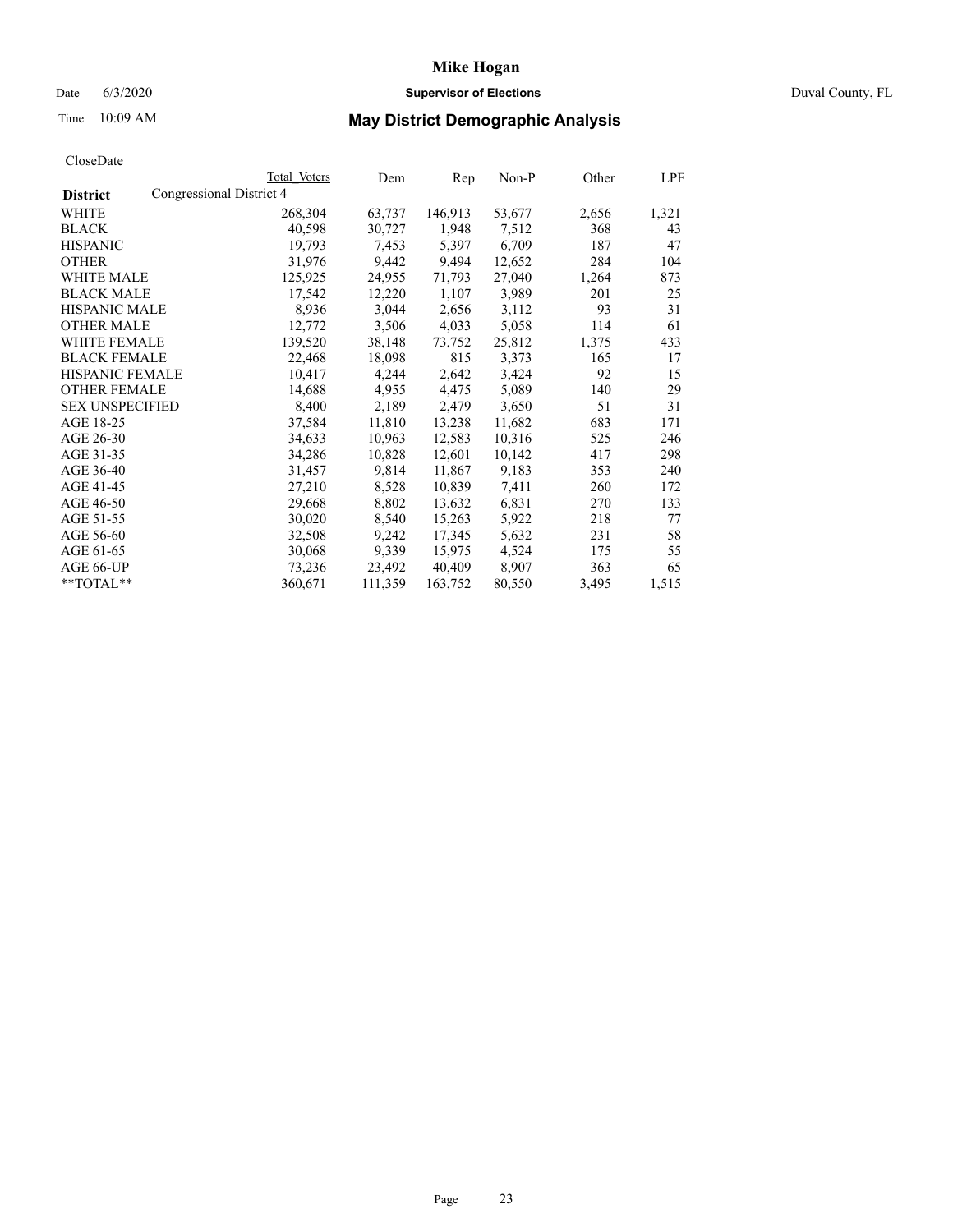## Date 6/3/2020 **Supervisor of Elections** Duval County, FL

# Time 10:09 AM **May District Demographic Analysis**

|                        |                          | Total Voters | Dem     | $\mathbf{Rep}$ | Non-P  | Other | LPF |
|------------------------|--------------------------|--------------|---------|----------------|--------|-------|-----|
| <b>District</b>        | Congressional District 5 |              |         |                |        |       |     |
| WHITE                  |                          | 97,092       | 24,536  | 49,757         | 21,226 | 1,112 | 461 |
| <b>BLACK</b>           |                          | 136,673      | 113,606 | 4,321          | 18,027 | 640   | 79  |
| <b>HISPANIC</b>        |                          | 14,340       | 6,108   | 2,780          | 5,282  | 136   | 34  |
| <b>OTHER</b>           |                          | 21,926       | 8,138   | 4,510          | 9,044  | 177   | 57  |
| WHITE MALE             |                          | 45,227       | 9,672   | 24,461         | 10,262 | 524   | 308 |
| <b>BLACK MALE</b>      |                          | 54,227       | 42,674  | 2,245          | 8,920  | 339   | 49  |
| <b>HISPANIC MALE</b>   |                          | 6,379        | 2,470   | 1,449          | 2,375  | 67    | 18  |
| <b>OTHER MALE</b>      |                          | 7,947        | 2,778   | 1,924          | 3,149  | 66    | 30  |
| <b>WHITE FEMALE</b>    |                          | 50,598       | 14,542  | 24,731         | 10,601 | 578   | 146 |
| <b>BLACK FEMALE</b>    |                          | 80,063       | 69,172  | 1,991          | 8,576  | 295   | 29  |
| <b>HISPANIC FEMALE</b> |                          | 7,575        | 3,472   | 1,263          | 2,759  | 66    | 15  |
| <b>OTHER FEMALE</b>    |                          | 9,887        | 4,150   | 2,155          | 3,469  | 90    | 23  |
| <b>SEX UNSPECIFIED</b> |                          | 8,122        | 3,457   | 1,149          | 3,463  | 40    | 13  |
| AGE 18-25              |                          | 32,167       | 16,436  | 4,692          | 10,538 | 427   | 74  |
| AGE 26-30              |                          | 27,261       | 14,596  | 4,556          | 7,716  | 275   | 118 |
| AGE 31-35              |                          | 26,044       | 14,403  | 4,494          | 6,769  | 273   | 105 |
| AGE 36-40              |                          | 23,640       | 13,356  | 4,245          | 5,733  | 208   | 98  |
| AGE 41-45              |                          | 21,010       | 11,952  | 4,214          | 4,596  | 191   | 57  |
| AGE 46-50              |                          | 22,128       | 12,585  | 5,195          | 4,132  | 164   | 52  |
| AGE 51-55              |                          | 22,451       | 12,824  | 5,746          | 3,704  | 139   | 38  |
| AGE 56-60              |                          | 24,886       | 14,195  | 7,073          | 3,443  | 140   | 35  |
| AGE 61-65              |                          | 22,416       | 13,202  | 6,391          | 2,705  | 96    | 22  |
| AGE 66-UP              |                          | 48,027       | 28,838  | 14,762         | 4,243  | 152   | 32  |
| $*$ TOTAL $*$          |                          | 270,031      | 152,388 | 61,368         | 53,579 | 2,065 | 631 |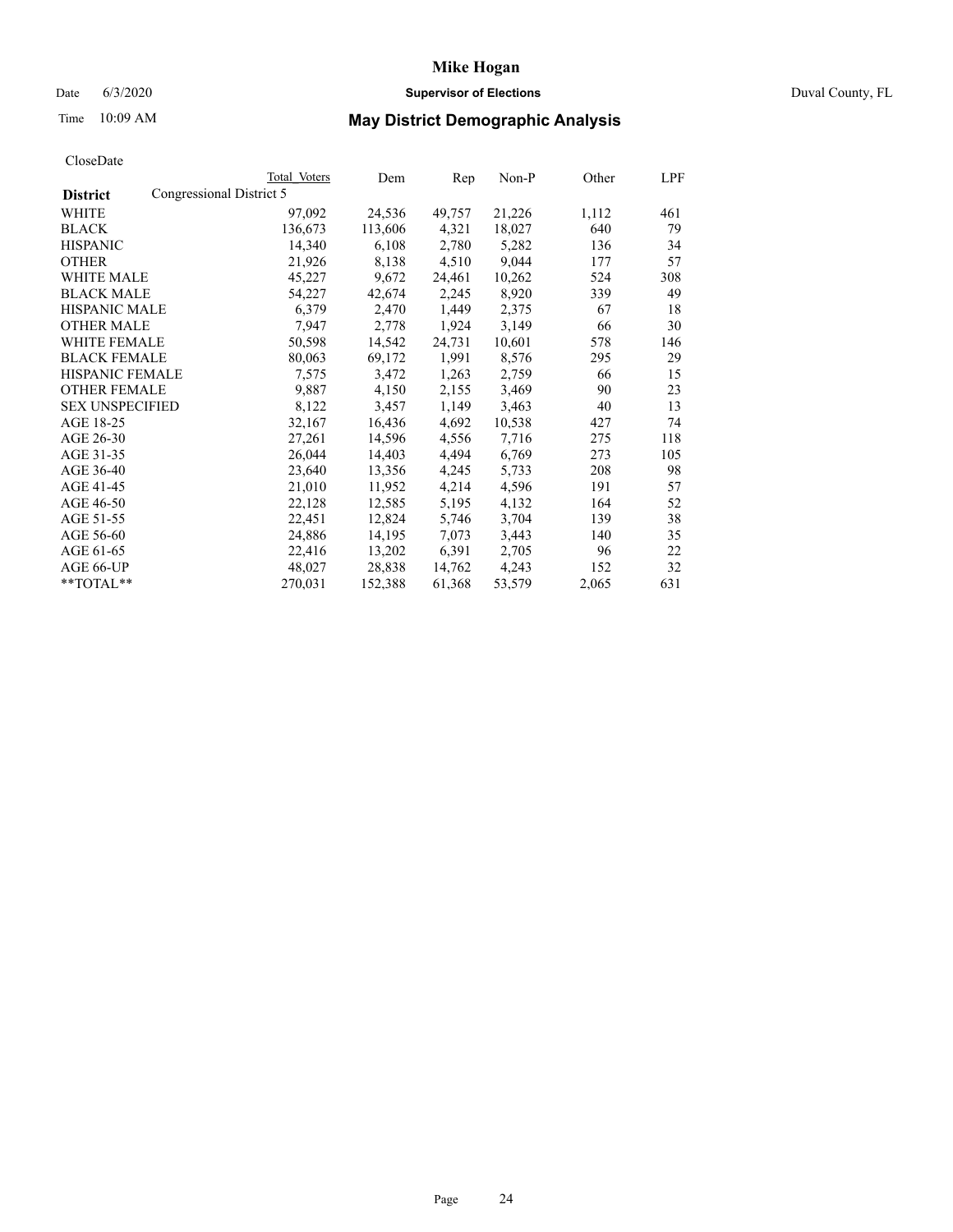## Date 6/3/2020 **Supervisor of Elections** Duval County, FL

# Time 10:09 AM **May District Demographic Analysis**

|                        |              | Total Voters | Dem     | Rep     | Non-P   | Other | LPF   |
|------------------------|--------------|--------------|---------|---------|---------|-------|-------|
| <b>District</b>        | Duval County |              |         |         |         |       |       |
| WHITE                  |              | 332,639      | 79,845  | 179,808 | 67,925  | 3,451 | 1,610 |
| <b>BLACK</b>           |              | 175,644      | 143,082 | 6,174   | 25,272  | 997   | 119   |
| <b>HISPANIC</b>        |              | 33,227       | 13,227  | 7,872   | 11,734  | 316   | 78    |
| <b>OTHER</b>           |              | 52,026       | 17,030  | 13,388  | 21,017  | 443   | 148   |
| <b>WHITE MALE</b>      |              | 155,526      | 31,354  | 87,846  | 33,630  | 1,633 | 1,063 |
| <b>BLACK MALE</b>      |              | 71,051       | 54,397  | 3,296   | 12,753  | 532   | 73    |
| <b>HISPANIC MALE</b>   |              | 14,927       | 5,403   | 3,952   | 5,368   | 157   | 47    |
| <b>OTHER MALE</b>      |              | 20,045       | 6,106   | 5,714   | 7,968   | 172   | 85    |
| <b>WHITE FEMALE</b>    |              | 173,309      | 47,607  | 90,180  | 33,204  | 1,792 | 526   |
| <b>BLACK FEMALE</b>    |              | 101,653      | 86,538  | 2,769   | 11,845  | 457   | 44    |
| HISPANIC FEMALE        |              | 17,487       | 7,498   | 3,759   | 6,047   | 154   | 29    |
| <b>OTHER FEMALE</b>    |              | 23,734       | 8,815   | 6,338   | 8,310   | 223   | 48    |
| <b>SEX UNSPECIFIED</b> |              | 15,797       | 5,465   | 3,388   | 6,817   | 87    | 40    |
| AGE 18-25              |              | 66,456       | 27,370  | 16,619  | 21,201  | 1,045 | 221   |
| AGE 26-30              |              | 58,428       | 24,630  | 15,688  | 17,024  | 747   | 339   |
| AGE 31-35              |              | 56,935       | 24,326  | 15,730  | 15,864  | 644   | 371   |
| AGE 36-40              |              | 51,892       | 22,333  | 14,780  | 13,933  | 537   | 309   |
| AGE 41-45              |              | 45,639       | 19,760  | 13,948  | 11,297  | 426   | 208   |
| AGE 46-50              |              | 48,935       | 20,671  | 17,401  | 10,288  | 411   | 164   |
| AGE 51-55              |              | 49,459       | 20,635  | 19,319  | 9,069   | 335   | 101   |
| AGE 56-60              |              | 53,904       | 22,528  | 22,459  | 8,493   | 342   | 82    |
| AGE 61-65              |              | 49,032       | 21,453  | 20,542  | 6,714   | 252   | 71    |
| AGE 66-UP              |              | 112,854      | 49,476  | 50,756  | 12,065  | 468   | 89    |
| $*$ $TOTAL**$          |              | 593,536      | 253,184 | 207,242 | 125,948 | 5,207 | 1,955 |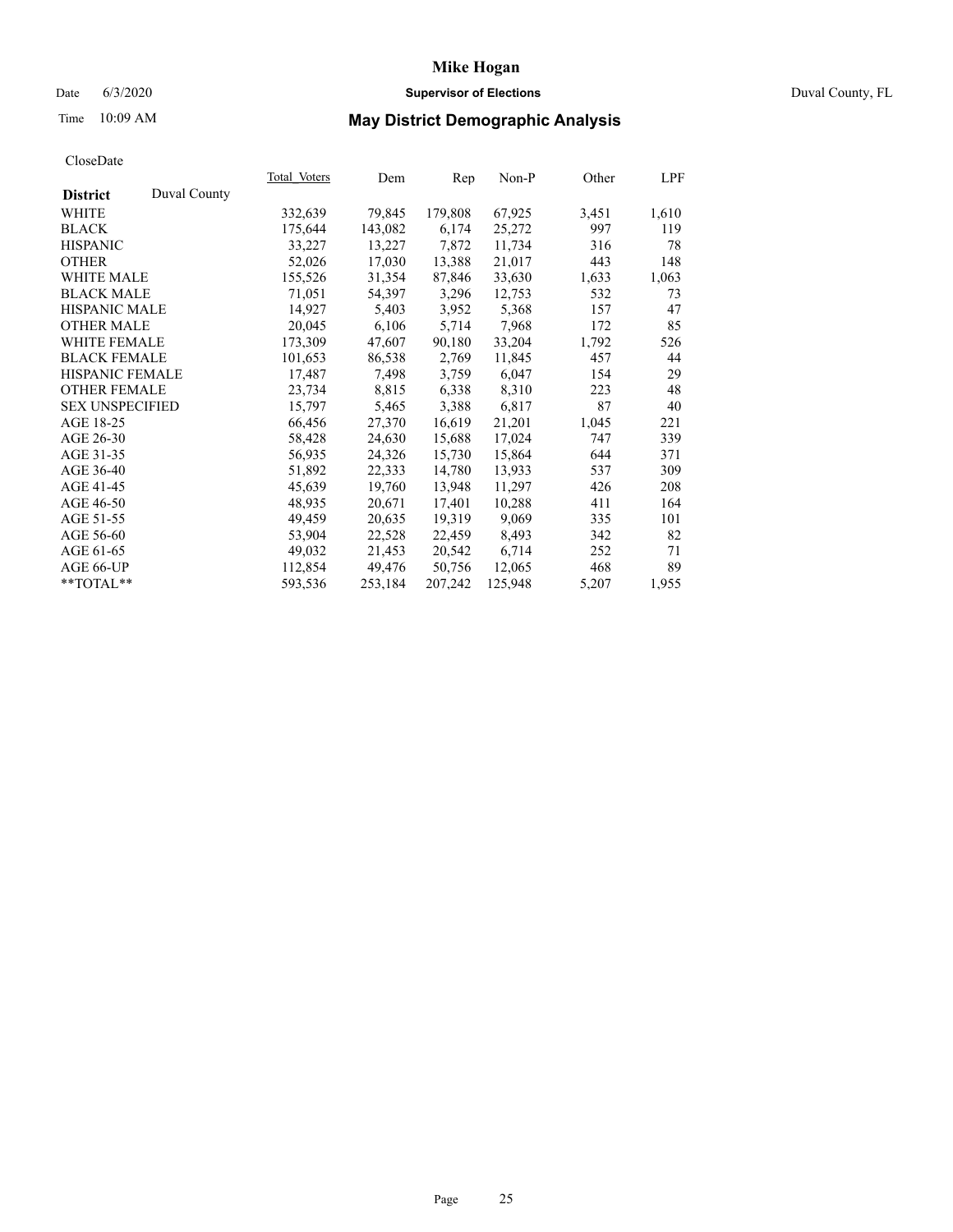#### Date 6/3/2020 **Supervisor of Elections Supervisor of Elections** Duval County, FL

# Time 10:09 AM **May District Demographic Analysis**

|                                   | Total Voters | Dem   | $\mathbf{Rep}$ | Non-P | Other          | LPF          |
|-----------------------------------|--------------|-------|----------------|-------|----------------|--------------|
| Atlantic Beach<br><b>District</b> |              |       |                |       |                |              |
| WHITE                             | 9,454        | 2,678 | 4,593          | 2,065 | 74             | 44           |
| <b>BLACK</b>                      | 816          | 625   | 39             | 148   | 3              | 1            |
| <b>HISPANIC</b>                   | 305          | 126   | 91             | 87    |                | $\theta$     |
| <b>OTHER</b>                      | 606          | 192   | 187            | 215   | 6              | 6            |
| <b>WHITE MALE</b>                 | 4,451        | 1,017 | 2,287          | 1,081 | 36             | 30           |
| <b>BLACK MALE</b>                 | 357          | 250   | 25             | 81    |                | $\mathbf{0}$ |
| <b>HISPANIC MALE</b>              | 134          | 45    | 46             | 42    |                | $\mathbf{0}$ |
| <b>OTHER MALE</b>                 | 203          | 52    | 69             | 79    | $\overline{2}$ | 1            |
| <b>WHITE FEMALE</b>               | 4,916        | 1,634 | 2,272          | 958   | 38             | 14           |
| <b>BLACK FEMALE</b>               | 445          | 367   | 13             | 62    | 2              | 1            |
| <b>HISPANIC FEMALE</b>            | 166          | 79    | 43             | 44    | $\theta$       | $\mathbf{0}$ |
| <b>OTHER FEMALE</b>               | 279          | 103   | 93             | 77    | 3              | 3            |
| <b>SEX UNSPECIFIED</b>            | 229          | 74    | 62             | 90    | 1              | $\sqrt{2}$   |
| AGE 18-25                         | 1,038        | 331   | 371            | 317   | 14             | 5            |
| AGE 26-30                         | 862          | 265   | 309            | 266   | 14             | 8            |
| AGE 31-35                         | 879          | 294   | 269            | 294   | 17             | 5            |
| AGE 36-40                         | 873          | 256   | 309            | 294   | 4              | 10           |
| AGE 41-45                         | 707          | 232   | 263            | 203   | 4              | 5            |
| AGE 46-50                         | 827          | 243   | 365            | 207   | 5              | 7            |
| AGE 51-55                         | 916          | 255   | 470            | 183   | 4              | 4            |
| AGE 56-60                         | 1,074        | 300   | 583            | 183   | 4              | 4            |
| AGE 61-65                         | 1,080        | 416   | 504            | 153   | 6              | 1            |
| AGE 66-UP                         | 2,925        | 1,029 | 1,467          | 415   | 12             | 2            |
| $**TOTAL**$                       | 11,181       | 3,621 | 4,910          | 2,515 | 84             | 51           |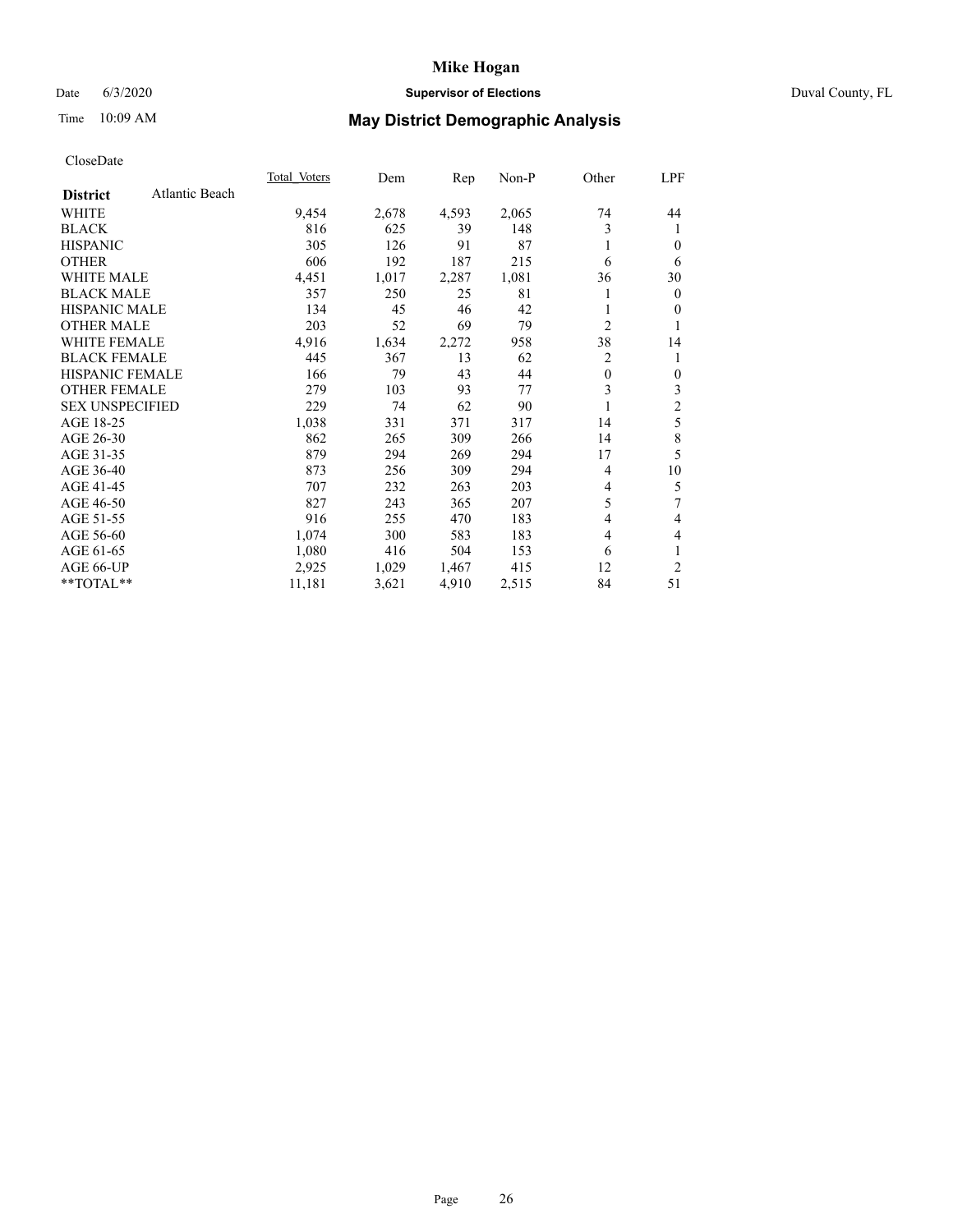## Date 6/3/2020 **Supervisor of Elections** Duval County, FL

# Time 10:09 AM **May District Demographic Analysis**

|                        |         | Total Voters | Dem            | $\mathbf{Rep}$ | $Non-P$ | Other  | LPF      |
|------------------------|---------|--------------|----------------|----------------|---------|--------|----------|
| <b>District</b>        | Baldwin |              |                |                |         |        |          |
| WHITE                  |         | 641          | 139            | 374            | 121     | 5      | 2        |
| <b>BLACK</b>           |         | 243          | 221            | 9              | 13      | 0      | $\theta$ |
| <b>HISPANIC</b>        |         | 13           | $\overline{2}$ | 8              | 3       | 0      | 0        |
| <b>OTHER</b>           |         | 32           | 9              | 9              | 14      | 0      | 0        |
| WHITE MALE             |         | 286          | 58             | 171            | 52      | 4      |          |
| <b>BLACK MALE</b>      |         | 91           | 79             | 6              | 6       | 0      | $\Omega$ |
| <b>HISPANIC MALE</b>   |         | 6            | $\overline{0}$ | 4              | 2       | $_{0}$ | $_{0}$   |
| <b>OTHER MALE</b>      |         | 17           | 7              | 3              | 7       | 0      | $_{0}$   |
| <b>WHITE FEMALE</b>    |         | 347          | 81             | 199            | 65      |        |          |
| <b>BLACK FEMALE</b>    |         | 144          | 136            | 3              | 5       | 0      | 0        |
| <b>HISPANIC FEMALE</b> |         | 7            | 2              | 4              |         | $_{0}$ | 0        |
| <b>OTHER FEMALE</b>    |         | 10           | 1              | 6              | 3       | 0      | $_{0}$   |
| <b>SEX UNSPECIFIED</b> |         | 21           | 7              | 4              | 10      | 0      | 0        |
| AGE 18-25              |         | 89           | 26             | 34             | 28      | 0      |          |
| AGE 26-30              |         | 85           | 26             | 39             | 18      | 2      | $_{0}$   |
| AGE 31-35              |         | 76           | 25             | 36             | 14      | 0      |          |
| AGE 36-40              |         | 75           | 18             | 42             | 15      | 0      | 0        |
| AGE 41-45              |         | 47           | 18             | 18             | 11      | 0      | 0        |
| AGE 46-50              |         | 73           | 27             | 33             | 11      | 2      | $\theta$ |
| AGE 51-55              |         | 68           | 28             | 29             | 11      | 0      | $_{0}$   |
| AGE 56-60              |         | 83           | 33             | 36             | 14      | 0      | $_{0}$   |
| AGE 61-65              |         | 93           | 38             | 42             | 13      | 0      | 0        |
| AGE 66-UP              |         | 240          | 132            | 91             | 16      |        | $_{0}$   |
| **TOTAL**              |         | 929          | 371            | 400            | 151     | 5      | 2        |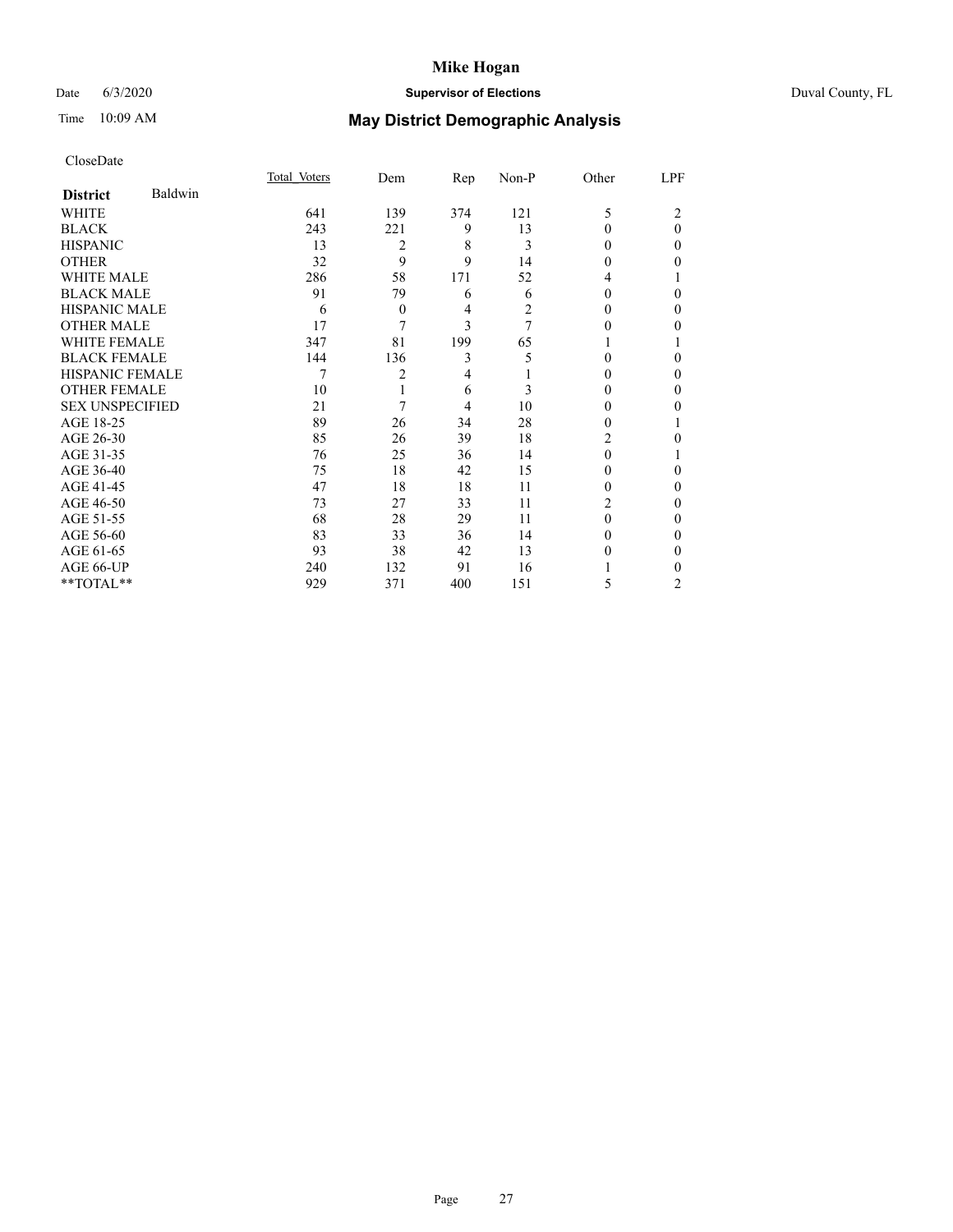## Date 6/3/2020 **Supervisor of Elections** Duval County, FL

# Time 10:09 AM **May District Demographic Analysis**

| <b>Total Voters</b> | Dem   | Rep   | $Non-P$ | Other          | LPF            |
|---------------------|-------|-------|---------|----------------|----------------|
|                     |       |       |         |                |                |
| 17,280              | 4,225 | 9,076 | 3,693   | 189            | 97             |
| 508                 | 371   | 39    | 91      | 5              | 2              |
| 471                 | 164   | 169   | 132     | 4              | $\overline{c}$ |
| 983                 | 277   | 342   | 351     | 9              | 4              |
| 8,337               | 1,692 | 4,522 | 1,968   | 90             | 65             |
| 236                 | 151   | 21    | 59      | 4              | 1              |
| 198                 | 54    | 84    | 58      | $\theta$       | 2              |
| 365                 | 97    | 140   | 120     | 5              | 3              |
| 8,787               | 2,502 | 4,472 | 1,684   | 98             | 31             |
| 263                 | 212   | 17    | 32      |                | 1              |
| 267                 | 108   | 82    | 73      | 4              | $\mathbf{0}$   |
| 441                 | 147   | 160   | 131     | 3              | $\mathbf{0}$   |
| 348                 | 74    | 128   | 142     | $\overline{2}$ | $\overline{2}$ |
| 1,646               | 398   | 696   | 499     | 39             | 14             |
| 2,011               | 503   | 897   | 568     | 27             | 16             |
| 1,908               | 452   | 824   | 586     | 23             | 23             |
| 1,711               | 437   | 731   | 514     | 17             | 12             |
| 1,385               | 346   | 631   | 381     | 17             | 10             |
| 1,470               | 340   | 777   | 333     | 12             | 8              |
| 1,580               | 338   | 936   | 285     | 13             | 8              |
| 1,791               | 449   | 1,011 | 304     | 21             | 6              |
| 1,708               | 496   | 946   | 252     | 10             | 4              |
| 4,032               | 1,278 | 2,177 | 545     | 28             | 4              |
| 19,242              | 5,037 | 9,626 | 4,267   | 207            | 105            |
|                     |       |       |         |                |                |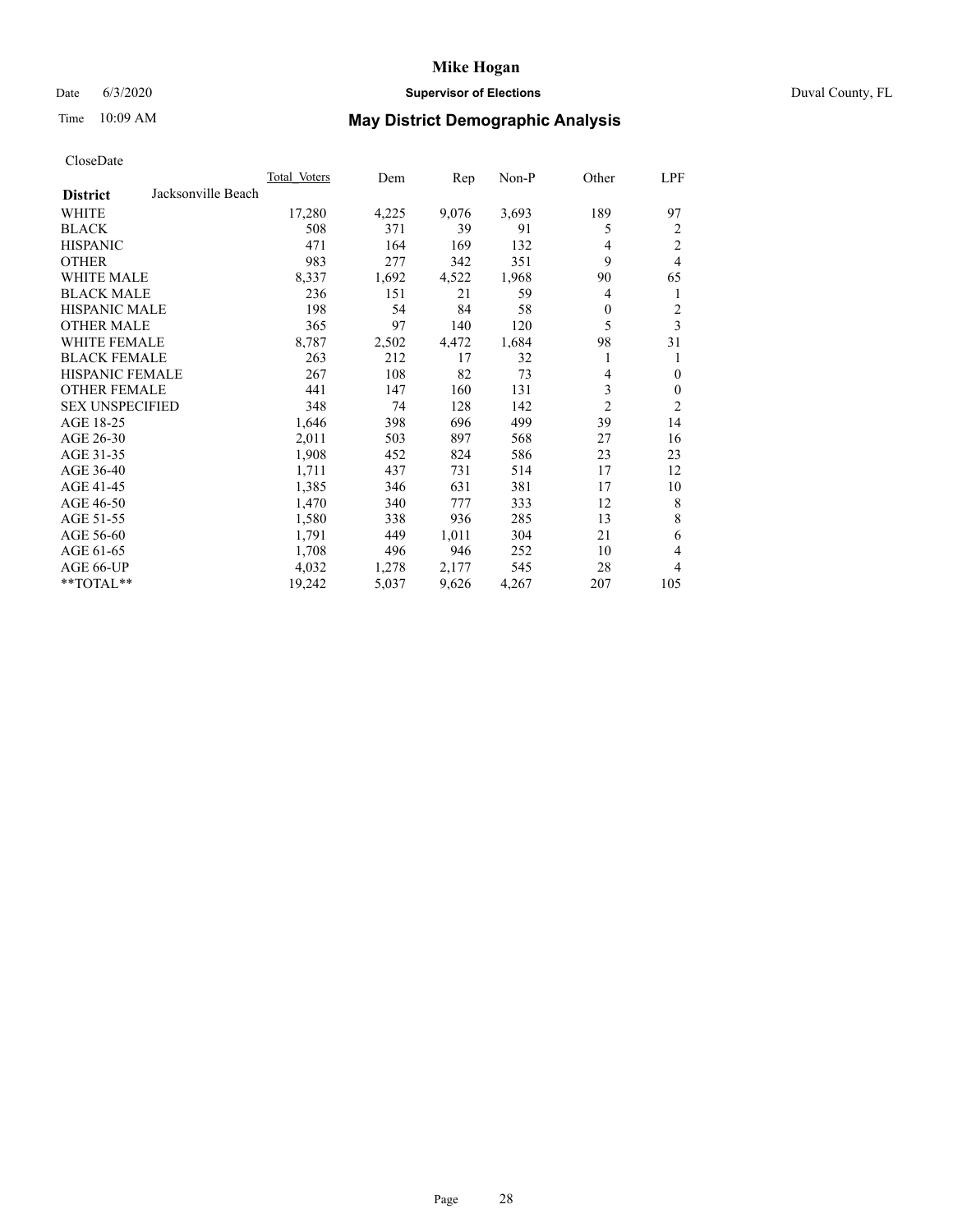#### Date 6/3/2020 **Supervisor of Elections Supervisor of Elections** Duval County, FL

# Time 10:09 AM **May District Demographic Analysis**

|                                  | Total Voters | Dem   | Rep   | Non-P | Other          | LPF              |
|----------------------------------|--------------|-------|-------|-------|----------------|------------------|
| Neptune Beach<br><b>District</b> |              |       |       |       |                |                  |
| WHITE                            | 5,382        | 1,386 | 2,819 | 1,099 | 49             | 29               |
| <b>BLACK</b>                     | 60           | 34    | 8     | 15    | 3              | $\Omega$         |
| <b>HISPANIC</b>                  | 117          | 42    | 37    | 35    | $\overline{c}$ |                  |
| <b>OTHER</b>                     | 255          | 72    | 78    | 99    | 3              | 3                |
| <b>WHITE MALE</b>                | 2,552        | 506   | 1,428 | 571   | 25             | 22               |
| <b>BLACK MALE</b>                | 34           | 17    | 4     | 10    | 3              | $\mathbf{0}$     |
| <b>HISPANIC MALE</b>             | 50           | 12    | 19    | 17    | $\overline{c}$ | 0                |
| <b>OTHER MALE</b>                | 89           | 22    | 31    | 33    |                | 2                |
| WHITE FEMALE                     | 2,759        | 866   | 1,360 | 502   | 24             | 7                |
| <b>BLACK FEMALE</b>              | 26           | 17    | 4     | 5     | $\theta$       | $\boldsymbol{0}$ |
| <b>HISPANIC FEMALE</b>           | 65           | 29    | 17    | 18    | 0              | 1                |
| <b>OTHER FEMALE</b>              | 111          | 39    | 33    | 37    |                | 1                |
| <b>SEX UNSPECIFIED</b>           | 127          | 26    | 46    | 54    |                | $\boldsymbol{0}$ |
| AGE 18-25                        | 522          | 121   | 210   | 175   | 12             | 4                |
| AGE 26-30                        | 508          | 135   | 206   | 156   | 10             | 1                |
| AGE 31-35                        | 532          | 134   | 236   | 153   | 6              | 3                |
| AGE 36-40                        | 546          | 126   | 250   | 160   | 3              | 7                |
| AGE 41-45                        | 442          | 124   | 193   | 115   | 4              | 6                |
| AGE 46-50                        | 491          | 106   | 251   | 124   | 4              | 6                |
| AGE 51-55                        | 448          | 108   | 255   | 78    | 5              | $\overline{c}$   |
| AGE 56-60                        | 542          | 127   | 329   | 81    | 4              | 1                |
| AGE 61-65                        | 571          | 138   | 332   | 97    | 3              |                  |
| AGE 66-UP                        | 1,212        | 415   | 680   | 109   | 6              | $\overline{2}$   |
| **TOTAL**                        | 5,814        | 1,534 | 2,942 | 1,248 | 57             | 33               |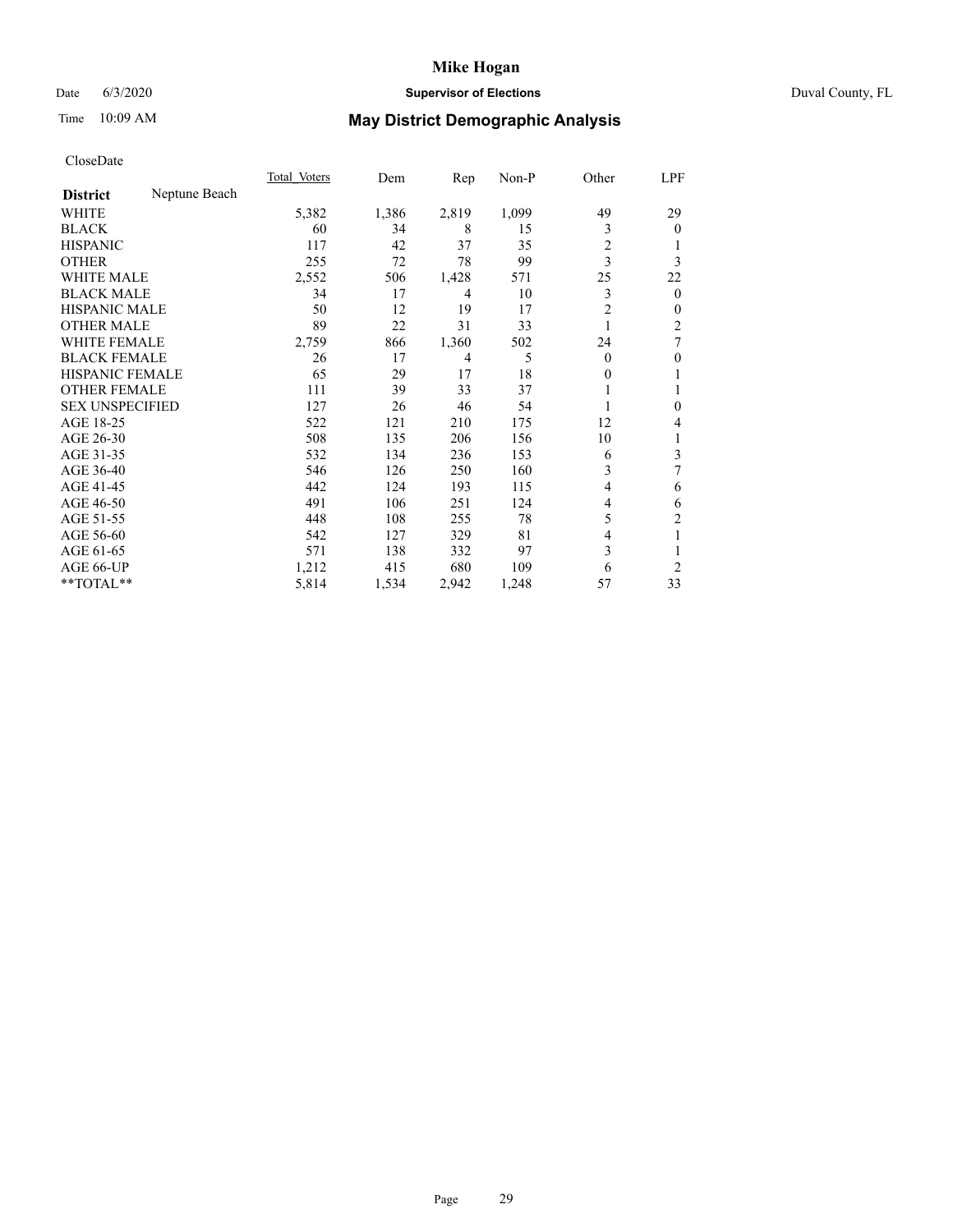## Date 6/3/2020 **Supervisor of Elections** Duval County, FL

# Time 10:09 AM **May District Demographic Analysis**

|                        |                   | Total Voters | Dem    | Rep    | Non-P  | Other | LPF            |
|------------------------|-------------------|--------------|--------|--------|--------|-------|----------------|
| <b>District</b>        | House District 11 |              |        |        |        |       |                |
| WHITE                  |                   | 55,327       | 12,778 | 30,113 | 11,661 | 514   | 261            |
| <b>BLACK</b>           |                   | 5,467        | 4,081  | 302    | 1,019  | 58    | 7              |
| <b>HISPANIC</b>        |                   | 2,431        | 863    | 767    | 777    | 18    | 6              |
| <b>OTHER</b>           |                   | 4,281        | 1,197  | 1,455  | 1,572  | 37    | 20             |
| WHITE MALE             |                   | 26,554       | 4,954  | 15,116 | 6,062  | 248   | 174            |
| <b>BLACK MALE</b>      |                   | 2,470        | 1,684  | 175    | 572    | 35    | 4              |
| <b>HISPANIC MALE</b>   |                   | 1,128        | 335    | 391    | 387    | 11    | 4              |
| <b>OTHER MALE</b>      |                   | 1,604        | 405    | 597    | 576    | 16    | 10             |
| WHITE FEMALE           |                   | 28,209       | 7,704  | 14,722 | 5,433  | 264   | 86             |
| <b>BLACK FEMALE</b>    |                   | 2,912        | 2,336  | 125    | 426    | 23    | 2              |
| <b>HISPANIC FEMALE</b> |                   | 1,248        | 504    | 360    | 375    | 7     | $\overline{2}$ |
| <b>OTHER FEMALE</b>    |                   | 1,935        | 626    | 674    | 613    | 17    | 5              |
| <b>SEX UNSPECIFIED</b> |                   | 1,444        | 371    | 477    | 583    | 6     | 7              |
| AGE 18-25              |                   | 6,401        | 1,758  | 2,436  | 2,052  | 118   | 37             |
| AGE 26-30              |                   | 6,084        | 1,700  | 2,423  | 1,839  | 83    | 39             |
| AGE 31-35              |                   | 6,050        | 1,667  | 2,405  | 1,848  | 77    | 53             |
| AGE 36-40              |                   | 6,036        | 1,651  | 2,444  | 1,835  | 56    | 50             |
| AGE 41-45              |                   | 5,119        | 1,446  | 2,247  | 1,352  | 43    | 31             |
| AGE 46-50              |                   | 5,602        | 1,523  | 2,741  | 1,258  | 52    | 28             |
| AGE 51-55              |                   | 5,673        | 1,444  | 3,104  | 1,062  | 47    | 16             |
| AGE 56-60              |                   | 6,379        | 1,619  | 3,642  | 1,056  | 46    | 16             |
| AGE 61-65              |                   | 6,054        | 1,772  | 3,316  | 918    | 38    | 10             |
| AGE 66-UP              |                   | 14,108       | 4,339  | 7,879  | 1,809  | 67    | 14             |
| $*$ TOTAL $*$          |                   | 67,506       | 18,919 | 32,637 | 15,029 | 627   | 294            |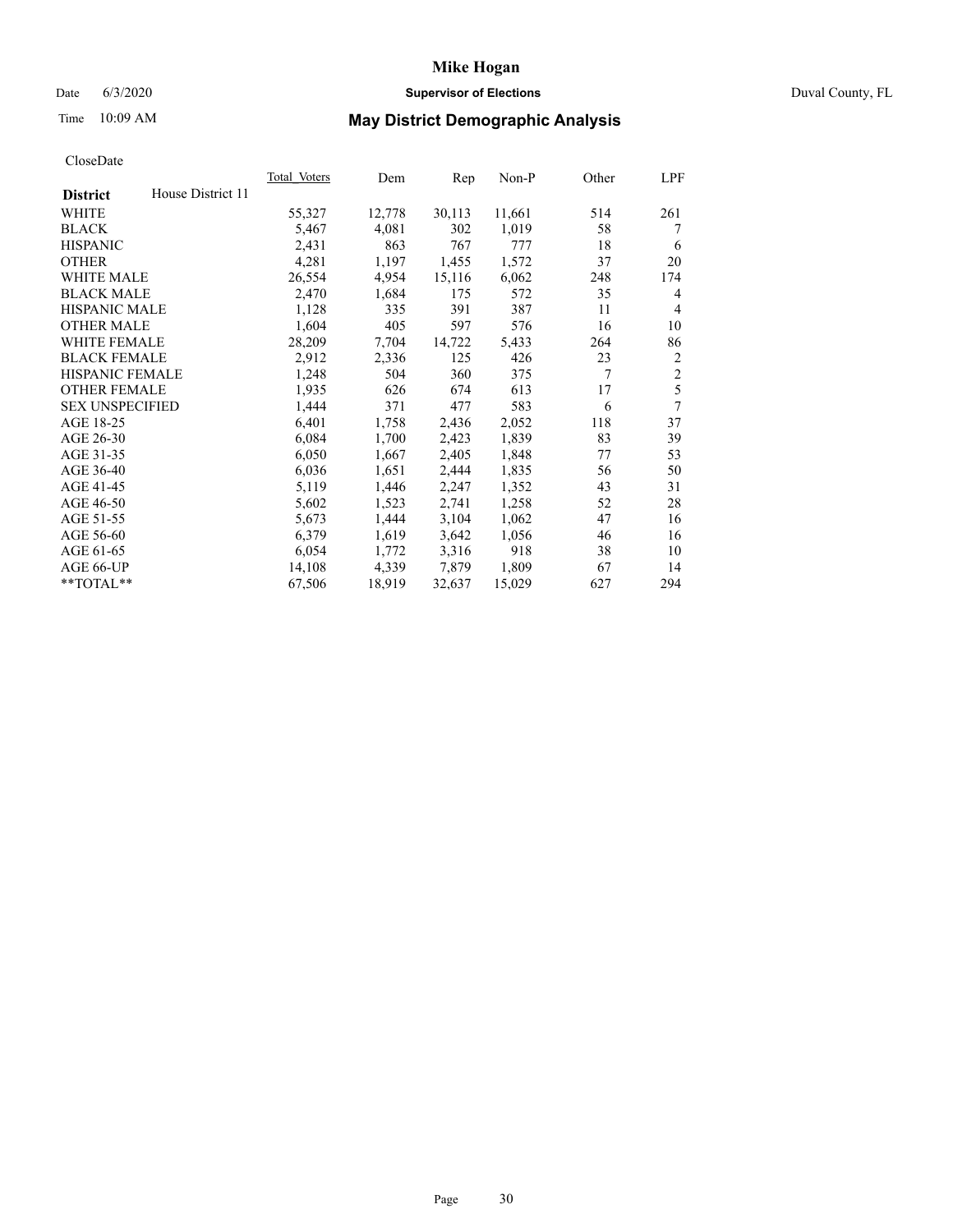## Date 6/3/2020 **Supervisor of Elections** Duval County, FL

# Time 10:09 AM **May District Demographic Analysis**

|                        |                   | Total Voters | Dem    | Rep    | $Non-P$ | Other | LPF |
|------------------------|-------------------|--------------|--------|--------|---------|-------|-----|
| <b>District</b>        | House District 12 |              |        |        |         |       |     |
| WHITE                  |                   | 73,283       | 16,700 | 39,318 | 16,125  | 759   | 381 |
| <b>BLACK</b>           |                   | 15,875       | 12,043 | 750    | 2,939   | 127   | 16  |
| <b>HISPANIC</b>        |                   | 8,041        | 3,122  | 2,005  | 2,825   | 75    | 14  |
| <b>OTHER</b>           |                   | 13,438       | 3,863  | 3,870  | 5,570   | 101   | 34  |
| WHITE MALE             |                   | 34,419       | 6,415  | 19,398 | 7,959   | 384   | 263 |
| <b>BLACK MALE</b>      |                   | 6,784        | 4,755  | 426    | 1,525   | 65    | 13  |
| <b>HISPANIC MALE</b>   |                   | 3,513        | 1,211  | 978    | 1,277   | 41    | 6   |
| <b>OTHER MALE</b>      |                   | 5,440        | 1,473  | 1,668  | 2,240   | 40    | 19  |
| WHITE FEMALE           |                   | 37,906       | 10,062 | 19,495 | 7,869   | 367   | 113 |
| <b>BLACK FEMALE</b>    |                   | 8,808        | 7,093  | 307    | 1,344   | 61    | 3   |
| HISPANIC FEMALE        |                   | 4,305        | 1,831  | 977    | 1,458   | 32    | 7   |
| <b>OTHER FEMALE</b>    |                   | 6,185        | 2,003  | 1,831  | 2,283   | 56    | 12  |
| <b>SEX UNSPECIFIED</b> |                   | 3,275        | 885    | 863    | 1,502   | 16    | 9   |
| AGE 18-25              |                   | 13,059       | 4,489  | 3,967  | 4,321   | 231   | 51  |
| AGE 26-30              |                   | 11,543       | 3,851  | 3,783  | 3,668   | 159   | 82  |
| AGE 31-35              |                   | 10,752       | 3,518  | 3,579  | 3,452   | 130   | 73  |
| AGE 36-40              |                   | 9,916        | 3,196  | 3,449  | 3,081   | 120   | 70  |
| AGE 41-45              |                   | 8,477        | 2,762  | 3,095  | 2,490   | 75    | 55  |
| AGE 46-50              |                   | 9,104        | 2,843  | 3,907  | 2,225   | 80    | 49  |
| AGE 51-55              |                   | 9,365        | 2,835  | 4,446  | 2,008   | 55    | 21  |
| AGE 56-60              |                   | 9,999        | 3,006  | 4,965  | 1,945   | 68    | 15  |
| AGE 61-65              |                   | 8,717        | 2,797  | 4,322  | 1,532   | 52    | 14  |
| AGE 66-UP              |                   | 19,705       | 6,431  | 10,430 | 2,737   | 92    | 15  |
| $*$ TOTAL $*$          |                   | 110,637      | 35,728 | 45,943 | 27,459  | 1,062 | 445 |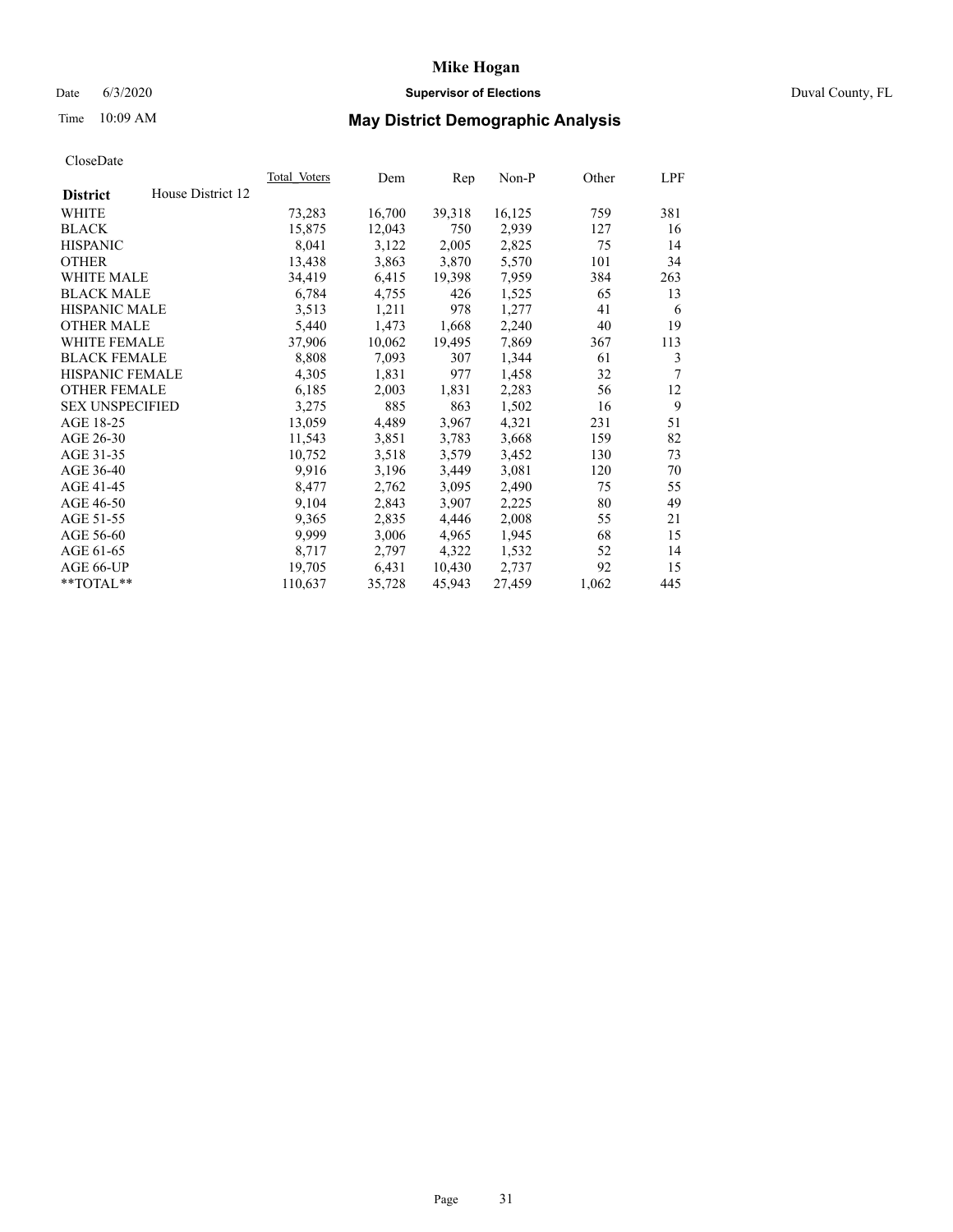#### Date 6/3/2020 **Supervisor of Elections Supervisor of Elections** Duval County, FL

# Time 10:09 AM **May District Demographic Analysis**

|                                      | Total Voters | Dem    | Rep    | Non-P  | Other | LPF |
|--------------------------------------|--------------|--------|--------|--------|-------|-----|
| House District 13<br><b>District</b> |              |        |        |        |       |     |
| WHITE                                | 38,497       | 11,026 | 18,578 | 8,267  | 435   | 191 |
| <b>BLACK</b>                         | 50,736       | 42,332 | 1,573  | 6,594  | 200   | 37  |
| <b>HISPANIC</b>                      | 4,968        | 2,145  | 995    | 1,769  | 42    | 17  |
| <b>OTHER</b>                         | 8,125        | 3,207  | 1,402  | 3,440  | 50    | 26  |
| WHITE MALE                           | 18,055       | 4,474  | 9,167  | 4,096  | 189   | 129 |
| <b>BLACK MALE</b>                    | 20,295       | 16,095 | 788    | 3,283  | 105   | 24  |
| <b>HISPANIC MALE</b>                 | 2,170        | 874    | 485    | 781    | 21    | 9   |
| <b>OTHER MALE</b>                    | 2,875        | 1,073  | 588    | 1,178  | 20    | 16  |
| <b>WHITE FEMALE</b>                  | 19,908       | 6,402  | 9,184  | 4,020  | 242   | 60  |
| <b>BLACK FEMALE</b>                  | 29,495       | 25,547 | 751    | 3,092  | 93    | 12  |
| <b>HISPANIC FEMALE</b>               | 2,659        | 1,215  | 484    | 931    | 21    | 8   |
| <b>OTHER FEMALE</b>                  | 3,491        | 1,619  | 650    | 1,197  | 17    | 8   |
| <b>SEX UNSPECIFIED</b>               | 3,375        | 1,410  | 451    | 1,490  | 19    | 5   |
| AGE 18-25                            | 11,949       | 6,254  | 1,639  | 3,888  | 136   | 32  |
| AGE 26-30                            | 10,315       | 5,645  | 1,635  | 2,890  | 98    | 47  |
| AGE 31-35                            | 10,287       | 5,792  | 1,747  | 2,597  | 103   | 48  |
| AGE 36-40                            | 8,725        | 4,897  | 1,582  | 2,130  | 77    | 39  |
| AGE 41-45                            | 7,503        | 4,222  | 1,475  | 1,718  | 62    | 26  |
| AGE 46-50                            | 7,889        | 4,425  | 1,824  | 1,570  | 48    | 22  |
| AGE 51-55                            | 8,083        | 4,602  | 2,111  | 1,303  | 51    | 16  |
| AGE 56-60                            | 9,390        | 5,507  | 2,510  | 1,287  | 63    | 23  |
| AGE 61-65                            | 8,818        | 5,396  | 2,341  | 1,032  | 41    | 8   |
| AGE 66-UP                            | 19,365       | 11,968 | 5,684  | 1,655  | 48    | 10  |
| $*$ $TOTAL**$                        | 102,326      | 58,710 | 22,548 | 20,070 | 727   | 271 |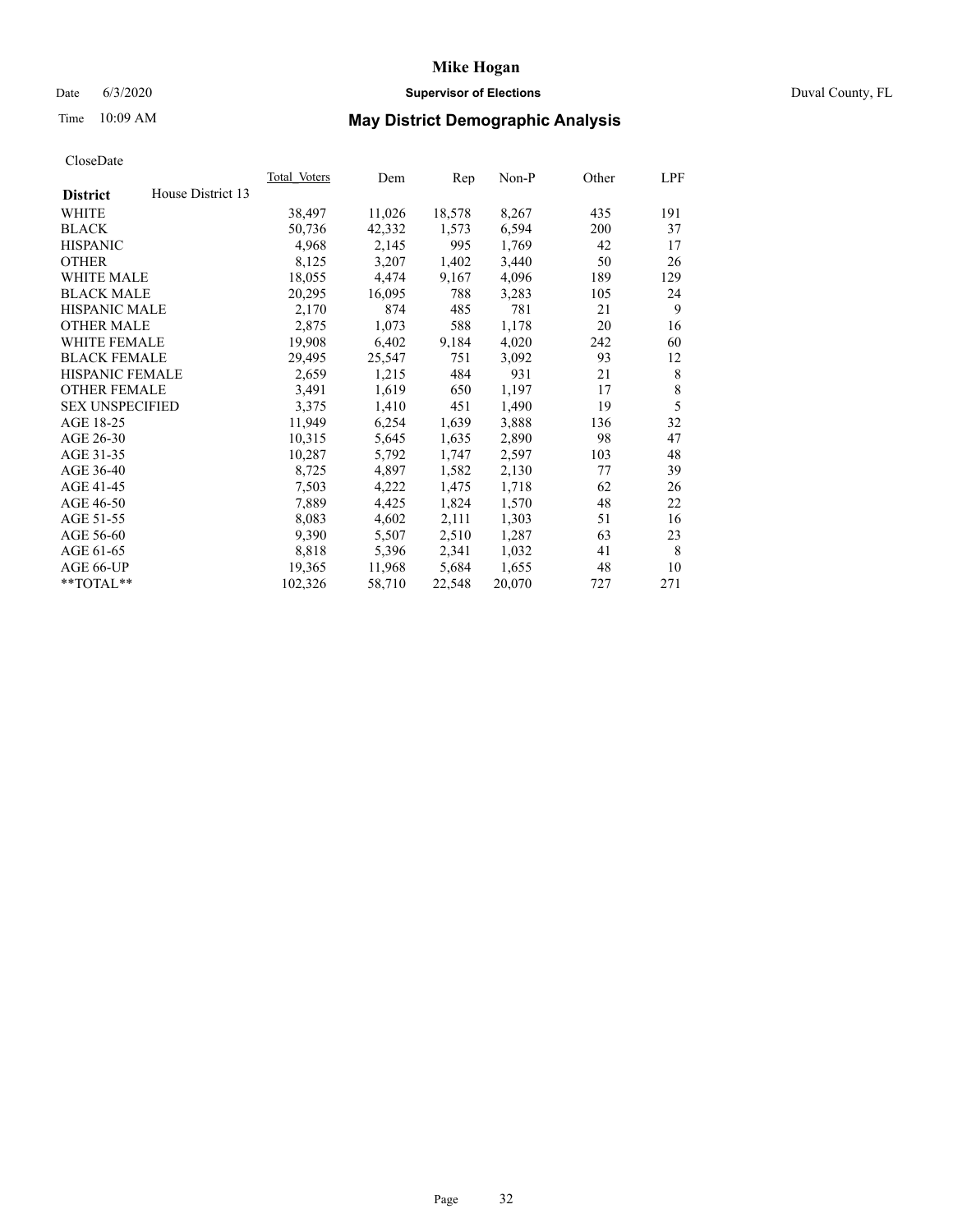#### Date 6/3/2020 **Supervisor of Elections Supervisor of Elections** Duval County, FL

# Time 10:09 AM **May District Demographic Analysis**

|                        |                   | <b>Total Voters</b> | Dem    | Rep    | $Non-P$ | Other | LPF            |
|------------------------|-------------------|---------------------|--------|--------|---------|-------|----------------|
| <b>District</b>        | House District 14 |                     |        |        |         |       |                |
| WHITE                  |                   | 41,251              | 10,326 | 21,651 | 8,607   | 463   | 204            |
| <b>BLACK</b>           |                   | 60,488              | 51,235 | 1,758  | 7,225   | 243   | 27             |
| <b>HISPANIC</b>        |                   | 3,982               | 1,713  | 809    | 1,413   | 38    | 9              |
| <b>OTHER</b>           |                   | 7,243               | 2,826  | 1,337  | 3,000   | 56    | 24             |
| WHITE MALE             |                   | 19,188              | 4,116  | 10,555 | 4,168   | 220   | 129            |
| <b>BLACK MALE</b>      |                   | 23,918              | 19,235 | 931    | 3,600   | 133   | 19             |
| <b>HISPANIC MALE</b>   |                   | 1,808               | 679    | 441    | 668     | 14    | 6              |
| <b>OTHER MALE</b>      |                   | 2,585               | 978    | 542    | 1,027   | 22    | 16             |
| WHITE FEMALE           |                   | 21,584              | 6,093  | 10,881 | 4,295   | 241   | 74             |
| <b>BLACK FEMALE</b>    |                   | 35,613              | 31,287 | 799    | 3,411   | 108   | 8              |
| HISPANIC FEMALE        |                   | 2,067               | 989    | 351    | 701     | 23    | 3              |
| <b>OTHER FEMALE</b>    |                   | 3,144               | 1,387  | 628    | 1,095   | 29    | 5              |
| <b>SEX UNSPECIFIED</b> |                   | 3,057               | 1,336  | 427    | 1,280   | 10    | $\overline{4}$ |
| AGE 18-25              |                   | 13,302              | 6,945  | 2,033  | 4,127   | 166   | 31             |
| AGE 26-30              |                   | 10,985              | 5,939  | 1,966  | 2,927   | 105   | 48             |
| AGE 31-35              |                   | 10,630              | 5,919  | 1,982  | 2,551   | 116   | 62             |
| AGE 36-40              |                   | 10,036              | 5,871  | 1,859  | 2,201   | 72    | 33             |
| AGE 41-45              |                   | 8,986               | 5,345  | 1,790  | 1,758   | 67    | 26             |
| AGE 46-50              |                   | 9,692               | 5,715  | 2,241  | 1,654   | 60    | 22             |
| AGE 51-55              |                   | 9,476               | 5,636  | 2,418  | 1,339   | 69    | 14             |
| AGE 56-60              |                   | 10,115              | 6,012  | 2,789  | 1,255   | 52    | 7              |
| AGE 61-65              |                   | 9,139               | 5,518  | 2,568  | 1,013   | 33    | 7              |
| AGE 66-UP              |                   | 20,603              | 13,200 | 5,909  | 1,420   | 60    | 14             |
| **TOTAL**              |                   | 112,964             | 66,100 | 25,555 | 20,245  | 800   | 264            |
|                        |                   |                     |        |        |         |       |                |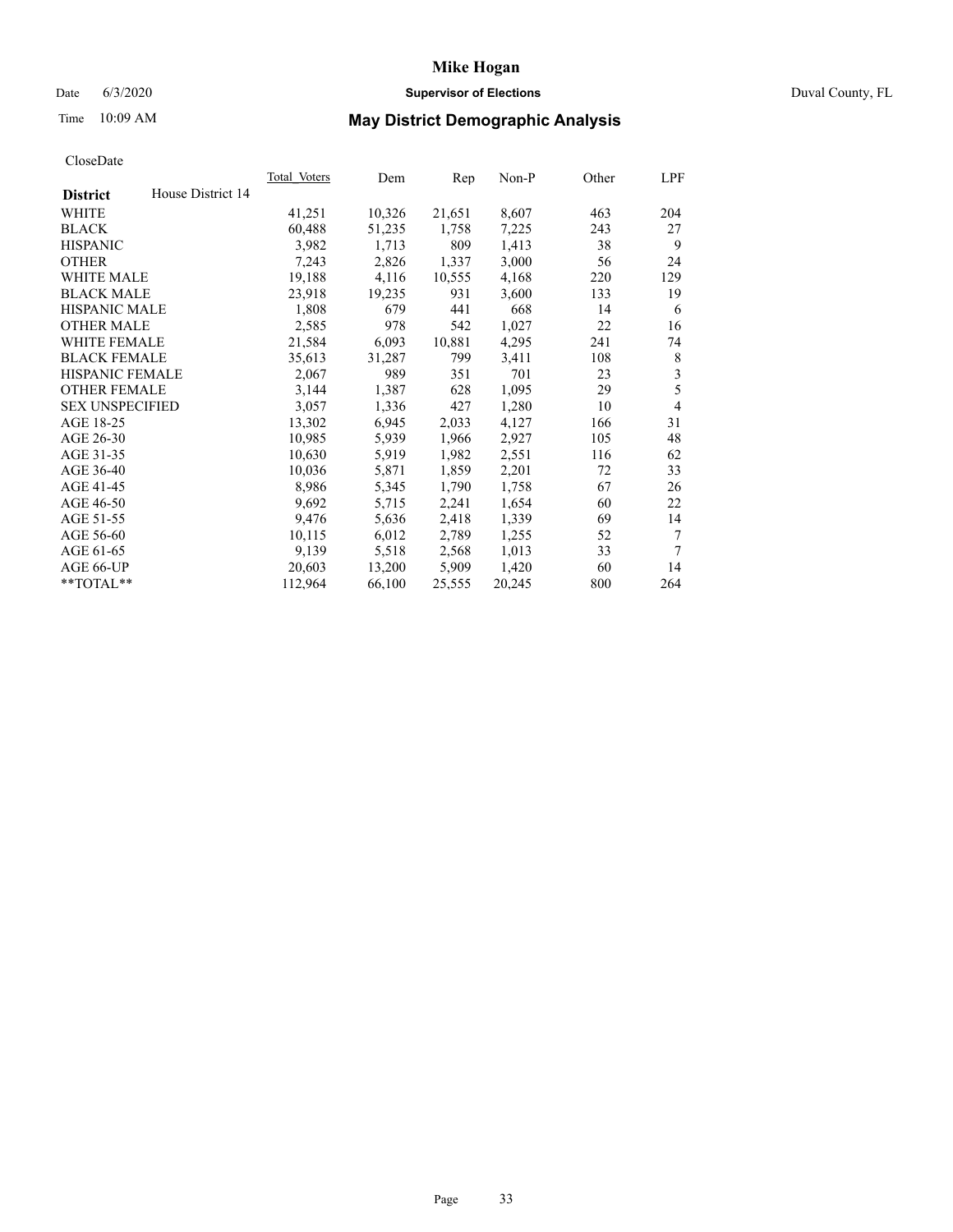#### Date 6/3/2020 **Supervisor of Elections Supervisor of Elections** Duval County, FL

# Time 10:09 AM **May District Demographic Analysis**

|                                      | Total Voters | Dem    | Rep    | Non-P  | Other | LPF |
|--------------------------------------|--------------|--------|--------|--------|-------|-----|
| House District 15<br><b>District</b> |              |        |        |        |       |     |
| WHITE                                | 64,613       | 15,286 | 36,172 | 12,172 | 675   | 308 |
| <b>BLACK</b>                         | 29,767       | 23,432 | 1,212  | 4,878  | 224   | 21  |
| <b>HISPANIC</b>                      | 6,585        | 2,672  | 1,433  | 2,394  | 72    | 14  |
| <b>OTHER</b>                         | 8,788        | 2,712  | 2,575  | 3,372  | 102   | 27  |
| WHITE MALE                           | 30,157       | 6,054  | 17,598 | 5,978  | 329   | 198 |
| <b>BLACK MALE</b>                    | 12,081       | 8,865  | 655    | 2,426  | 123   | 12  |
| HISPANIC MALE                        | 3,042        | 1,147  | 759    | 1,093  | 36    | 7   |
| <b>OTHER MALE</b>                    | 3,295        | 941    | 1,075  | 1,226  | 41    | 12  |
| <b>WHITE FEMALE</b>                  | 33,709       | 9,081  | 18,176 | 6,009  | 340   | 103 |
| <b>BLACK FEMALE</b>                  | 17,176       | 14,197 | 533    | 2,337  | 100   | 9   |
| <b>HISPANIC FEMALE</b>               | 3,399        | 1,459  | 645    | 1,255  | 34    | 6   |
| <b>OTHER FEMALE</b>                  | 4,163        | 1,436  | 1,262  | 1,403  | 50    | 12  |
| <b>SEX UNSPECIFIED</b>               | 2,729        | 922    | 689    | 1,087  | 20    | 11  |
| AGE 18-25                            | 11,702       | 4,513  | 3,137  | 3,801  | 213   | 38  |
| AGE 26-30                            | 10,726       | 4,317  | 3,077  | 3,118  | 151   | 63  |
| AGE 31-35                            | 10,711       | 4,404  | 3,145  | 2,962  | 137   | 63  |
| AGE 36-40                            | 9,810        | 4,154  | 2,907  | 2,561  | 118   | 70  |
| AGE 41-45                            | 8,694        | 3,671  | 2,811  | 2,072  | 102   | 38  |
| AGE 46-50                            | 9,185        | 3,815  | 3,486  | 1,772  | 86    | 26  |
| AGE 51-55                            | 9,518        | 3,911  | 3,802  | 1,724  | 60    | 21  |
| AGE 56-60                            | 10,222       | 4,027  | 4,599  | 1,510  | 68    | 18  |
| AGE 61-65                            | 9,195        | 3,689  | 4,266  | 1,182  | 41    | 17  |
| AGE 66-UP                            | 19,990       | 7,601  | 10,162 | 2,114  | 97    | 16  |
| $*$ TOTAL $*$                        | 109,753      | 44,102 | 41,392 | 22,816 | 1,073 | 370 |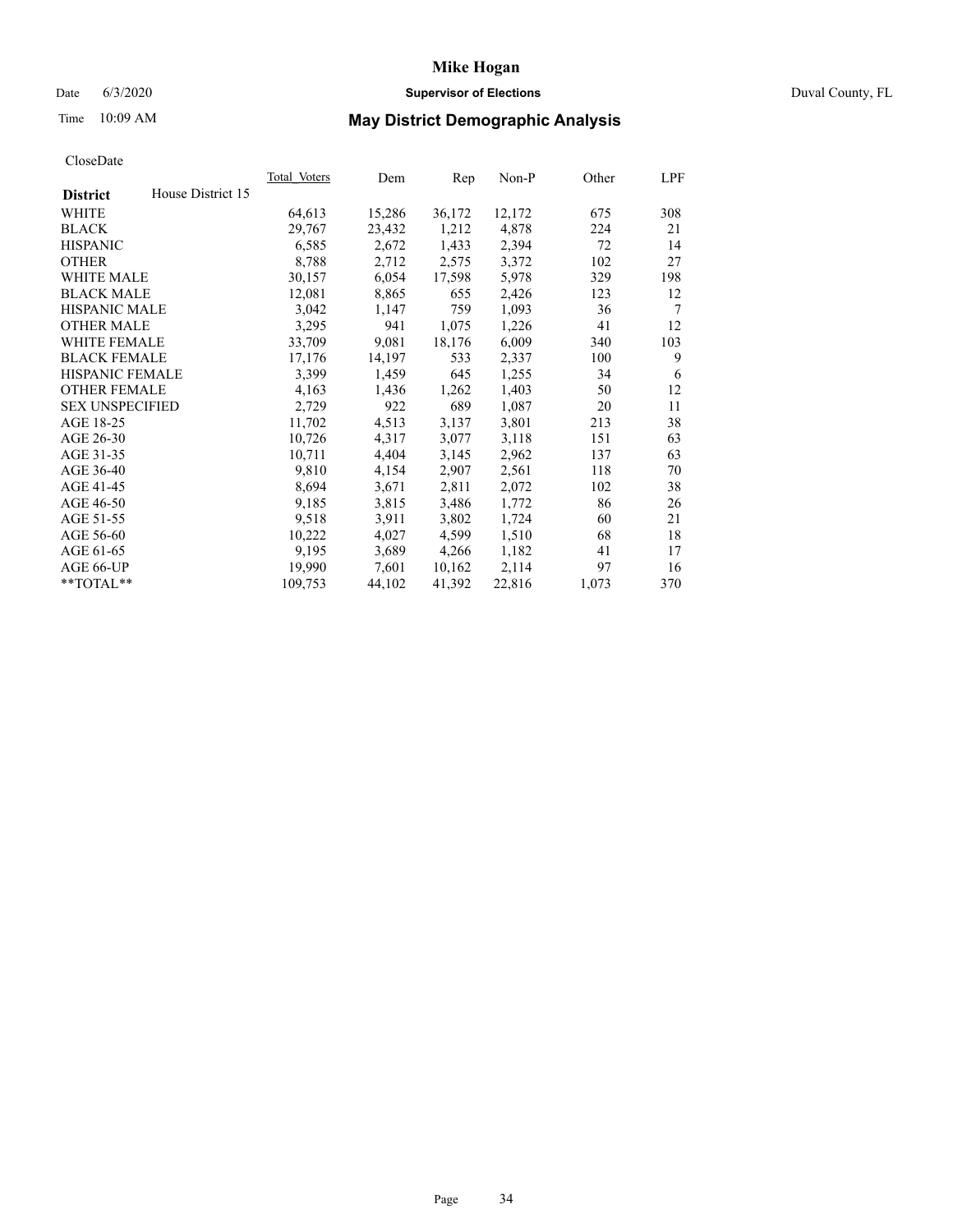## Date 6/3/2020 **Supervisor of Elections** Duval County, FL

# Time 10:09 AM **May District Demographic Analysis**

|                        |                   | Total Voters | Dem    | Rep    | Non-P  | Other | LPF            |
|------------------------|-------------------|--------------|--------|--------|--------|-------|----------------|
| <b>District</b>        | House District 16 |              |        |        |        |       |                |
| WHITE                  |                   | 92,425       | 22,157 | 50,838 | 18,071 | 922   | 437            |
| <b>BLACK</b>           |                   | 14,938       | 11,210 | 674    | 2,884  | 156   | 14             |
| <b>HISPANIC</b>        |                   | 8,126        | 3,046  | 2,168  | 2,813  | 78    | 21             |
| <b>OTHER</b>           |                   | 12,027       | 3,775  | 3,365  | 4,742  | 115   | 30             |
| WHITE MALE             |                   | 42,779       | 8,614  | 24,420 | 9,039  | 418   | 288            |
| <b>BLACK MALE</b>      |                   | 6,221        | 4,260  | 377    | 1,503  | 79    | 2              |
| <b>HISPANIC MALE</b>   |                   | 3,654        | 1,268  | 1,051  | 1,281  | 37    | 17             |
| <b>OTHER MALE</b>      |                   | 4,920        | 1,414  | 1,487  | 1,960  | 41    | 18             |
| <b>WHITE FEMALE</b>    |                   | 48,802       | 13,348 | 26,025 | 8,787  | 499   | 143            |
| <b>BLACK FEMALE</b>    |                   | 8,527        | 6,810  | 291    | 1,339  | 75    | 12             |
| <b>HISPANIC FEMALE</b> |                   | 4,314        | 1,718  | 1,088  | 1,463  | 41    | $\overline{4}$ |
| <b>OTHER FEMALE</b>    |                   | 5,657        | 2,034  | 1,585  | 1,967  | 61    | 10             |
| <b>SEX UNSPECIFIED</b> |                   | 2,642        | 722    | 721    | 1,171  | 20    | 8              |
| AGE 18-25              |                   | 13,338       | 4,287  | 4,718  | 4,031  | 246   | 56             |
| AGE 26-30              |                   | 12,241       | 4,107  | 4,255  | 3,590  | 204   | 85             |
| AGE 31-35              |                   | 11,900       | 3,931  | 4,237  | 3,501  | 127   | 104            |
| AGE 36-40              |                   | 10,574       | 3,401  | 3,871  | 3,108  | 118   | 76             |
| AGE 41-45              |                   | 9,441        | 3,034  | 3,635  | 2,617  | 102   | 53             |
| AGE 46-50              |                   | 10,324       | 3,066  | 4,628  | 2,484  | 108   | 38             |
| AGE 51-55              |                   | 10,356       | 2,936  | 5,128  | 2,190  | 75    | 27             |
| AGE 56-60              |                   | 11,289       | 3,266  | 5,913  | 2,022  | 74    | 14             |
| AGE 61-65              |                   | 10,561       | 3,369  | 5,553  | 1,552  | 66    | 21             |
| AGE 66-UP              |                   | 27,492       | 8,791  | 15,107 | 3,415  | 151   | 28             |
| $*$ TOTAL $*$          |                   | 127,516      | 40,188 | 57,045 | 28,510 | 1,271 | 502            |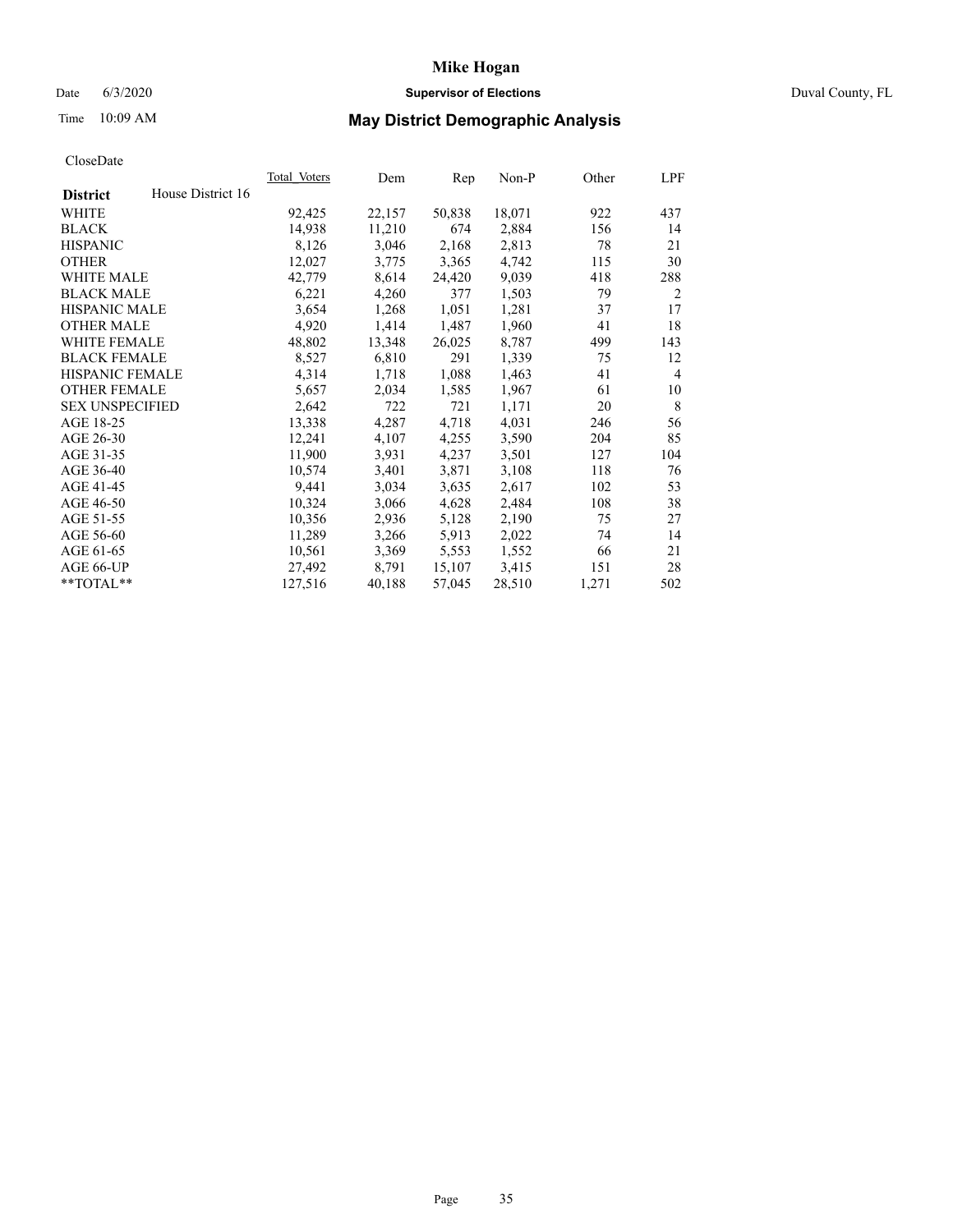#### Date 6/3/2020 **Supervisor of Elections Supervisor of Elections** Duval County, FL

# Time 10:09 AM **May District Demographic Analysis**

|                                        | <b>Total Voters</b> | Dem    | Rep    | $Non-P$ | Other | LPF            |
|----------------------------------------|---------------------|--------|--------|---------|-------|----------------|
| School Board Dist 1<br><b>District</b> |                     |        |        |         |       |                |
| WHITE                                  | 53,780              | 11,593 | 30,778 | 10,699  | 497   | 213            |
| <b>BLACK</b>                           | 23,047              | 17,995 | 965    | 3,917   | 152   | 18             |
| <b>HISPANIC</b>                        | 5,843               | 2,308  | 1,440  | 2,044   | 43    | 8              |
| <b>OTHER</b>                           | 7,898               | 2,397  | 2,246  | 3,171   | 57    | 27             |
| WHITE MALE                             | 25,391              | 4,586  | 15,071 | 5,360   | 238   | 136            |
| <b>BLACK MALE</b>                      | 9,539               | 6,915  | 521    | 2,007   | 83    | 13             |
| <b>HISPANIC MALE</b>                   | 2,623               | 935    | 721    | 940     | 23    | $\overline{4}$ |
| <b>OTHER MALE</b>                      | 3,012               | 849    | 966    | 1,159   | 21    | 17             |
| <b>WHITE FEMALE</b>                    | 27,770              | 6,877  | 15,389 | 5,173   | 256   | 75             |
| <b>BLACK FEMALE</b>                    | 13,075              | 10,777 | 428    | 1,797   | 68    | 5              |
| HISPANIC FEMALE                        | 3,067               | 1,314  | 684    | 1,045   | 20    | 4              |
| <b>OTHER FEMALE</b>                    | 3,594               | 1,247  | 1,031  | 1,276   | 33    | 7              |
| <b>SEX UNSPECIFIED</b>                 | 2,495               | 792    | 618    | 1,073   | 7     | 5              |
| AGE 18-25                              | 10,328              | 3,934  | 2,873  | 3,335   | 152   | 34             |
| AGE 26-30                              | 8,494               | 3,316  | 2,400  | 2,640   | 100   | 38             |
| AGE 31-35                              | 8,720               | 3,336  | 2,686  | 2,561   | 94    | 43             |
| AGE 36-40                              | 8,111               | 3,126  | 2,552  | 2,312   | 74    | 47             |
| AGE 41-45                              | 7,203               | 2,808  | 2,461  | 1,843   | 60    | 31             |
| AGE 46-50                              | 7,636               | 3,004  | 2,965  | 1,592   | 52    | 23             |
| AGE 51-55                              | 7,893               | 2,933  | 3,470  | 1,412   | 61    | 17             |
| AGE 56-60                              | 8,367               | 3,037  | 3,967  | 1,287   | 62    | 14             |
| AGE 61-65                              | 7,420               | 2,777  | 3,544  | 1,056   | 37    | 6              |
| AGE 66-UP                              | 16,396              | 6,022  | 8,511  | 1,793   | 57    | 13             |
| **TOTAL**                              | 90,568              | 34,293 | 35,429 | 19,831  | 749   | 266            |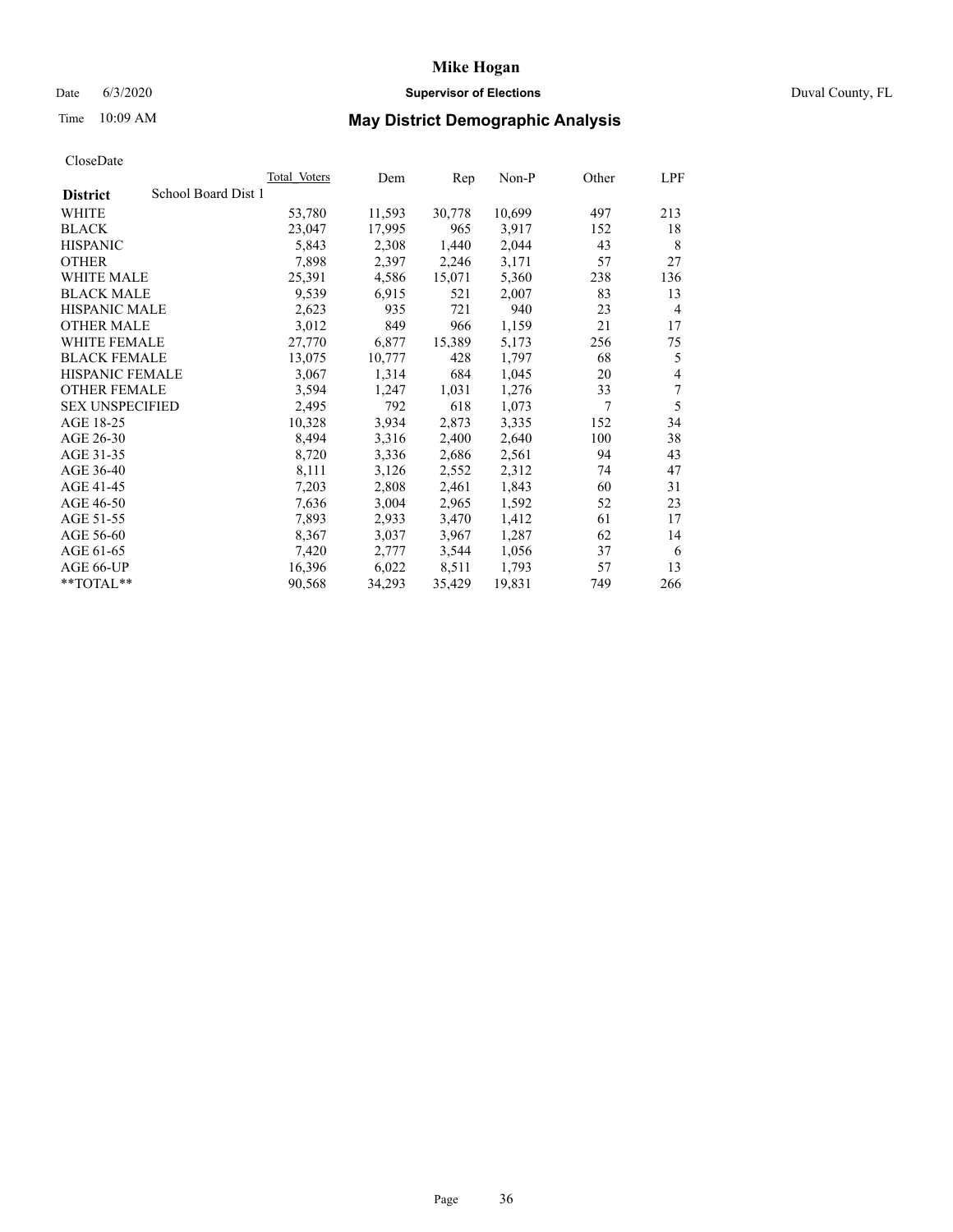## Date 6/3/2020 **Supervisor of Elections** Duval County, FL

# Time 10:09 AM **May District Demographic Analysis**

|                                        | Total Voters | Dem    | Rep    | Non-P  | Other | LPF            |
|----------------------------------------|--------------|--------|--------|--------|-------|----------------|
| School Board Dist 2<br><b>District</b> |              |        |        |        |       |                |
| WHITE                                  | 75,427       | 17,578 | 40,176 | 16,542 | 746   | 385            |
| <b>BLACK</b>                           | 7,117        | 5,268  | 399    | 1,376  | 62    | 12             |
| <b>HISPANIC</b>                        | 4,549        | 1,634  | 1,348  | 1,510  | 48    | 9              |
| <b>OTHER</b>                           | 8,757        | 2,413  | 2,838  | 3,405  | 73    | 28             |
| WHITE MALE                             | 35,825       | 6,674  | 20,082 | 8,435  | 364   | 270            |
| <b>BLACK MALE</b>                      | 3,258        | 2,210  | 240    | 765    | 35    | 8              |
| <b>HISPANIC MALE</b>                   | 2,009        | 607    | 648    | 719    | 30    | 5              |
| <b>OTHER MALE</b>                      | 3,426        | 879    | 1,173  | 1,329  | 31    | 14             |
| <b>WHITE FEMALE</b>                    | 38,795       | 10,722 | 19,717 | 7,868  | 378   | 110            |
| <b>BLACK FEMALE</b>                    | 3,749        | 2,983  | 152    | 584    | 27    | 3              |
| <b>HISPANIC FEMALE</b>                 | 2,434        | 990    | 676    | 748    | 16    | $\overline{4}$ |
| <b>OTHER FEMALE</b>                    | 4,109        | 1,268  | 1,379  | 1,419  | 34    | 9              |
| <b>SEX UNSPECIFIED</b>                 | 2,242        | 560    | 694    | 963    | 14    | 11             |
| AGE 18-25                              | 9,474        | 2,715  | 3,442  | 3,090  | 176   | 51             |
| AGE 26-30                              | 9,017        | 2,550  | 3,521  | 2,752  | 125   | 69             |
| AGE 31-35                              | 8,851        | 2,521  | 3,336  | 2,801  | 112   | 81             |
| AGE 36-40                              | 8,695        | 2,379  | 3,456  | 2,701  | 91    | 68             |
| AGE 41-45                              | 7,303        | 2,036  | 3,073  | 2,083  | 62    | 49             |
| AGE 46-50                              | 7,954        | 2,085  | 3,807  | 1,941  | 75    | 46             |
| AGE 51-55                              | 7,997        | 2,005  | 4,260  | 1,647  | 62    | 23             |
| AGE 56-60                              | 8,893        | 2,264  | 4,890  | 1,654  | 66    | 19             |
| AGE 61-65                              | 8,186        | 2,411  | 4,319  | 1,390  | 52    | 14             |
| AGE 66-UP                              | 19,480       | 5,927  | 10,657 | 2,774  | 108   | 14             |
| $*$ TOTAL $*$                          | 95,850       | 26,893 | 44,761 | 22,833 | 929   | 434            |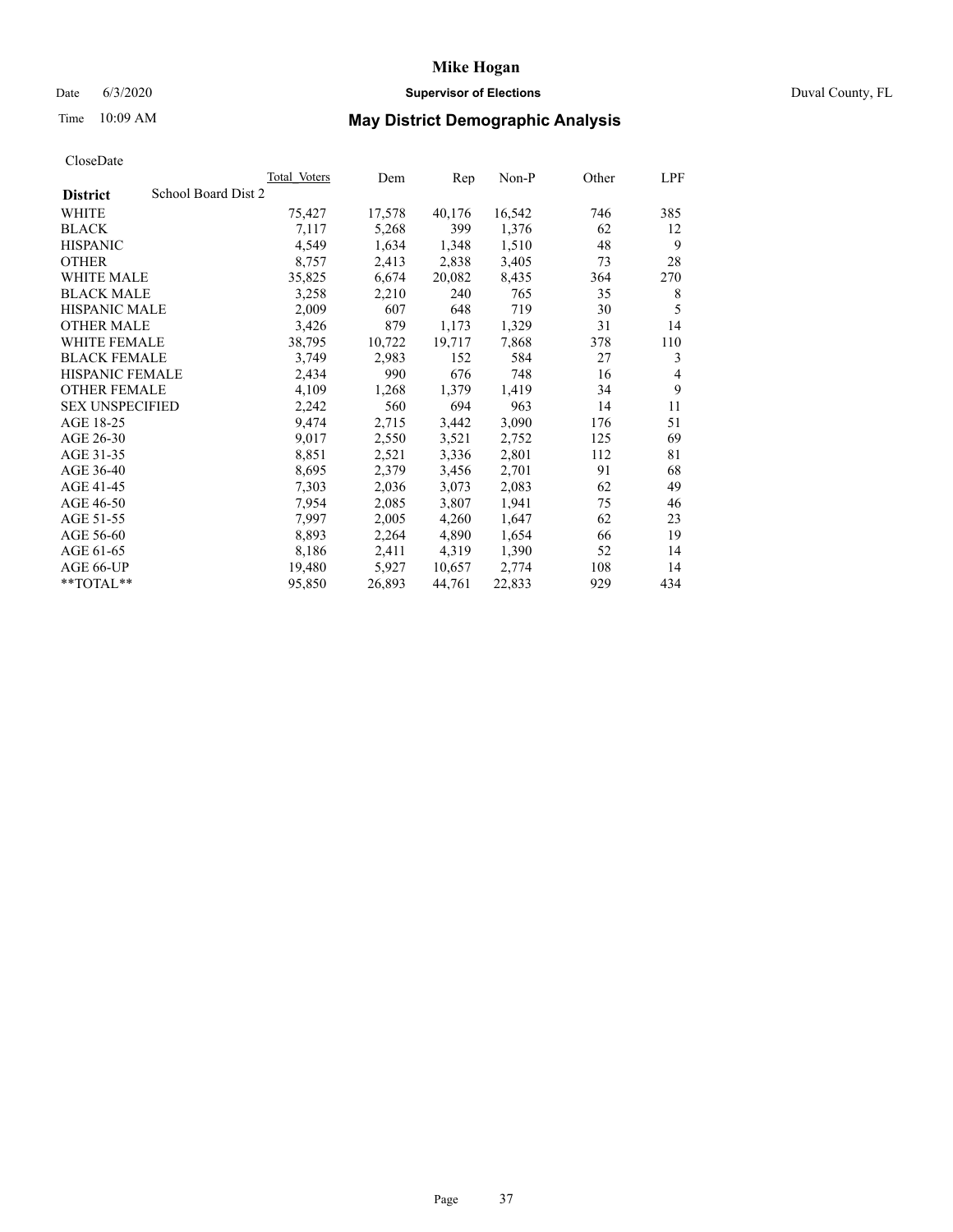## Date 6/3/2020 **Supervisor of Elections** Duval County, FL

# Time 10:09 AM **May District Demographic Analysis**

|                                        | <b>Total Voters</b> | Dem    | Rep    | $Non-P$ | Other | LPF |
|----------------------------------------|---------------------|--------|--------|---------|-------|-----|
| School Board Dist 3<br><b>District</b> |                     |        |        |         |       |     |
| WHITE                                  | 54,195              | 14,700 | 27,523 | 11,169  | 514   | 289 |
| <b>BLACK</b>                           | 14,047              | 10,860 | 583    | 2,489   | 99    | 16  |
| <b>HISPANIC</b>                        | 6,257               | 2,589  | 1,370  | 2,236   | 47    | 15  |
| <b>OTHER</b>                           | 8,286               | 2,637  | 2,079  | 3,485   | 65    | 20  |
| WHITE MALE                             | 25,134              | 5,853  | 13,288 | 5,551   | 250   | 192 |
| <b>BLACK MALE</b>                      | 5,716               | 4,092  | 299    | 1,264   | 49    | 12  |
| <b>HISPANIC MALE</b>                   | 2,759               | 1,068  | 694    | 969     | 20    | 8   |
| <b>OTHER MALE</b>                      | 3,298               | 974    | 930    | 1,355   | 27    | 12  |
| <b>WHITE FEMALE</b>                    | 28,390              | 8,671  | 13,955 | 5,410   | 261   | 93  |
| <b>BLACK FEMALE</b>                    | 8,111               | 6,612  | 274    | 1,172   | 49    | 4   |
| HISPANIC FEMALE                        | 3,330               | 1,459  | 637    | 1,200   | 27    | 7   |
| <b>OTHER FEMALE</b>                    | 3,679               | 1,351  | 932    | 1,359   | 31    | 6   |
| <b>SEX UNSPECIFIED</b>                 | 2,367               | 706    | 546    | 1,098   | 11    | 6   |
| AGE 18-25                              | 8,655               | 3,257  | 2,331  | 2,888   | 147   | 32  |
| AGE 26-30                              | 8,677               | 3,175  | 2,519  | 2,799   | 115   | 69  |
| AGE 31-35                              | 8,232               | 3,155  | 2,459  | 2,477   | 86    | 55  |
| AGE 36-40                              | 7,034               | 2,625  | 2,175  | 2,100   | 87    | 47  |
| AGE 41-45                              | 5,894               | 2,179  | 1,888  | 1,725   | 63    | 39  |
| AGE 46-50                              | 6,377               | 2,302  | 2,439  | 1,556   | 47    | 33  |
| AGE 51-55                              | 6,599               | 2,290  | 2,855  | 1,402   | 34    | 18  |
| AGE 56-60                              | 7,528               | 2,722  | 3,361  | 1,371   | 53    | 21  |
| AGE 61-65                              | 7,041               | 2,641  | 3,277  | 1,075   | 38    | 10  |
| AGE 66-UP                              | 16,747              | 6,439  | 8,251  | 1,986   | 55    | 16  |
| **TOTAL**                              | 82,785              | 30,786 | 31,555 | 19,379  | 725   | 340 |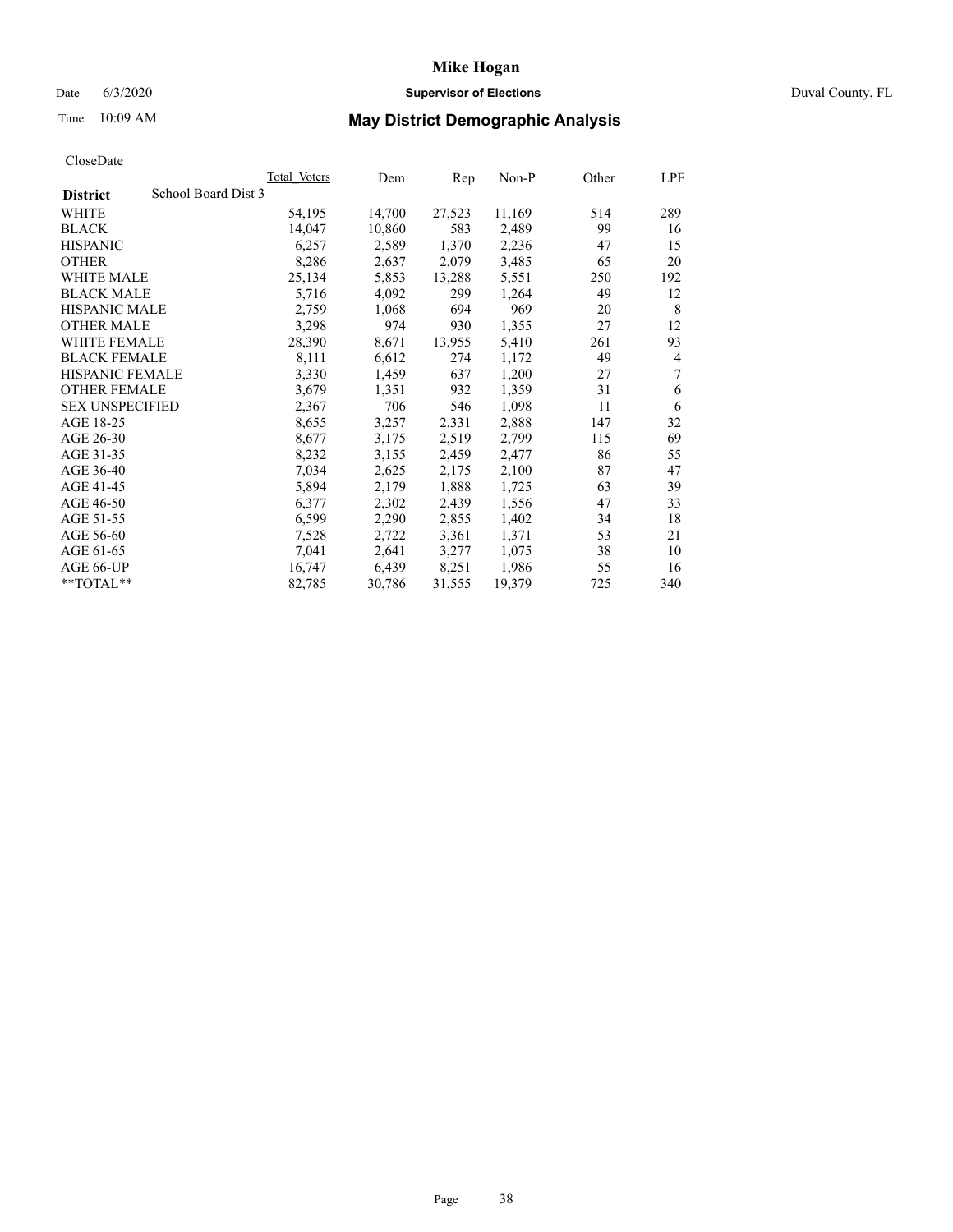#### Date 6/3/2020 **Supervisor of Elections Supervisor of Elections** Duval County, FL

# Time 10:09 AM **May District Demographic Analysis**

| <b>Total Voters</b> | Dem    | Rep    | $Non-P$ | Other | LPF            |
|---------------------|--------|--------|---------|-------|----------------|
| School Board Dist 4 |        |        |         |       |                |
| 23,575              | 5,881  | 12,355 | 4,960   | 263   | 116            |
| 53,585              | 45,812 | 1,478  | 6,076   | 194   | 25             |
| 2,158               | 950    | 410    | 766     | 22    | 10             |
| 5,197               | 2,312  | 663    | 2,177   | 27    | 18             |
| 11,345              | 2,428  | 6,246  | 2,464   | 125   | 82             |
| 21,524              | 17,544 | 792    | 3,066   | 105   | 17             |
| 993                 | 398    | 224    | 356     | 7     | 8              |
| 1,786               | 779    | 272    | 718     | 8     | 9              |
| 11,927              | 3,378  | 5,976  | 2,402   | 137   | 34             |
| 31,180              | 27,607 | 664    | 2,815   | 87    | 7              |
| 1,115               | 534    | 178    | 386     | 15    | $\overline{c}$ |
| 2,168               | 1,150  | 304    | 695     | 11    | 8              |
| 2,476               | 1,137  | 250    | 1,076   | 11    | $\overline{2}$ |
| 10,096              | 5,729  | 1,199  | 3,052   | 94    | 22             |
| 7,954               | 4,804  | 1,109  | 1,951   | 57    | 33             |
| 7,796               | 4,805  | 1,147  | 1,746   | 66    | 32             |
| 7,425               | 4,769  | 1,113  | 1,471   | 50    | 22             |
| 6,628               | 4,329  | 1,058  | 1,182   | 44    | 15             |
| 7,231               | 4,616  | 1,411  | 1,156   | 38    | 10             |
| 7,173               | 4,723  | 1,486  | 901     | 50    | 13             |
| 7,777               | 5,154  | 1,681  | 892     | 42    | 8              |
| 7,329               | 5,132  | 1,481  | 684     | 25    | 7              |
| 15,105              | 10,893 | 3,221  | 944     | 40    | 7              |
| 84,515              | 54,955 | 14,906 | 13,979  | 506   | 169            |
|                     |        |        |         |       |                |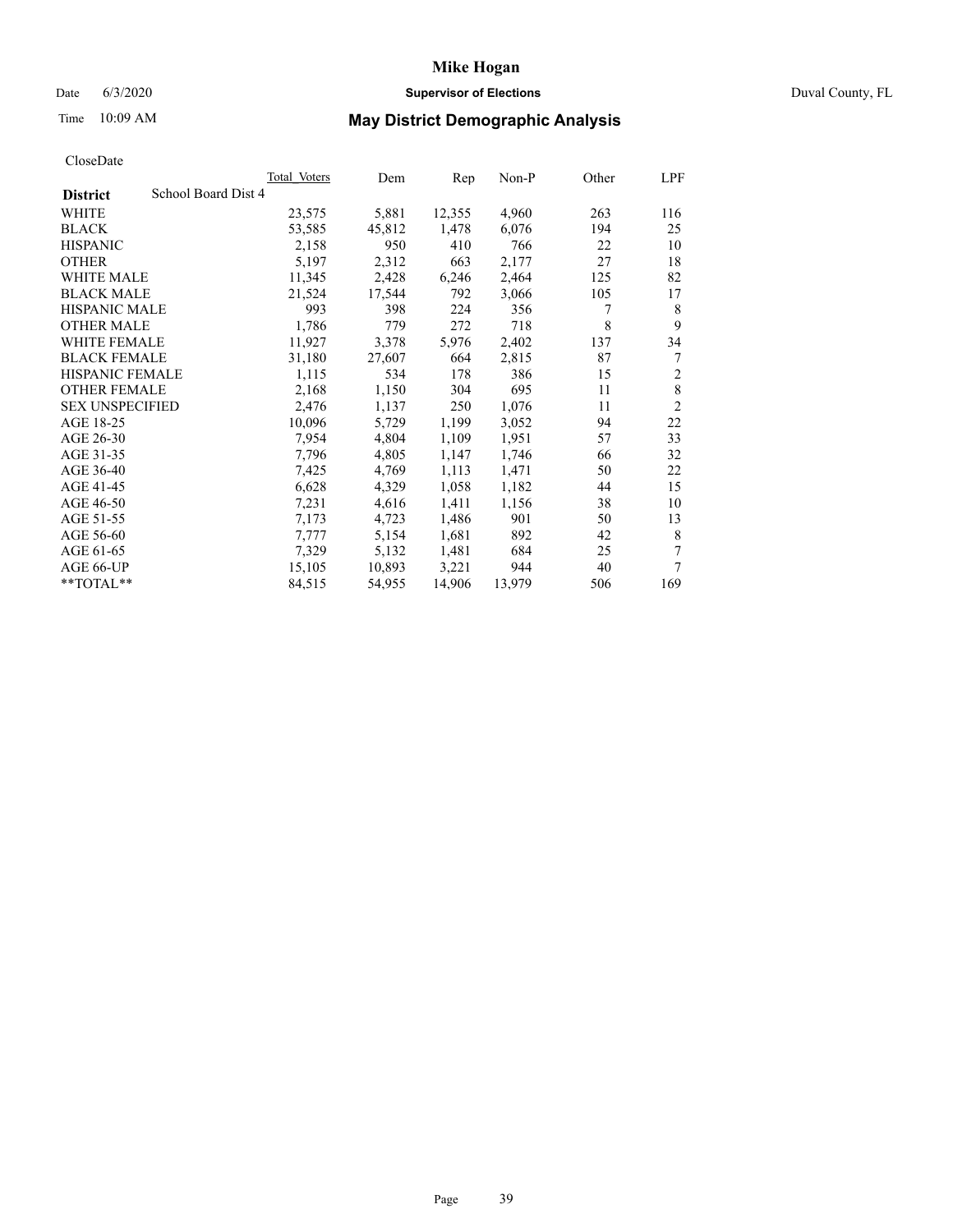#### Date 6/3/2020 **Supervisor of Elections Supervisor of Elections** Duval County, FL

# Time 10:09 AM **May District Demographic Analysis**

|                                        | Total Voters | Dem    | Rep    | Non-P  | Other | LPF |
|----------------------------------------|--------------|--------|--------|--------|-------|-----|
| School Board Dist 5<br><b>District</b> |              |        |        |        |       |     |
| WHITE                                  | 23,530       | 6,392  | 11,399 | 5,311  | 301   | 127 |
| <b>BLACK</b>                           | 47,638       | 39,949 | 1,412  | 6,030  | 219   | 28  |
| <b>HISPANIC</b>                        | 3,534        | 1,510  | 605    | 1,371  | 38    | 10  |
| <b>OTHER</b>                           | 6,209        | 2,374  | 1,184  | 2,582  | 55    | 14  |
| <b>WHITE MALE</b>                      | 10,789       | 2,517  | 5,549  | 2,490  | 148   | 85  |
| <b>BLACK MALE</b>                      | 18,501       | 14,738 | 709    | 2,924  | 114   | 16  |
| <b>HISPANIC MALE</b>                   | 1,566        | 591    | 323    | 625    | 21    | 6   |
| <b>OTHER MALE</b>                      | 2,221        | 807    | 481    | 910    | 17    | 6   |
| WHITE FEMALE                           | 12,440       | 3,789  | 5,738  | 2,723  | 149   | 41  |
| <b>BLACK FEMALE</b>                    | 28,329       | 24,604 | 675    | 2,936  | 102   | 12  |
| <b>HISPANIC FEMALE</b>                 | 1,869        | 875    | 270    | 706    | 14    | 4   |
| <b>OTHER FEMALE</b>                    | 2,809        | 1,202  | 587    | 981    | 33    | 6   |
| <b>SEX UNSPECIFIED</b>                 | 2,387        | 1,102  | 268    | 999    | 15    | 3   |
| AGE 18-25                              | 9,694        | 5,280  | 1,083  | 3,169  | 137   | 25  |
| AGE 26-30                              | 8,424        | 4,896  | 1,112  | 2,292  | 87    | 37  |
| AGE 31-35                              | 7,778        | 4,749  | 969    | 1,932  | 94    | 34  |
| AGE 36-40                              | 6,933        | 4,275  | 972    | 1,613  | 51    | 22  |
| AGE 41-45                              | 6,154        | 3,850  | 990    | 1,243  | 58    | 13  |
| AGE 46-50                              | 6,463        | 4,059  | 1,184  | 1,158  | 45    | 17  |
| AGE 51-55                              | 6,421        | 4,057  | 1,290  | 1,033  | 34    | 7   |
| AGE 56-60                              | 7,237        | 4,599  | 1,632  | 955    | 44    | 7   |
| AGE 61-65                              | 6,578        | 4,168  | 1,596  | 782    | 27    | 5   |
| AGE 66-UP                              | 15,229       | 10,292 | 3,772  | 1,117  | 36    | 12  |
| $*$ $TOTAL**$                          | 80,911       | 50,225 | 14,600 | 15,294 | 613   | 179 |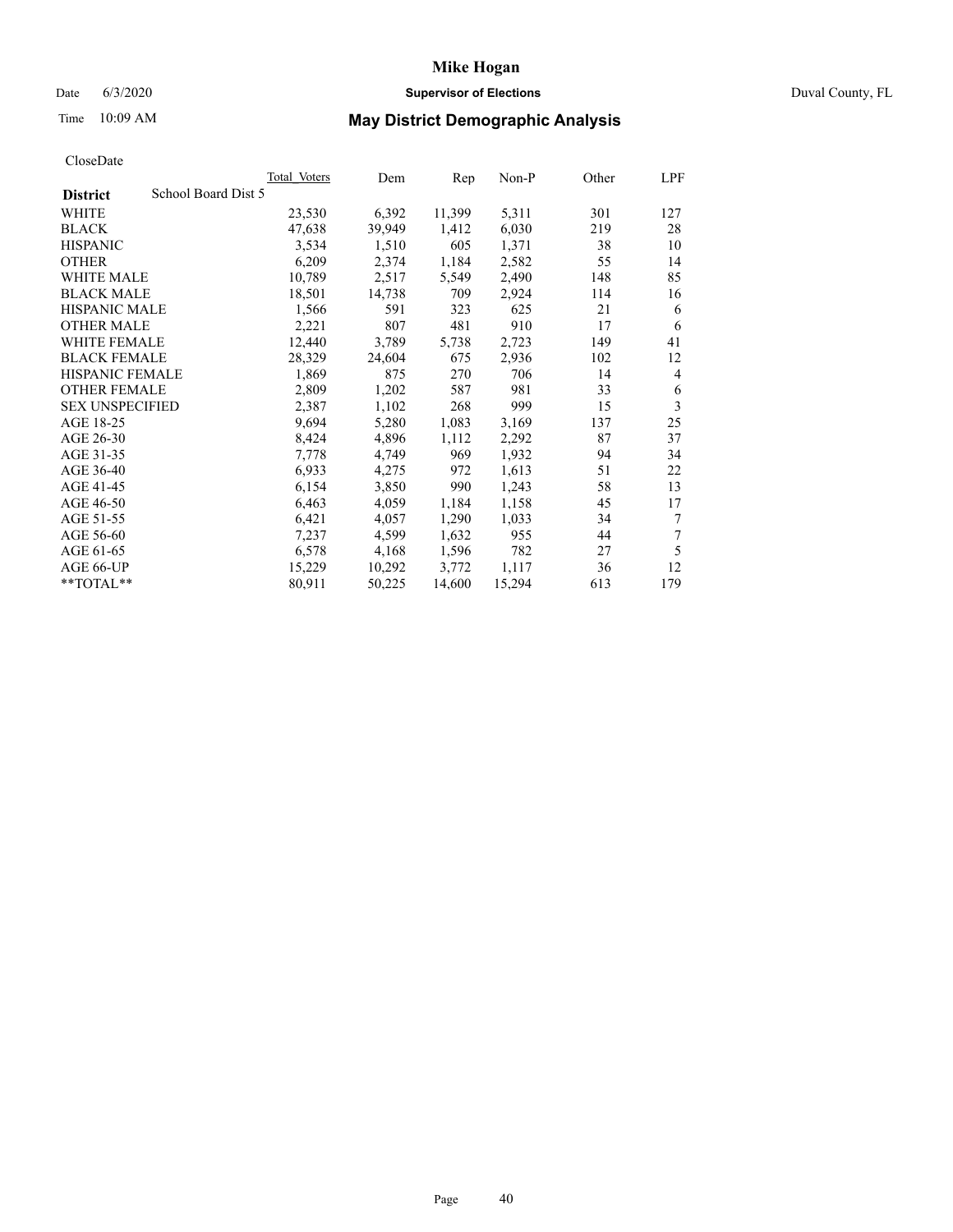## Date 6/3/2020 **Supervisor of Elections** Duval County, FL

# Time 10:09 AM **May District Demographic Analysis**

|                        | Total Voters        | Dem    | Rep    | Non-P  | Other | LPF            |
|------------------------|---------------------|--------|--------|--------|-------|----------------|
| <b>District</b>        | School Board Dist 6 |        |        |        |       |                |
| WHITE                  | 58,567              | 14,578 | 32,291 | 10,807 | 607   | 284            |
| <b>BLACK</b>           | 20,341              | 15,953 | 883    | 3,352  | 142   | 11             |
| <b>HISPANIC</b>        | 5,029               | 2,072  | 1,160  | 1,732  | 55    | 10             |
| <b>OTHER</b>           | 6,830               | 2,102  | 2,028  | 2,594  | 82    | 24             |
| WHITE MALE             | 27,317              | 5,827  | 15,684 | 5,337  | 293   | 176            |
| <b>BLACK MALE</b>      | 8,405               | 6,163  | 479    | 1,677  | 79    | 7              |
| <b>HISPANIC MALE</b>   | 2,344               | 900    | 612    | 803    | 25    | $\overline{4}$ |
| <b>OTHER MALE</b>      | 2,602               | 750    | 856    | 944    | 38    | 14             |
| <b>WHITE FEMALE</b>    | 30,593              | 8,615  | 16,250 | 5,317  | 310   | 101            |
| <b>BLACK FEMALE</b>    | 11,576              | 9,539  | 384    | 1,586  | 63    | 4              |
| <b>HISPANIC FEMALE</b> | 2,574               | 1,119  | 523    | 897    | 30    | 5              |
| <b>OTHER FEMALE</b>    | 3,158               | 1,084  | 973    | 1,059  | 35    | 7              |
| <b>SEX UNSPECIFIED</b> | 2,196               | 708    | 601    | 863    | 13    | 11             |
| AGE 18-25              | 9,289               | 3,386  | 2,718  | 2,986  | 170   | 29             |
| AGE 26-30              | 8,756               | 3,351  | 2,744  | 2,486  | 124   | 51             |
| AGE 31-35              | 9,084               | 3,563  | 2,913  | 2,426  | 118   | 64             |
| AGE 36-40              | 8,177               | 3,290  | 2,595  | 2,126  | 104   | 62             |
| AGE 41-45              | 7,163               | 2,823  | 2,498  | 1,726  | 78    | 38             |
| AGE 46-50              | 7,506               | 2,895  | 3,074  | 1,439  | 75    | 23             |
| AGE 51-55              | 7,855               | 3,048  | 3,348  | 1,390  | 51    | 18             |
| AGE 56-60              | 8,444               | 3,183  | 3,993  | 1,205  | 47    | 16             |
| AGE 61-65              | 7,602               | 2,915  | 3,679  | 958    | 35    | 15             |
| AGE 66-UP              | 16,891              | 6,251  | 8,800  | 1,743  | 84    | 13             |
| $*$ TOTAL $*$          | 90,767              | 34,705 | 36,362 | 18,485 | 886   | 329            |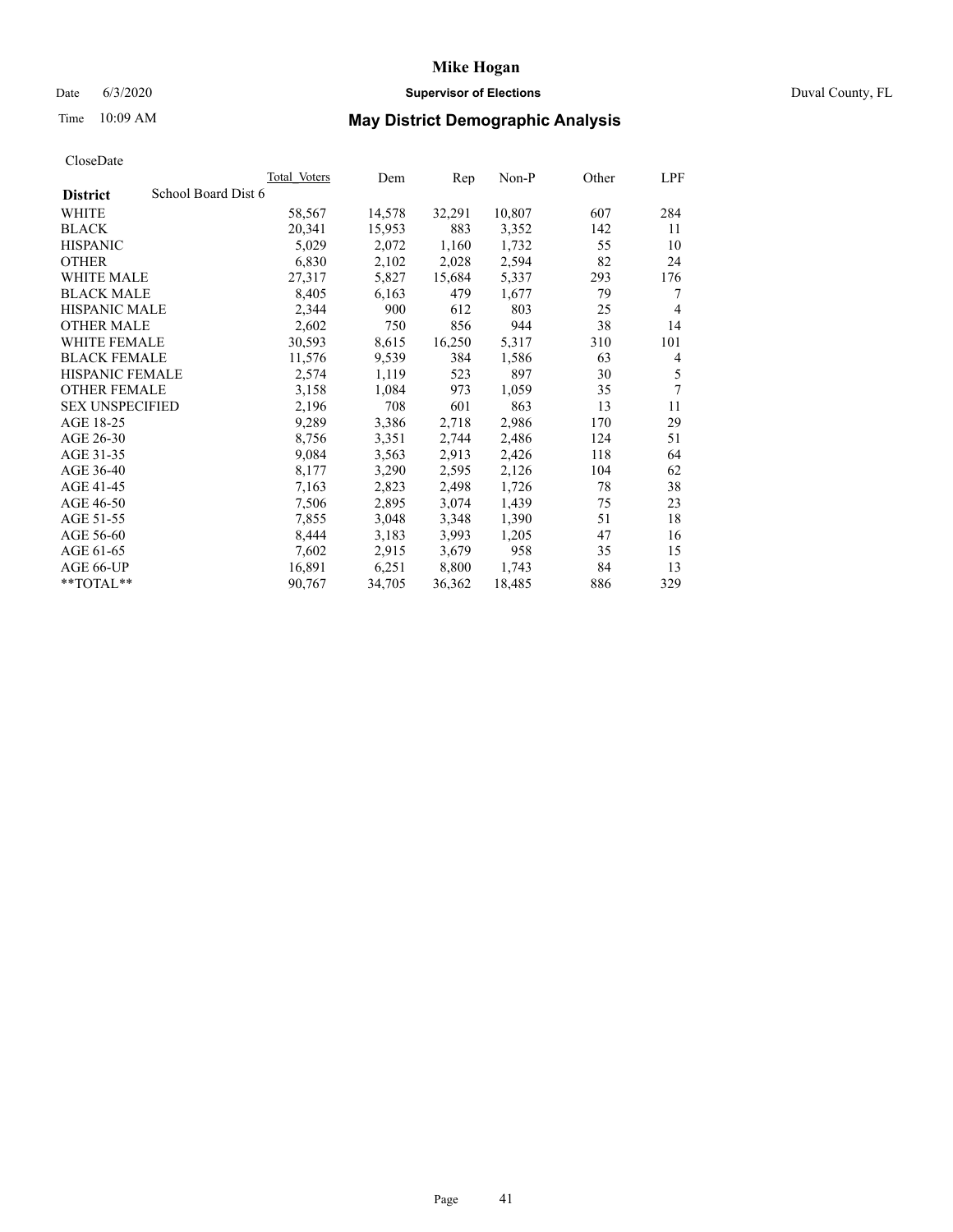## Date 6/3/2020 **Supervisor of Elections** Duval County, FL

# Time 10:09 AM **May District Demographic Analysis**

|                                        | <b>Total Voters</b> | Dem    | Rep    | Non-P  | Other | LPF |
|----------------------------------------|---------------------|--------|--------|--------|-------|-----|
| School Board Dist 7<br><b>District</b> |                     |        |        |        |       |     |
| WHITE                                  | 76,322              | 17,551 | 42,148 | 15,415 | 840   | 368 |
| <b>BLACK</b>                           | 11,496              | 8,496  | 549    | 2,299  | 140   | 12  |
| <b>HISPANIC</b>                        | 6,763               | 2,498  | 1,844  | 2,332  | 70    | 19  |
| <b>OTHER</b>                           | 10,725              | 3,345  | 2,966  | 4,282  | 102   | 30  |
| WHITE MALE                             | 35,351              | 6,742  | 20,334 | 7,665  | 370   | 240 |
| <b>BLACK MALE</b>                      | 4,826               | 3,232  | 312    | 1,206  | 75    | 1   |
| <b>HISPANIC MALE</b>                   | 3,021               | 1,015  | 883    | 1,075  | 34    | 14  |
| <b>OTHER MALE</b>                      | 4,374               | 1,246  | 1,279  | 1,792  | 38    | 19  |
| <b>WHITE FEMALE</b>                    | 40,203              | 10,638 | 21,458 | 7,520  | 462   | 125 |
| <b>BLACK FEMALE</b>                    | 6,511               | 5,148  | 229    | 1,059  | 64    | 11  |
| HISPANIC FEMALE                        | 3,603               | 1,425  | 937    | 1,201  | 36    | 4   |
| <b>OTHER FEMALE</b>                    | 5,058               | 1,803  | 1,424  | 1,769  | 53    | 9   |
| <b>SEX UNSPECIFIED</b>                 | 2,359               | 641    | 651    | 1,041  | 20    | 6   |
| AGE 18-25                              | 12,215              | 3,945  | 4,284  | 3,700  | 234   | 52  |
| AGE 26-30                              | 10,572              | 3,467  | 3,734  | 3,112  | 192   | 67  |
| AGE 31-35                              | 9,869               | 3,102  | 3,585  | 2,968  | 120   | 94  |
| AGE 36-40                              | 8,722               | 2,706  | 3,249  | 2,593  | 104   | 70  |
| AGE 41-45                              | 7,875               | 2,455  | 3,085  | 2,205  | 86    | 44  |
| AGE 46-50                              | 8,629               | 2,426  | 3,947  | 2,121  | 102   | 33  |
| AGE 51-55                              | 8,533               | 2,308  | 4,300  | 1,841  | 65    | 19  |
| AGE 56-60                              | 9,148               | 2,478  | 4,894  | 1,711  | 57    | 8   |
| AGE 61-65                              | 8,328               | 2,497  | 4,470  | 1,284  | 57    | 20  |
| AGE 66-UP                              | 21,415              | 6,506  | 11,959 | 2,793  | 135   | 22  |
| **TOTAL**                              | 105,306             | 31,890 | 47,507 | 24,328 | 1,152 | 429 |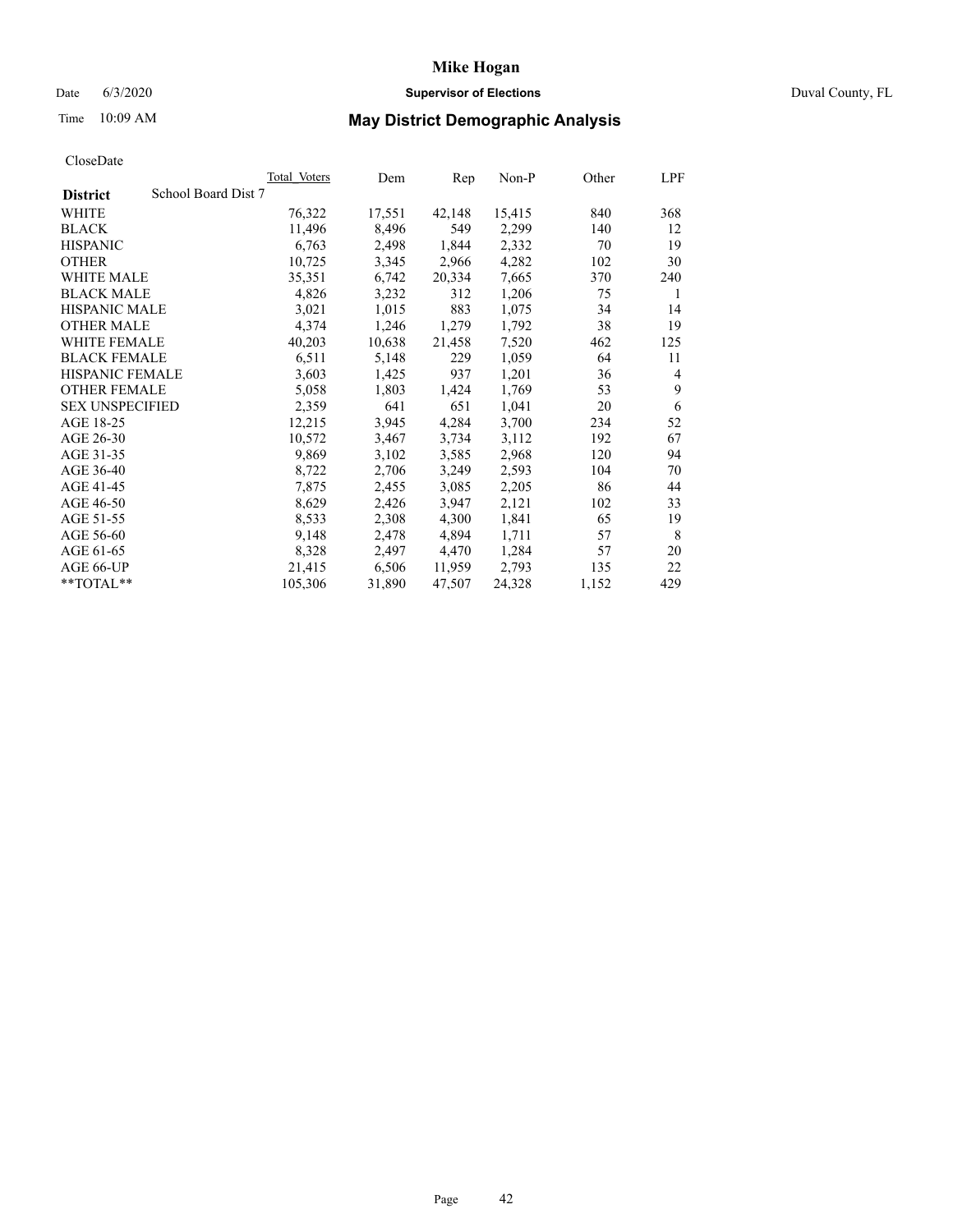## Date 6/3/2020 **Supervisor of Elections** Duval County, FL

# Time 10:09 AM **May District Demographic Analysis**

|                        |                       | Total Voters | Dem    | Rep     | Non-P  | Other | LPF   |
|------------------------|-----------------------|--------------|--------|---------|--------|-------|-------|
| <b>District</b>        | Florida Senate Dist 4 |              |        |         |        |       |       |
| WHITE                  |                       | 225,769      | 50,690 | 125,750 | 46,007 | 2,249 | 1,073 |
| <b>BLACK</b>           |                       | 39,632       | 30,142 | 1,864   | 7,248  | 344   | 34    |
| <b>HISPANIC</b>        |                       | 17,848       | 6,648  | 4,904   | 6,090  | 167   | 39    |
| <b>OTHER</b>           |                       | 28,819       | 8,425  | 8,681   | 11,380 | 244   | 89    |
| WHITE MALE             |                       | 106,354      | 19,629 | 61,773  | 23,166 | 1,075 | 711   |
| <b>BLACK MALE</b>      |                       | 17,151       | 12,014 | 1,077   | 3,856  | 187   | 17    |
| <b>HISPANIC MALE</b>   |                       | 8,040        | 2,674  | 2,416   | 2,835  | 88    | 27    |
| <b>OTHER MALE</b>      |                       | 11,481       | 3,116  | 3,696   | 4,522  | 98    | 49    |
| <b>WHITE FEMALE</b>    |                       | 117,023      | 30,567 | 62,793  | 22,151 | 1,162 | 350   |
| <b>BLACK FEMALE</b>    |                       | 21,920       | 17,745 | 762     | 3,242  | 155   | 16    |
| <b>HISPANIC FEMALE</b> |                       | 9,402        | 3,824  | 2,395   | 3,095  | 77    | 11    |
| <b>OTHER FEMALE</b>    |                       | 13,414       | 4,461  | 4,124   | 4,678  | 122   | 29    |
| <b>SEX UNSPECIFIED</b> |                       | 7,280        | 1,875  | 2,163   | 3,177  | 40    | 25    |
| AGE 18-25              |                       | 33,538       | 10,519 | 11,730  | 10,537 | 603   | 149   |
| AGE 26-30              |                       | 29,286       | 9,093  | 10,722  | 8,840  | 431   | 200   |
| AGE 31-35              |                       | 28,916       | 8,951  | 10,705  | 8,690  | 335   | 235   |
| AGE 36-40              |                       | 27,230       | 8,405  | 10,244  | 8,086  | 300   | 195   |
| AGE 41-45              |                       | 23,988       | 7,599  | 9,519   | 6,509  | 221   | 140   |
| AGE 46-50              |                       | 26,307       | 7,915  | 11,995  | 6,040  | 248   | 109   |
| AGE 51-55              |                       | 26,543       | 7,626  | 13,387  | 5,275  | 190   | 65    |
| AGE 56-60              |                       | 28,558       | 8,113  | 15,211  | 4,999  | 192   | 43    |
| AGE 61-65              |                       | 25,915       | 8,070  | 13,673  | 3,971  | 158   | 43    |
| AGE 66-UP              |                       | 61,787       | 19,614 | 34,013  | 7,778  | 326   | 56    |
| $*$ $TOTAL**$          |                       | 312,068      | 95,905 | 141,199 | 70,725 | 3,004 | 1,235 |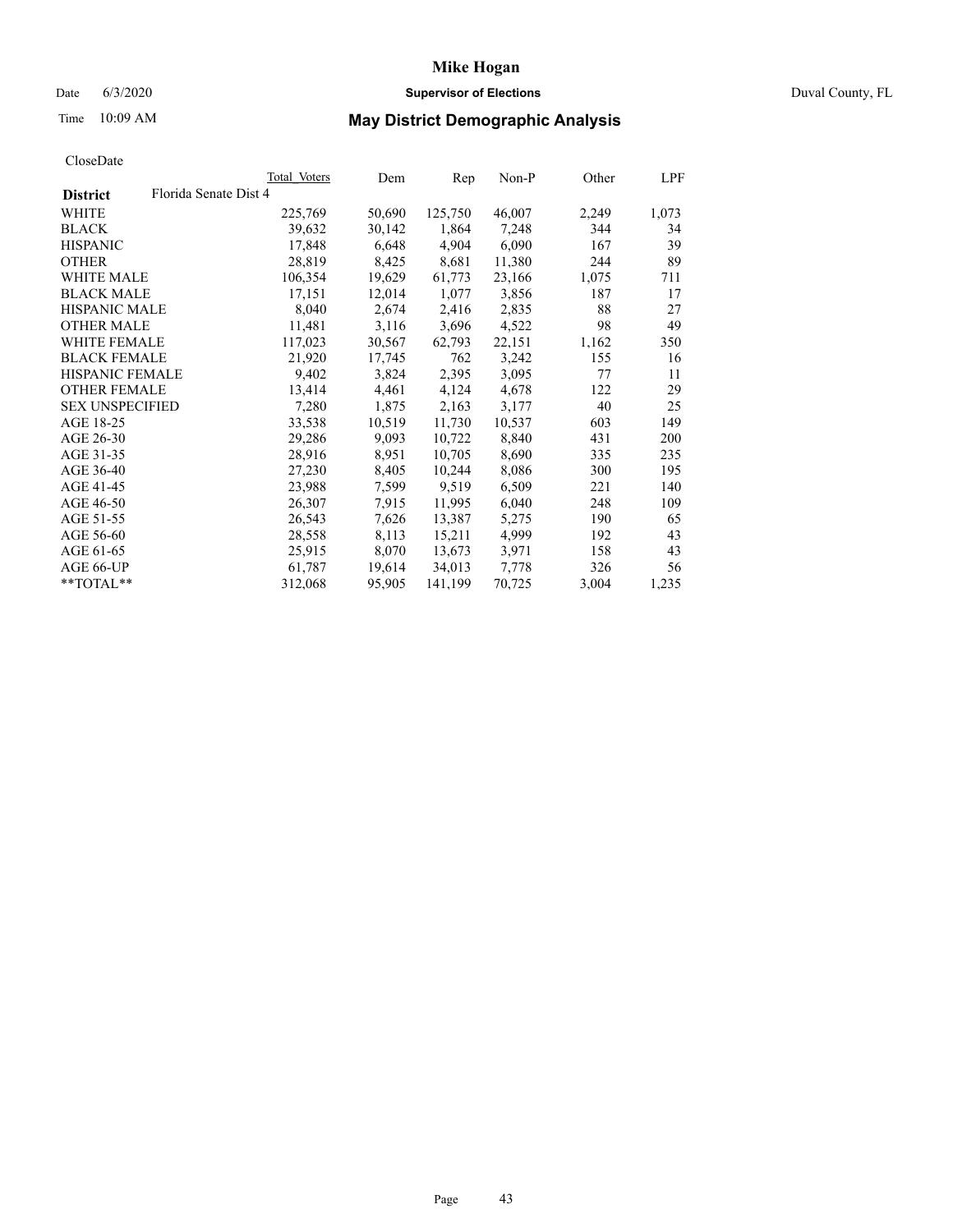#### Date 6/3/2020 **Supervisor of Elections Supervisor of Elections** Duval County, FL

# Time 10:09 AM **May District Demographic Analysis**

|                        |                       | Total Voters | Dem     | Rep    | $Non-P$ | Other | LPF |
|------------------------|-----------------------|--------------|---------|--------|---------|-------|-----|
| <b>District</b>        | Florida Senate Dist 6 |              |         |        |         |       |     |
| WHITE                  |                       | 139,627      | 37,583  | 70,920 | 28,896  | 1,519 | 709 |
| <b>BLACK</b>           |                       | 137,639      | 114,191 | 4,405  | 18,291  | 664   | 88  |
| <b>HISPANIC</b>        |                       | 16,285       | 6,913   | 3,273  | 5,901   | 156   | 42  |
| <b>OTHER</b>           |                       | 25,083       | 9,155   | 5,323  | 10,316  | 217   | 72  |
| WHITE MALE             |                       | 64,798       | 14,998  | 34,481 | 14,136  | 713   | 470 |
| <b>BLACK MALE</b>      |                       | 54,618       | 42,880  | 2,275  | 9,053   | 353   | 57  |
| <b>HISPANIC MALE</b>   |                       | 7,275        | 2,840   | 1,689  | 2,652   | 72    | 22  |
| <b>OTHER MALE</b>      |                       | 9,238        | 3,168   | 2,261  | 3,685   | 82    | 42  |
| <b>WHITE FEMALE</b>    |                       | 73,095       | 22,123  | 35,690 | 14,262  | 791   | 229 |
| <b>BLACK FEMALE</b>    |                       | 80,611       | 69,525  | 2,044  | 8,707   | 305   | 30  |
| HISPANIC FEMALE        |                       | 8,590        | 3,892   | 1,510  | 3,088   | 81    | 19  |
| <b>OTHER FEMALE</b>    |                       | 11,161       | 4,644   | 2,506  | 3,880   | 108   | 23  |
| <b>SEX UNSPECIFIED</b> |                       | 9,242        | 3,771   | 1,465  | 3,936   | 51    | 19  |
| AGE 18-25              |                       | 36,213       | 17,727  | 6,200  | 11,683  | 507   | 96  |
| AGE 26-30              |                       | 32,608       | 16,466  | 6,417  | 9,192   | 369   | 164 |
| AGE 31-35              |                       | 31,414       | 16,280  | 6,390  | 8,221   | 355   | 168 |
| AGE 36-40              |                       | 27,867       | 14,765  | 5,868  | 6,830   | 261   | 143 |
| AGE 41-45              |                       | 24,232       | 12,881  | 5,534  | 5,498   | 230   | 89  |
| AGE 46-50              |                       | 25,489       | 13,472  | 6,832  | 4,923   | 186   | 76  |
| AGE 51-55              |                       | 25,928       | 13,738  | 7,622  | 4,351   | 167   | 50  |
| AGE 56-60              |                       | 28,836       | 15,324  | 9,207  | 4,076   | 179   | 50  |
| AGE 61-65              |                       | 26,569       | 14,471  | 8,693  | 3,258   | 113   | 34  |
| AGE 66-UP              |                       | 59,476       | 32,716  | 21,158 | 5,372   | 189   | 41  |
| **TOTAL**              |                       | 318,634      | 167,842 | 83,921 | 63,404  | 2,556 | 911 |
|                        |                       |              |         |        |         |       |     |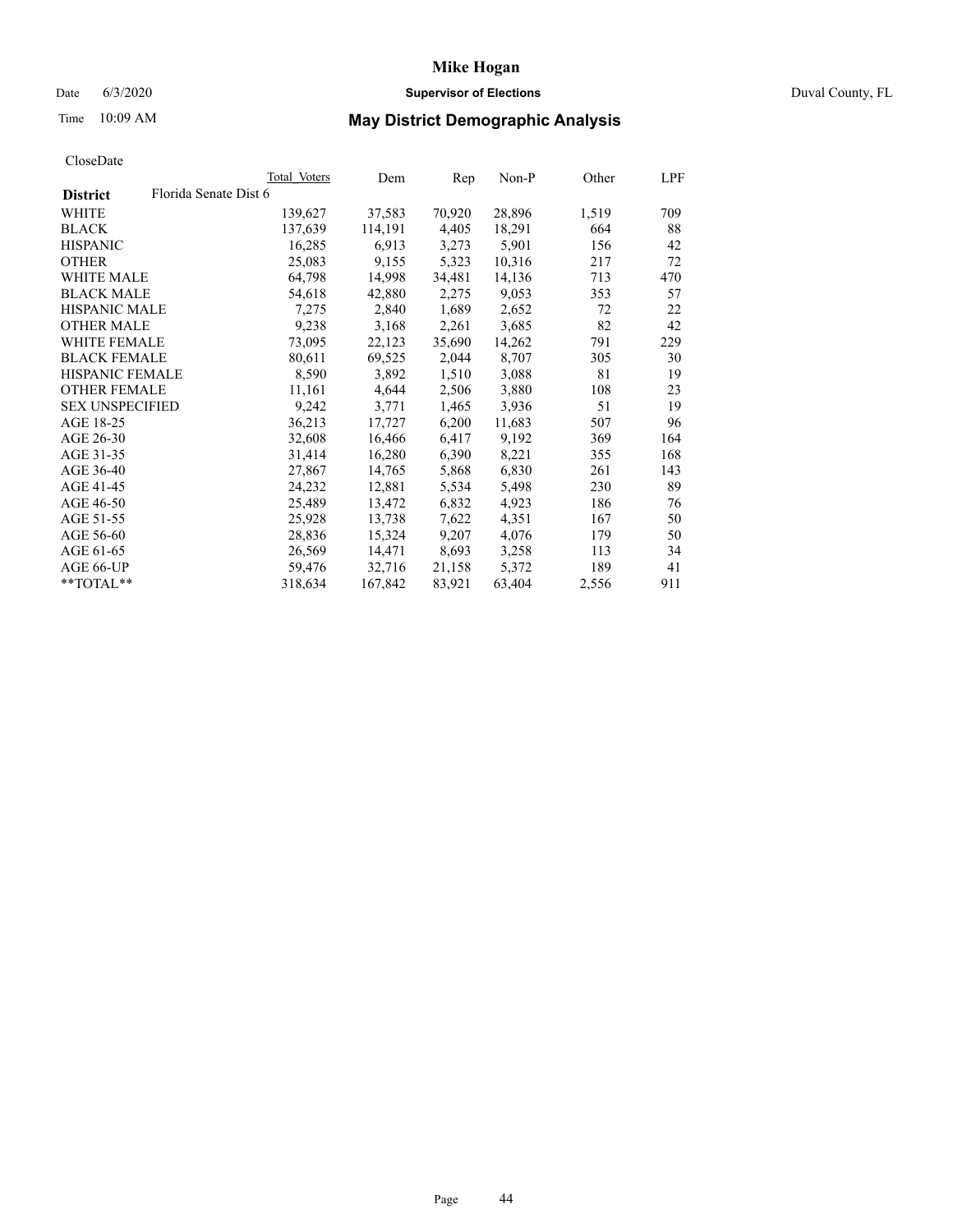## Date 6/3/2020 **Supervisor of Elections** Duval County, FL

# Time 10:09 AM **May District Demographic Analysis**

|                                          | Total Voters | Dem | Rep | Non-P    | Other | LPF |
|------------------------------------------|--------------|-----|-----|----------|-------|-----|
| Florida Senate Dist 9<br><b>District</b> |              |     |     |          |       |     |
| WHITE                                    | 0            | 0   | 0   | $\Omega$ | 0     | 0   |
| <b>BLACK</b>                             |              |     |     |          |       |     |
| <b>HISPANIC</b>                          |              |     |     |          |       | 0   |
| <b>OTHER</b>                             |              |     |     |          |       |     |
| WHITE MALE                               |              |     |     |          |       |     |
| <b>BLACK MALE</b>                        |              |     |     |          |       |     |
| <b>HISPANIC MALE</b>                     |              |     |     |          |       |     |
| <b>OTHER MALE</b>                        |              |     |     |          |       |     |
| <b>WHITE FEMALE</b>                      |              |     |     |          |       |     |
| <b>BLACK FEMALE</b>                      |              |     |     |          |       | 0   |
| <b>HISPANIC FEMALE</b>                   |              |     |     |          |       |     |
| <b>OTHER FEMALE</b>                      |              |     |     |          |       |     |
| <b>SEX UNSPECIFIED</b>                   |              |     |     |          |       |     |
| AGE 18-25                                |              |     |     |          |       |     |
| AGE 26-30                                |              |     |     |          |       |     |
| AGE 31-35                                |              |     |     |          |       |     |
| AGE 36-40                                |              |     |     |          |       | 0   |
| AGE 41-45                                |              |     |     |          |       |     |
| AGE 46-50                                |              |     |     |          |       |     |
| AGE 51-55                                |              |     |     |          |       |     |
| AGE 56-60                                |              |     |     |          |       |     |
| AGE 61-65                                |              |     |     |          |       |     |
| AGE 66-UP                                |              |     |     |          |       |     |
| **TOTAL**                                |              |     | 0   |          |       | 0   |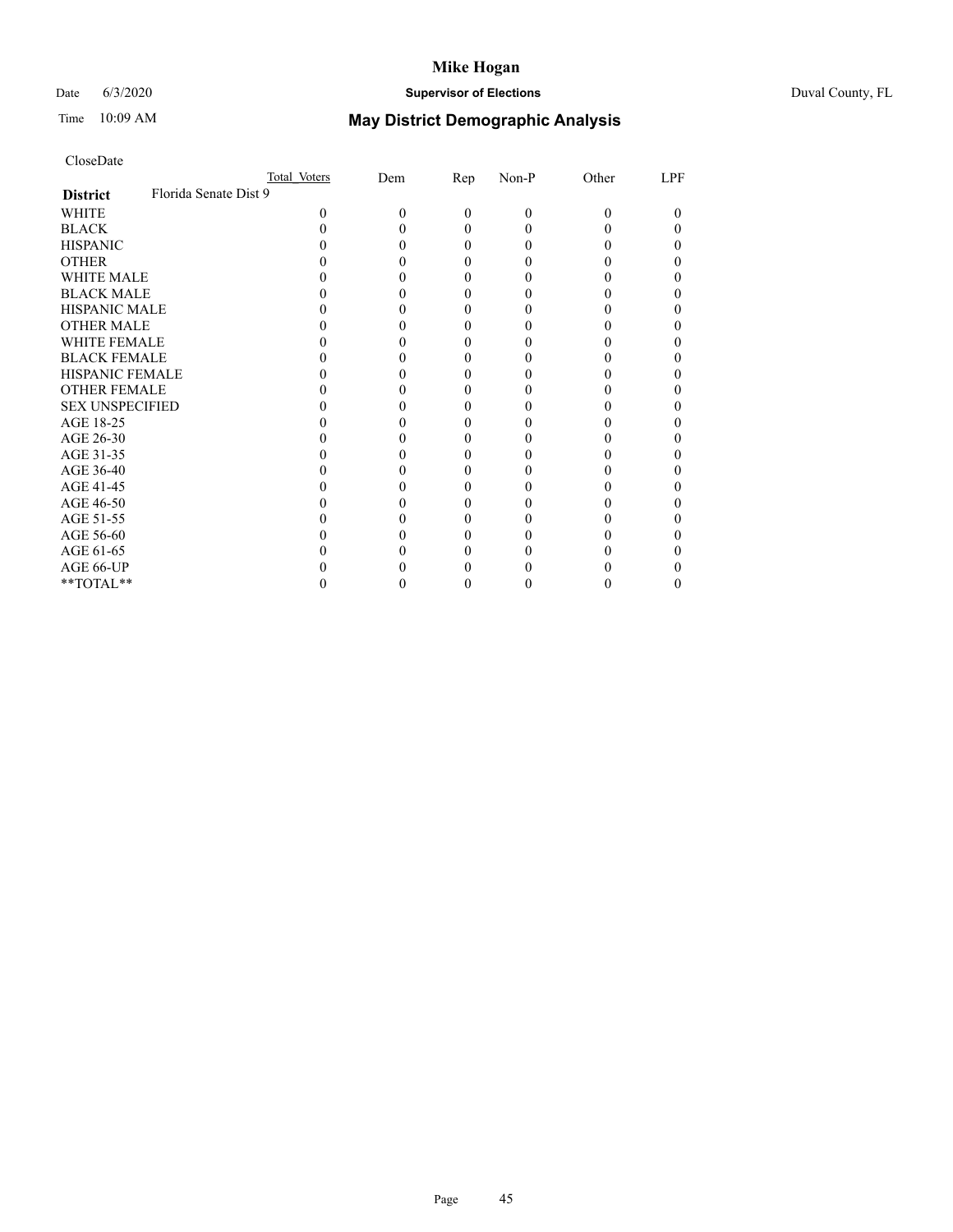## Date 6/3/2020 **Supervisor of Elections Supervisor of Elections** Duval County, FL

# Time 10:09 AM **May District Demographic Analysis**

| CloseDate |  |
|-----------|--|
|-----------|--|

|                                                  | Total Voters | Dem   | Rep   | Non-P | Other          | LPF            |
|--------------------------------------------------|--------------|-------|-------|-------|----------------|----------------|
| Jacksonville Beach District 1<br><b>District</b> |              |       |       |       |                |                |
| WHITE                                            | 5,146        | 1,283 | 2,571 | 1,203 | 62             | 27             |
| <b>BLACK</b>                                     | 346          | 265   | 19    | 59    | 2              | 1              |
| <b>HISPANIC</b>                                  | 195          | 65    | 67    | 60    | 2              |                |
| <b>OTHER</b>                                     | 326          | 89    | 104   | 129   | 3              |                |
| <b>WHITE MALE</b>                                | 2,501        | 527   | 1,283 | 639   | 33             | 19             |
| <b>BLACK MALE</b>                                | 139          | 94    | 9     | 34    | 1              | 1              |
| <b>HISPANIC MALE</b>                             | 91           | 21    | 40    | 29    | $\theta$       |                |
| <b>OTHER MALE</b>                                | 114          | 30    | 40    | 41    | $\overline{2}$ |                |
| <b>WHITE FEMALE</b>                              | 2,609        | 750   | 1,267 | 556   | 29             | 7              |
| <b>BLACK FEMALE</b>                              | 201          | 165   | 10    | 25    | 1              | $\Omega$       |
| <b>HISPANIC FEMALE</b>                           | 100          | 42    | 25    | 31    | $\overline{2}$ | 0              |
| <b>OTHER FEMALE</b>                              | 152          | 50    | 51    | 50    | 1              | 0              |
| <b>SEX UNSPECIFIED</b>                           | 106          | 23    | 36    | 46    | $\theta$       | 1              |
| AGE 18-25                                        | 553          | 155   | 209   | 172   | 12             | 5              |
| AGE 26-30                                        | 799          | 213   | 346   | 225   | 11             | 4              |
| AGE 31-35                                        | 641          | 169   | 252   | 208   | 7              | 5              |
| AGE 36-40                                        | 557          | 138   | 222   | 185   | 6              | 6              |
| AGE 41-45                                        | 400          | 103   | 162   | 127   | 7              | 1              |
| AGE 46-50                                        | 430          | 107   | 221   | 97    | 3              | $\overline{c}$ |
| AGE 51-55                                        | 436          | 112   | 229   | 89    | 4              | 2              |
| AGE 56-60                                        | 496          | 134   | 253   | 99    | 8              | $\overline{2}$ |
| AGE 61-65                                        | 462          | 157   | 233   | 68    | 3              | 1              |
| AGE 66-UP                                        | 1,239        | 414   | 634   | 181   | 8              | $\overline{2}$ |
| **TOTAL**                                        | 6,013        | 1,702 | 2,761 | 1,451 | 69             | 30             |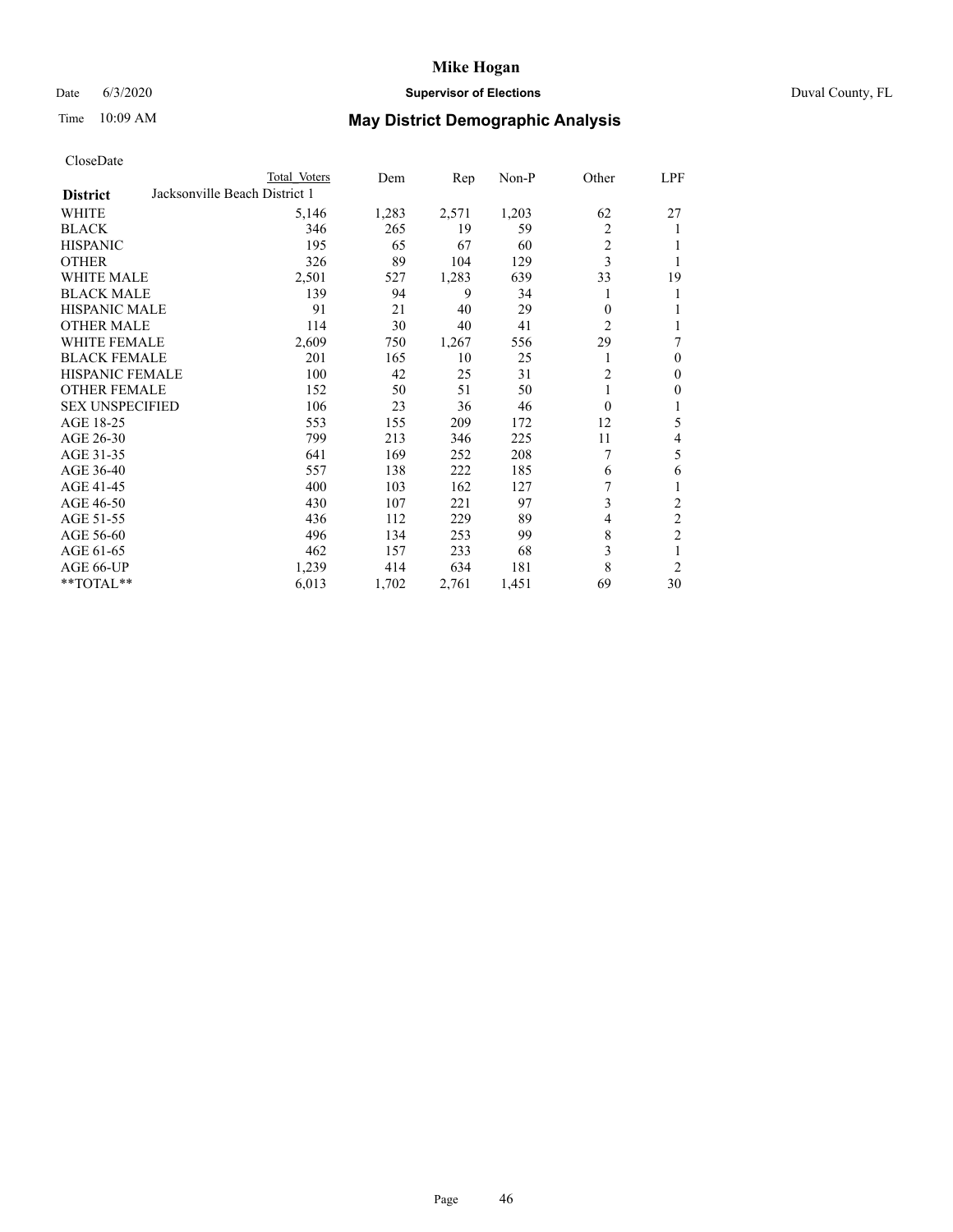## Date 6/3/2020 **Supervisor of Elections Supervisor of Elections** Duval County, FL

# Time 10:09 AM **May District Demographic Analysis**

|                                                  | Total Voters | Dem   | Rep   | Non-P | Other          | LPF            |  |  |  |
|--------------------------------------------------|--------------|-------|-------|-------|----------------|----------------|--|--|--|
| Jacksonville Beach District 2<br><b>District</b> |              |       |       |       |                |                |  |  |  |
| WHITE                                            | 6,332        | 1,519 | 3,438 | 1,269 | 67             | 39             |  |  |  |
| <b>BLACK</b>                                     | 99           | 69    | 10    | 18    |                | 1              |  |  |  |
| <b>HISPANIC</b>                                  | 142          | 55    | 47    | 39    | 1              | $\Omega$       |  |  |  |
| <b>OTHER</b>                                     | 345          | 105   | 126   | 110   | $\overline{2}$ | $\overline{2}$ |  |  |  |
| <b>WHITE MALE</b>                                | 2,982        | 575   | 1,705 | 653   | 28             | 21             |  |  |  |
| <b>BLACK MALE</b>                                | 59           | 38    | 6     | 14    | 1              | $\mathbf{0}$   |  |  |  |
| <b>HISPANIC MALE</b>                             | 49           | 15    | 19    | 15    | $\theta$       | $\Omega$       |  |  |  |
| <b>OTHER MALE</b>                                | 128          | 35    | 56    | 35    | $\Omega$       | 2              |  |  |  |
| <b>WHITE FEMALE</b>                              | 3,289        | 929   | 1,704 | 600   | 38             | 18             |  |  |  |
| <b>BLACK FEMALE</b>                              | 39           | 30    | 4     | 4     | $\theta$       | 1              |  |  |  |
| <b>HISPANIC FEMALE</b>                           | 91           | 40    | 27    | 23    |                | $\theta$       |  |  |  |
| <b>OTHER FEMALE</b>                              | 166          | 59    | 58    | 47    | $\overline{2}$ | $\theta$       |  |  |  |
| <b>SEX UNSPECIFIED</b>                           | 115          | 27    | 42    | 45    | 1              | $\theta$       |  |  |  |
| AGE 18-25                                        | 551          | 116   | 252   | 166   | 13             | 4              |  |  |  |
| AGE 26-30                                        | 554          | 134   | 258   | 146   | 7              | 9              |  |  |  |
| AGE 31-35                                        | 599          | 118   | 277   | 188   |                | 9              |  |  |  |
| AGE 36-40                                        | 562          | 150   | 245   | 159   | 4              | 4              |  |  |  |
| AGE 41-45                                        | 491          | 124   | 231   | 126   | 5              | 5              |  |  |  |
| AGE 46-50                                        | 577          | 117   | 320   | 129   | 7              | 4              |  |  |  |
| AGE 51-55                                        | 613          | 111   | 387   | 109   | $\overline{c}$ | 4              |  |  |  |
| AGE 56-60                                        | 681          | 179   | 386   | 104   | 9              | 3              |  |  |  |
| AGE 61-65                                        | 693          | 193   | 409   | 86    | 5              | $\theta$       |  |  |  |
| AGE 66-UP                                        | 1,597        | 506   | 856   | 223   | 12             | $\theta$       |  |  |  |
| **TOTAL**                                        | 6,918        | 1,748 | 3,621 | 1,436 | 71             | 42             |  |  |  |